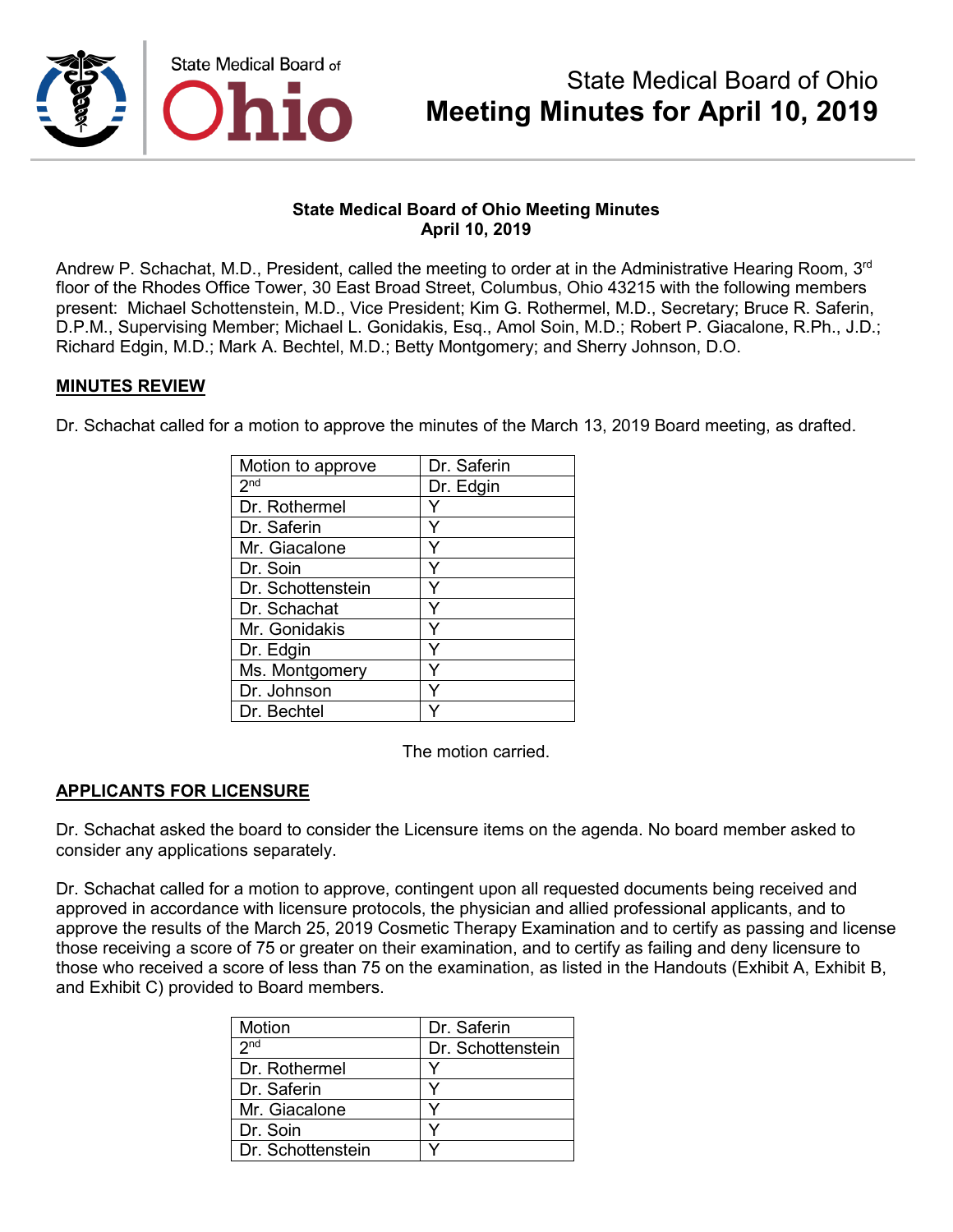| Dr. Schachat   |  |
|----------------|--|
| Mr. Gonidakis  |  |
| Dr. Edgin      |  |
| Ms. Montgomery |  |
| Dr. Johnson    |  |
| Dr. Bechtel    |  |

The motion carried.

Dr. Schachat called for a motion to approve, contingent upon all requested documents being received and approved in accordance with licensure protocols, the applicants for a Certificate to Recommend Medical Marijuana contained in the Handouts provided (Exhibit D) to the Board members.

| Motion            | Dr. Saferin       |
|-------------------|-------------------|
| 2 <sub>nd</sub>   | Dr. Schottenstein |
| Dr. Rothermel     |                   |
| Dr. Saferin       | Y                 |
| Mr. Giacalone     |                   |
| Dr. Soin          | Y                 |
| Dr. Schottenstein | Υ                 |
| Dr. Schachat      |                   |
| Mr. Gonidakis     | Abstain           |
| Dr. Edgin         |                   |
| Ms. Montgomery    |                   |
| Dr. Johnson       |                   |
| Dr. Bechtel       |                   |

The motion carried.

# **LICENSURE COMMITTEE REPORT**

## **Respiratory Care Education Form**

Dr. Saferin stated that the Respiratory Care Advisory Council has recommended a response to Jen Gronauer of Cincinnati Children's Hospital regarding the verification of education form for student limited permit holders. The Licensure Committee recommended approval of the draft response that was included in the Agenda Mateials.

Motion to approve the draft response for the Respiratory Care Education Form

| Motion            | Dr. Saferin       |
|-------------------|-------------------|
| 2 <sub>nd</sub>   | Dr. Schottenstein |
| Dr. Rothermel     |                   |
| Dr. Saferin       |                   |
| Mr. Giacalone     | ٧                 |
| Dr. Soin          | ٧                 |
| Dr. Schottenstein |                   |
| Dr. Schachat      |                   |
| Mr. Gonidakis     | Y                 |
| Dr. Edgin         | Υ                 |
| Ms. Montgomery    |                   |
| Dr. Johnson       |                   |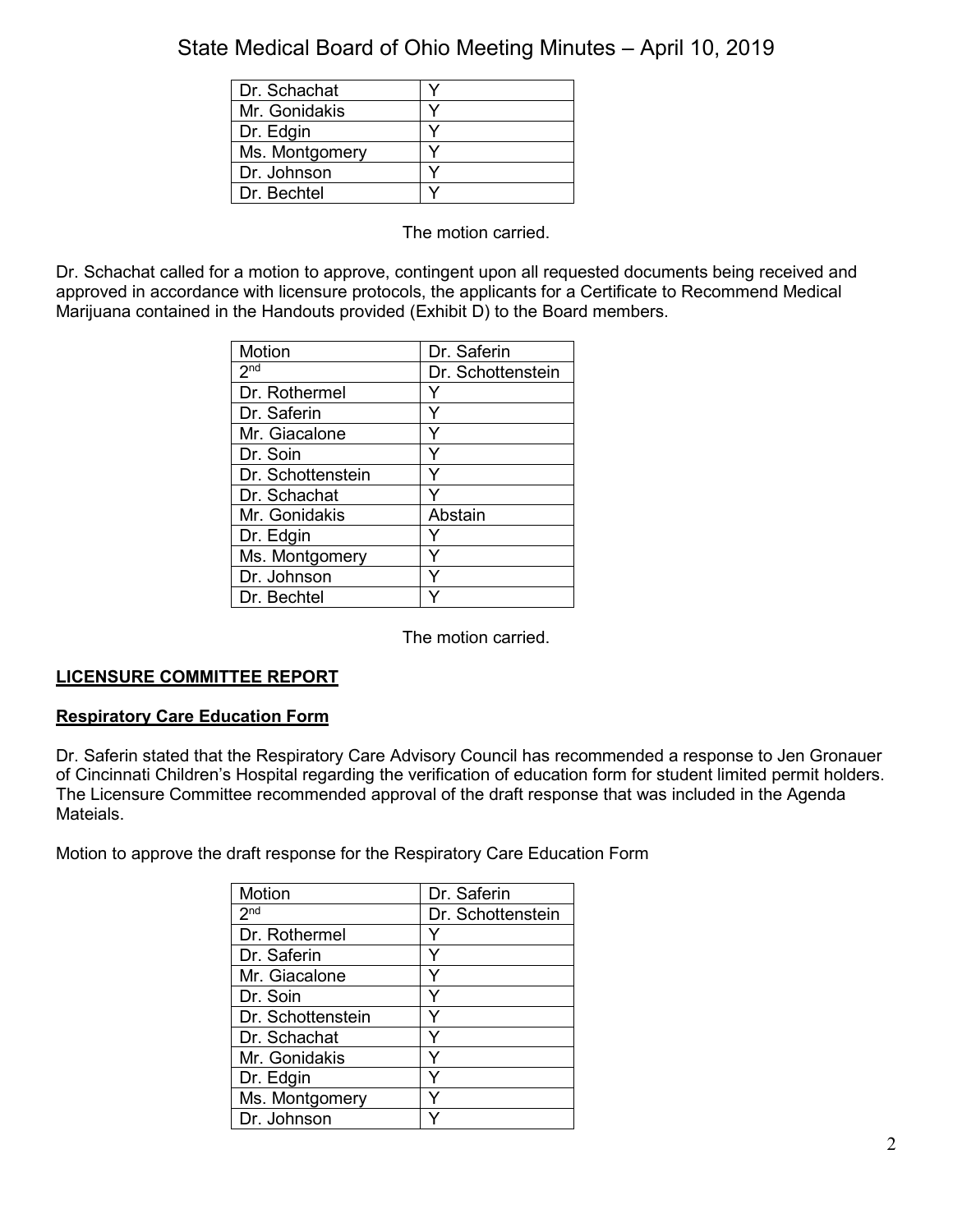Dr. Bechtel | Y

The motion carried.

## **Licensure Application Reviews**

#### Michael S. Brill, M.D.

Dr. Saferin stated that Dr. Brill withdrew his application for licensure prior to the Licensure Committee's meeting. Therefore, the Committee did not consider the application.

#### Gregory Long, M.D.

Dr. Saferin stated that Dr. Long has applied for a license to practice medicine and surgery in Ohio. Dr. Long has not practiced clinical medicine in the last two years. The Licensure Committee has recommended approval of Dr. Long's application, pending successful completion of the Special Purpose Examination (SPEX) within six months of the mailing of the Notice of Opportunity for Hearing.

Motion to approve the License Committee's recommendation:

| Motion            | Dr. Saferin   |
|-------------------|---------------|
| 2 <sup>nd</sup>   | Dr. Rothermel |
| Dr. Rothermel     |               |
| Dr. Saferin       |               |
| Mr. Giacalone     | Y             |
| Dr. Soin          |               |
| Dr. Schottenstein |               |
| Dr. Schachat      |               |
| Mr. Gonidakis     |               |
| Dr. Edgin         |               |
| Ms. Montgomery    |               |
| Dr. Johnson       |               |
| Dr. Bechtel       |               |

The motion carried.

#### Susan Fong, M.D., Ph.D.

Dr. Saferin stated that Dr. Fong has applied for a license to practice medicine and surgery in Ohio, and has requested a waiver of the Board's ten-year rule for the United States Medical Licensing Examination (USMLE). The Licensure Committee has recommended approval of the good-cause exemption of the ten-year rule as outlined in 4731-6-4(C)(3)(b)(ii), and acceptance of the examination sequence so that Dr. Fong can be granted a license.

| Motion          | Dr. Saferin       |
|-----------------|-------------------|
| 2 <sub>nd</sub> | Dr. Schottenstein |
| Dr. Rothermel   |                   |
| l Dr. Saferin   |                   |
| Mr. Giacalone   |                   |
| l Dr. Soin      |                   |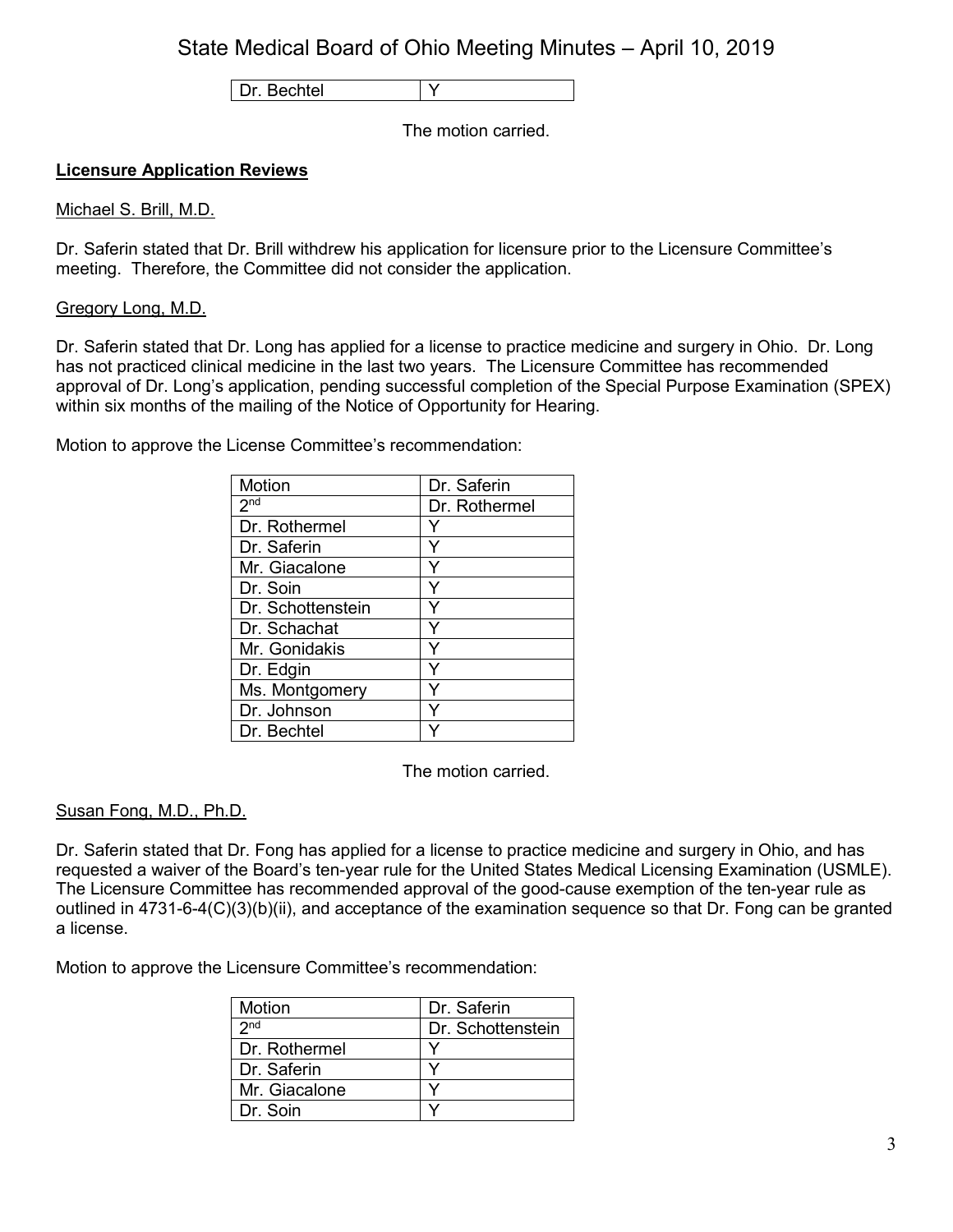| Dr. Schottenstein |  |
|-------------------|--|
| Dr. Schachat      |  |
| Mr. Gonidakis     |  |
| Dr. Edgin         |  |
| Ms. Montgomery    |  |
| Dr. Johnson       |  |
| Dr. Bechtel       |  |

The motion carried.

# Abhishek Ramadhin, M.D.

Dr. Saferin stated that Dr. Ramadhin has requested that the Board deem his training and experience in India, Italy and the United States be equivalent to the twenty-four months of graduate medical education through the second-year level of GME so that he may be granted a license. The Licensure Committee has recommended denial of Dr. Ramadhin's request.

Motion to approve the Licensure Committee's recommendation to deny Dr. Ramadhin's request for graduate medical education (GME) equivalency:

| Motion            | Dr. Saferin   |
|-------------------|---------------|
| 2 <sup>nd</sup>   | Dr. Rothermel |
| Dr. Rothermel     |               |
| Dr. Saferin       | Y             |
| Mr. Giacalone     |               |
| Dr. Soin          |               |
| Dr. Schottenstein |               |
| Dr. Schachat      |               |
| Mr. Gonidakis     | Y             |
| Dr. Edgin         | Y             |
| Ms. Montgomery    |               |
| Dr. Johnson       |               |
| Dr. Bechtel       |               |

The motion carried.

# Kristian Hall, M.T.

Dr. Saferin stated that Ms. Hall as applied for a license to practice massage therapy in Ohio. Ms. Hall's application indicates that she has not practiced massage therapy within the last two years. The Licensure Committee has recommended approving Ms. Hall's application, pending successful completion of the Massage and Bodywork Licensing Examination (MBLEx) within six months of the mailing of the Notice of Opportunity for Hearing.

| Motion          | Dr. Saferin       |
|-----------------|-------------------|
| 2 <sub>nd</sub> | Dr. Schottenstein |
| Dr. Rothermel   |                   |
| Dr. Saferin     |                   |
| Mr. Giacalone   |                   |
| Dr Soin         |                   |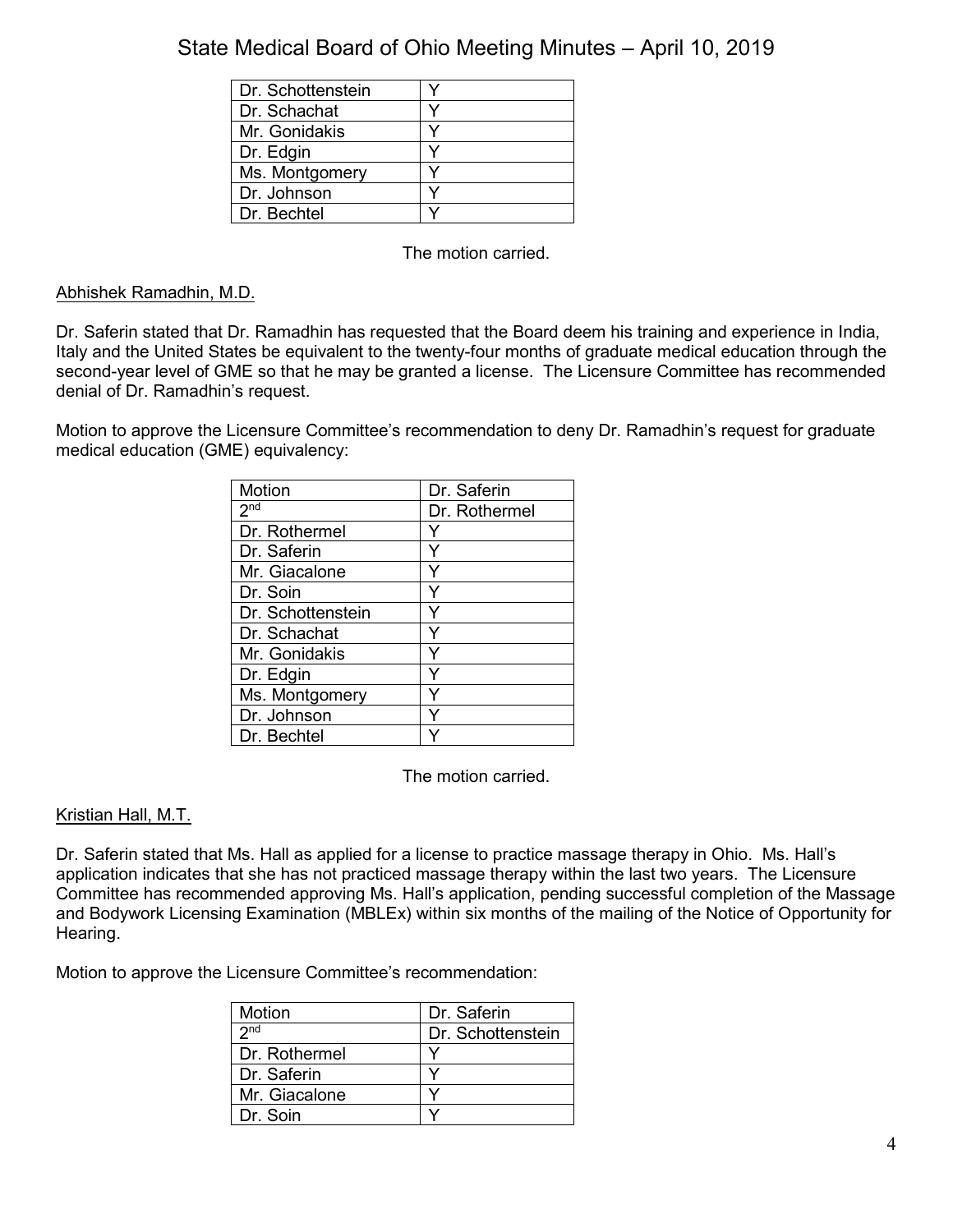| Dr. Schottenstein |  |
|-------------------|--|
| Dr. Schachat      |  |
| Mr. Gonidakis     |  |
| Dr. Edgin         |  |
| Ms. Montgomery    |  |
| Dr. Johnson       |  |
| Dr. Bechtel       |  |

The motion carried.

## Julie Uhrman, M.T.

Dr. Saferin stated that Ms. Uhrman has applied for restoration of her Ohio massage therapy license. Ms. Uhrman's application indicates that she has not practiced massage therapy for the last two years. The Licensure Committee has recommended approval of Ms. Uhrman's application for restoration, pending successful completion of the Massage and Bodywork Licensing Examination (MBLEx) within six months of the mailing of the Notice of Opportunity for Hearing.

Motion to approve the Licensure Committee's recommendation:

| <b>Motion</b>     | Dr. Saferin       |
|-------------------|-------------------|
| 2 <sup>nd</sup>   | Dr. Schottenstein |
| Dr. Rothermel     | Y                 |
| Dr. Saferin       | Y                 |
| Mr. Giacalone     | Υ                 |
| Dr. Soin          |                   |
| Dr. Schottenstein |                   |
| Dr. Schachat      | Υ                 |
| Mr. Gonidakis     | Y                 |
| Dr. Edgin         | ٧                 |
| Ms. Montgomery    |                   |
| Dr. Johnson       |                   |
| Dr. Bechtel       |                   |

The motion carried.

## Karisse Davis, M.T.

Dr. Saferin stated that Ms. Davis has applied for restoration of her Ohio massage therapy license. Ms. Davis indicated on her application that she has not practiced massage therapy within the last two years. Dr. Saferin noted that Ms. Davis passed the Massage and Bodywork Licensing Examination (MBLEx) on March 8, 2019. The Licensure Committee has recommended approval of Ms. Davis' application for restoration as presented.

| <b>Motion</b>     | Dr. Saferin       |
|-------------------|-------------------|
| 2 <sub>nd</sub>   | Dr. Schottenstein |
| Dr. Rothermel     |                   |
| Dr. Saferin       |                   |
| Mr. Giacalone     |                   |
| Dr. Soin          |                   |
| Dr. Schottenstein |                   |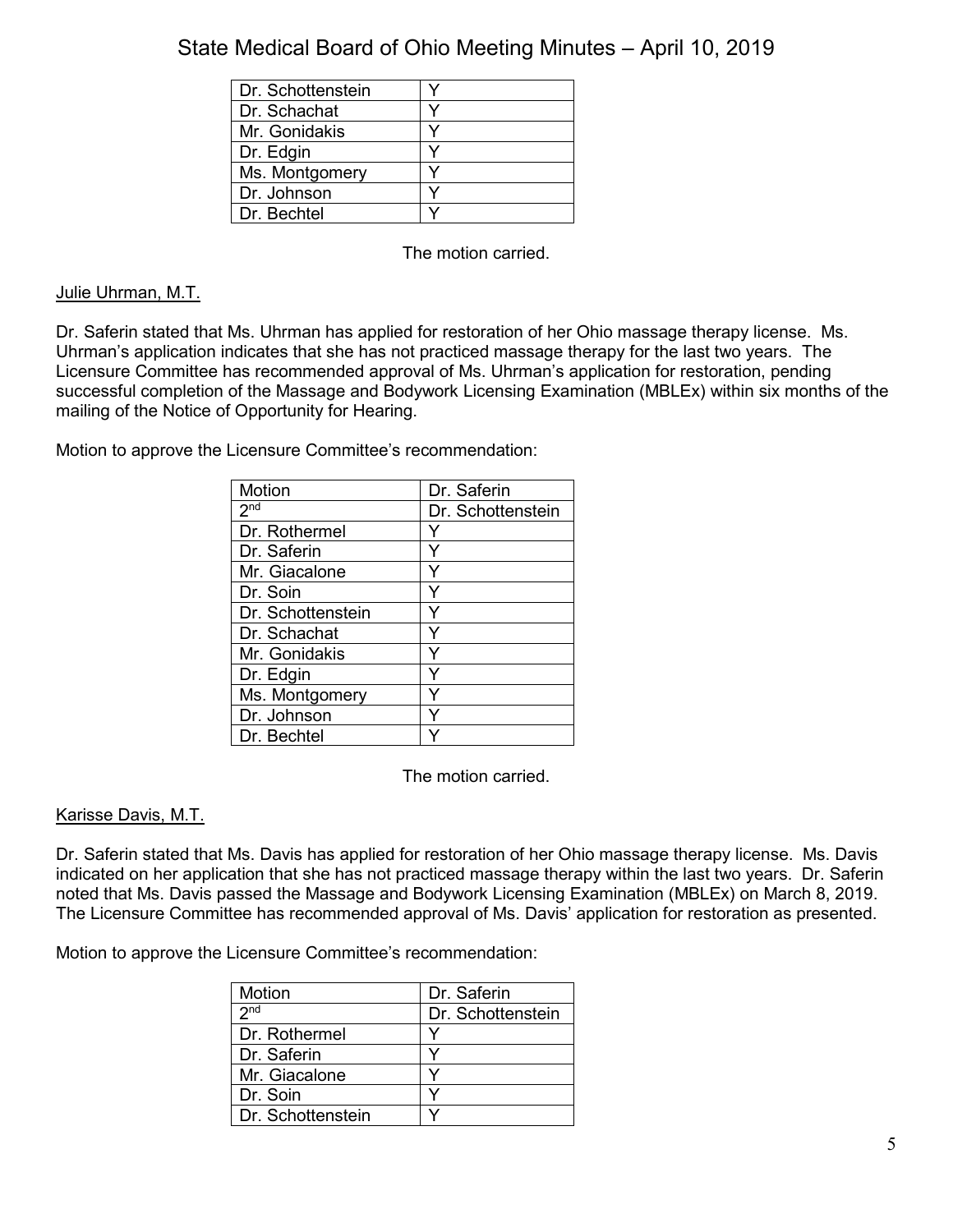| Dr. Schachat   |  |
|----------------|--|
| Mr. Gonidakis  |  |
| Dr. Edgin      |  |
| Ms. Montgomery |  |
| Dr. Johnson    |  |
| Dr. Bechtel    |  |

The motion carried.

## Kathleen Edwards, L.D.

Dr. Saferin stated that Ms. Edwards has applied for restoration of her license to practice dietetics in Ohio. Ms. Edwards indicated on her application that she has not practiced dietetics in the last two years. The Committee has recommended approval of Ms. Edwards' application for restoration as presented.

Motion to approve the Licensure Committee's application:

| Motion            | Dr. Saferin       |
|-------------------|-------------------|
| 2 <sub>nd</sub>   | Dr. Schottenstein |
| Dr. Rothermel     |                   |
| Dr. Saferin       | ٧                 |
| Mr. Giacalone     | ٧                 |
| Dr. Soin          |                   |
| Dr. Schottenstein |                   |
| Dr. Schachat      | v                 |
| Mr. Gonidakis     | Y                 |
| Dr. Edgin         |                   |
| Ms. Montgomery    |                   |
| Dr. Johnson       |                   |
| Dr. Bechtel       |                   |

The motion carried.

# Dawn Allen, R.C.P.

Dr. Saferin stated that Ms. Allen has applied for restoration of her Ohio Respiratory Care Professional (RCP) license. Ms. Allen indicated on her application that she has not practiced as an RCP in the last two years. The Licensure Committee has recommended approving Ms. Allen's application for restoration, contingent on successful completion of the Therapist Multiple-Choice Examination (TMC) within six months from the date of mailing of the Notice of Opportunity for a Hearing.

| Motion            | Dr. Saferin       |
|-------------------|-------------------|
| 2 <sup>nd</sup>   | Dr. Schottenstein |
| Dr. Rothermel     |                   |
| Dr. Saferin       |                   |
| Mr. Giacalone     |                   |
| Dr. Soin          |                   |
| Dr. Schottenstein |                   |
| Dr. Schachat      |                   |
| Mr. Gonidakis     |                   |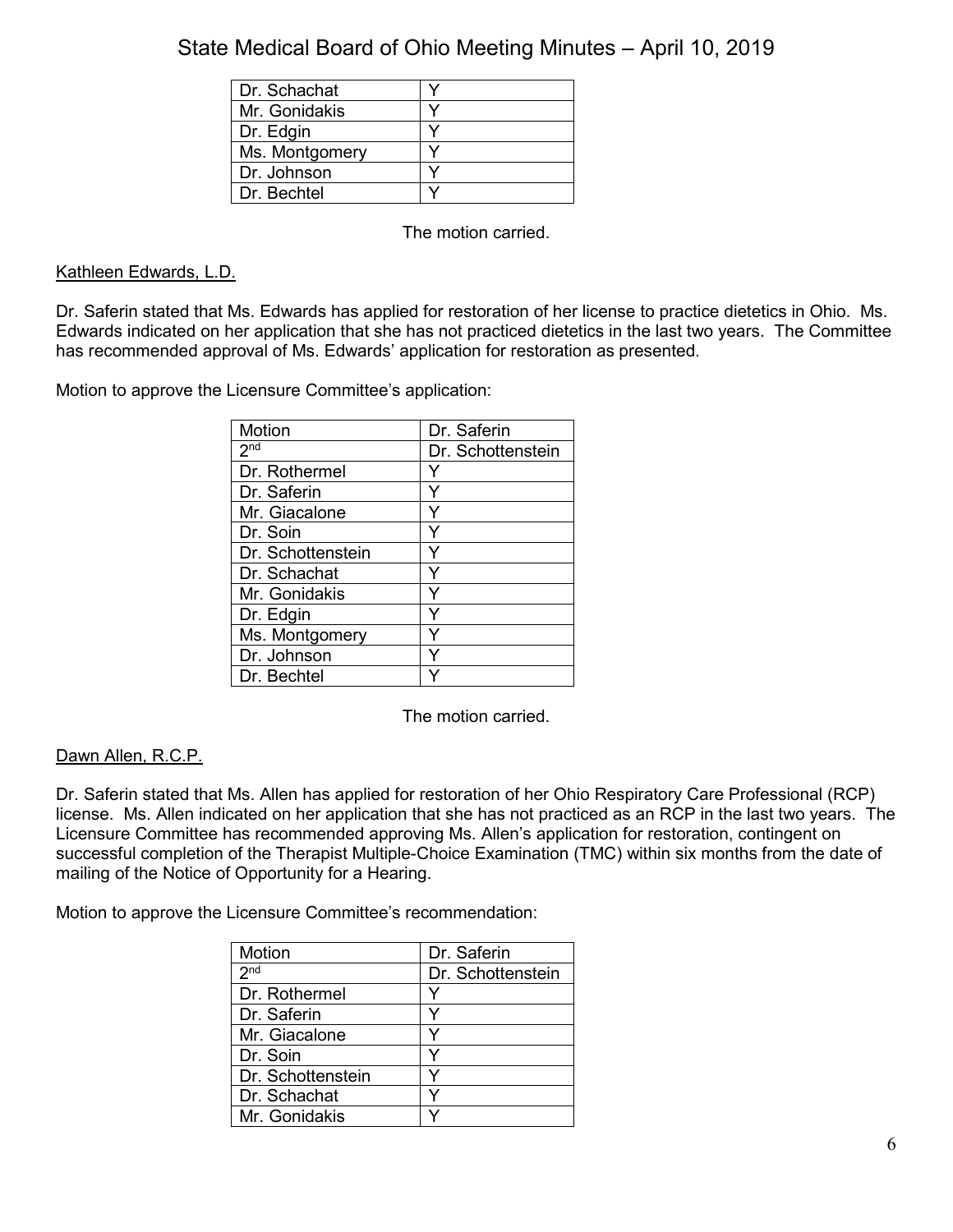| Dr. Edgin      |  |
|----------------|--|
| Ms. Montgomery |  |
| Dr. Johnson    |  |
| Dr. Bechtel    |  |

The motion carried.

## Robert Fiorentini, R.C.P.

Dr. Saferin stated that Mr. Fiorentini has applied for restoration of his Ohio Respiratory Care Professional (RCP) license. Mr. Fiorentini's application did not indicate that he has practiced as an RCP within the last two years. The Licensure Committee has recommended approval of Mr. Fiorentini's application for restoration, contingent on successful completion of the Therapist Multiple-Choice Examination (TMC), and confirmation that he has completed the requisite respiratory care continuing education, all within six months from the date of mailing of the Notice of Opportunity for a Hearing.

Motion to approve the Licensure Committee's recommendation:

| Motion            | Dr. Saferin       |
|-------------------|-------------------|
| 2 <sup>nd</sup>   | Dr. Schottenstein |
| Dr. Rothermel     |                   |
| Dr. Saferin       |                   |
| Mr. Giacalone     |                   |
| Dr. Soin          |                   |
| Dr. Schottenstein |                   |
| Dr. Schachat      |                   |
| Mr. Gonidakis     |                   |
| Dr. Edgin         | Y                 |
| Ms. Montgomery    |                   |
| Dr. Johnson       |                   |
| Dr. Bechtel       |                   |

The motion carried.

## Julie Fetch, P.A.

Dr. Saferin stated that Ms. Fetch has applied for restoration of her Ohio physician assistant license. Ms. Fetch has not practiced as a physician assistant since 2015. The Licensure Committee has recommended approval of Ms. Fetch's application for restoration as presented. Dr. Saferin noted that Ms. Fetch's certification from the National Commission for Certification of Physician Assistants is current.

| Motion            | Dr. Saferin       |
|-------------------|-------------------|
| 2 <sub>nd</sub>   | Dr. Schottenstein |
| Dr. Rothermel     |                   |
| Dr. Saferin       |                   |
| Mr. Giacalone     |                   |
| Dr. Soin          |                   |
| Dr. Schottenstein |                   |
| Dr. Schachat      |                   |
| Mr. Gonidakis     |                   |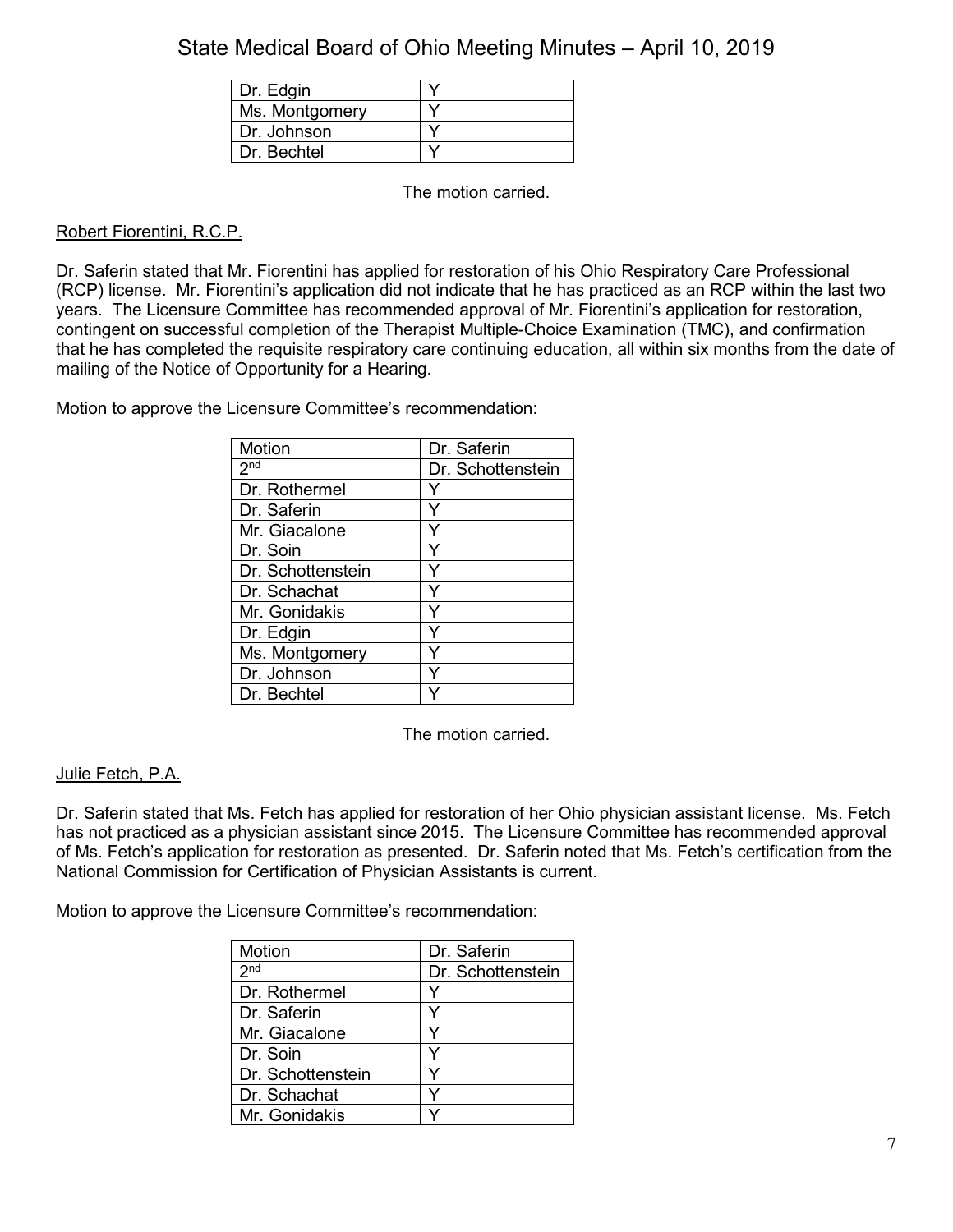| Dr. Edgin      |  |
|----------------|--|
| Ms. Montgomery |  |
| Dr. Johnson    |  |
| Dr Bechtel     |  |

The motion carried.

## **Respiratory Care Continuing Education Course Approval**

Dr. Saferin stated that the Licensure Committee has recommended granting the request from Shawnee State University to approve the presentation "Ethics Decisions in Health Care: for one contact hour of respiratory care continuing education on Ohio respiratory care law or professional ethics, pursuant to the provisions of Chapter 4761-9 of the Ohio Administrative Code.

Motion to approve the Licensure Committee's recommendation:

| Motion                     | Dr. Saferin       |
|----------------------------|-------------------|
| $2^{\overline{\text{nd}}}$ | Dr. Schottenstein |
| Dr. Rothermel              |                   |
| Dr. Saferin                |                   |
| Mr. Giacalone              |                   |
| Dr. Soin                   | Y                 |
| Dr. Schottenstein          |                   |
| Dr. Schachat               |                   |
| Mr. Gonidakis              | Υ                 |
| Dr. Edgin                  | Y                 |
| Ms. Montgomery             |                   |
| Dr. Johnson                |                   |
| Dr. Bechtel                |                   |

The motion carried.

# **PROPOSED FINDINGS AND PROPOSED ORDERS**

Dr. Schachat asked if each member of the Board received, read and considered the Hearing Record, the Findings of Fact, Conclusions and Proposed Orders filed in the matters of Rodney Lee Curtis, M.D., and Tammy Reed, D.O. A roll call was taken:

| Dr. Rothermel     |   |
|-------------------|---|
| Dr. Saferin       |   |
| Mr. Giacalone     |   |
| Dr. Soin          | ٧ |
| Dr. Schottenstein |   |
| Dr. Schachat      |   |
| Mr. Gonidakis     |   |
| Dr. Edgin         |   |
| Ms. Montgomery    |   |
| Dr. Johnson       |   |
| Dr. Bechtel       |   |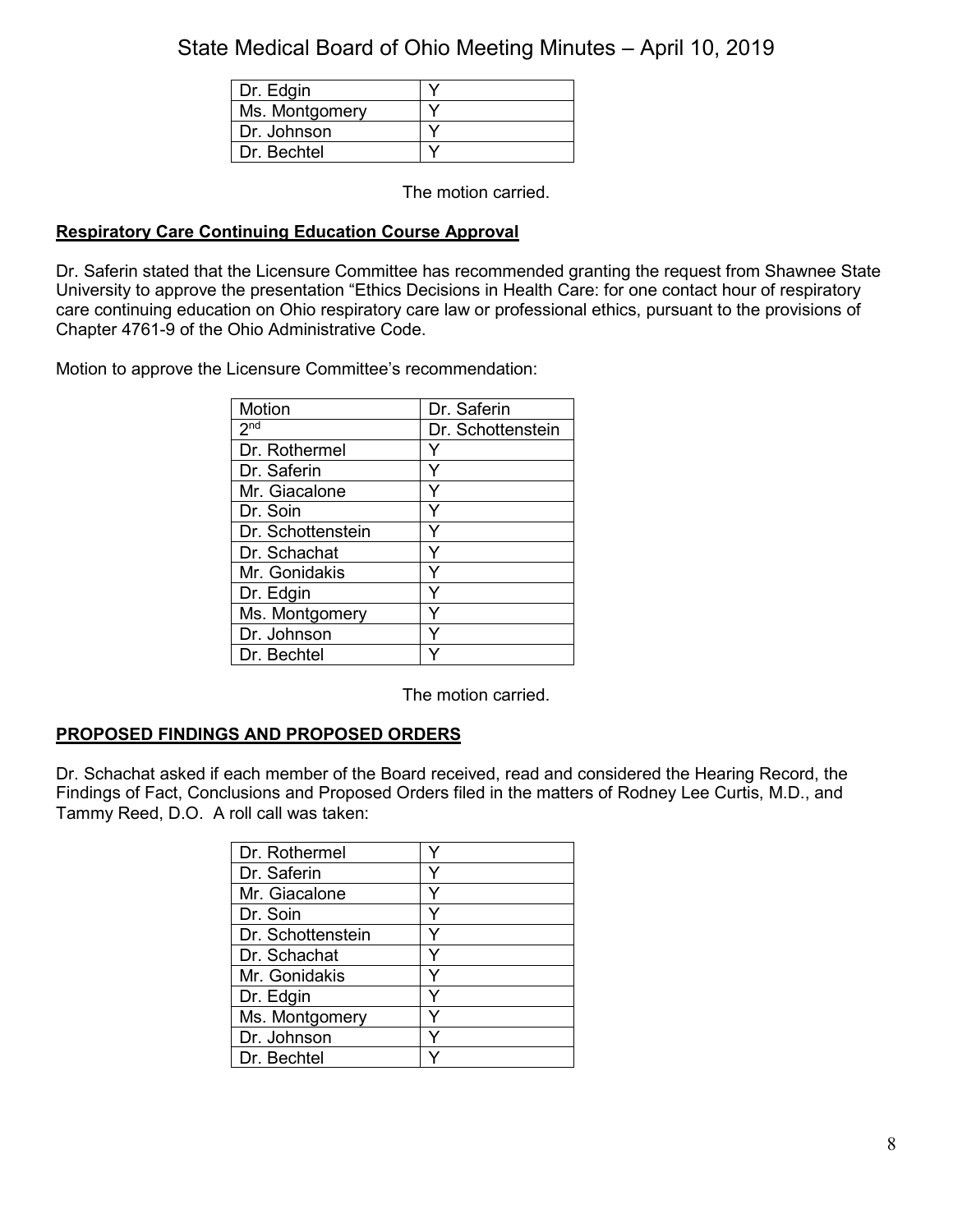Dr. Schachat further asked if each member of the Board understands that the Board's disciplinary guidelines do not limit any sanction to be imposed, and that the range of sanctions available in each matter runs from Dismissal to Permanent Revocation or Permanent Denial. A roll call was taken:

| Dr. Rothermel     |  |
|-------------------|--|
| Dr. Saferin       |  |
| Mr. Giacalone     |  |
| Dr. Soin          |  |
| Dr. Schottenstein |  |
| Dr. Schachat      |  |
| Mr. Gonidakis     |  |
| Dr. Edgin         |  |
| Ms. Montgomery    |  |
| Dr. Johnson       |  |
| Dr. Bechtel       |  |

Dr. Schachat stated that in the following matters, the Board issued Notices of Opportunity for Hearing. No timely requests for hearing were received. The matters were reviewed by a Hearing Examiner, who prepared Proposed Findings and Proposed Orders, and they are now before the Board for final disposition. In accordance with the provision in section 4731.22(F)(2), Ohio Revised Code, specifying that no member of the Board who supervises the investigation of a case shall participate in further adjudication of the case, the Secretary and Supervising Member must abstain from further participation in the adjudication of any disciplinary matters. In these matters, Dr. Rothermel served as Secretary, Dr. Saferin served as Supervising Member, and Dr. Bechtel served as Secretary and/or Supervising Member.

# **Rodney Lee Curtis, MD**

Dr. Schachat asked for a motion to find that the allegations as set forth in the February 14, 2018 Notice of Opportunity for Hearing in the matter of Dr. Curtis have been proven to be true by a preponderance of the evidence and to adopt Ms. Shamansky's Proposed Findings and Proposed Order.

| Motion | Ms. Montgomery    |
|--------|-------------------|
| 2nd    | Dr. Schottenstein |

Dr. Schachat stated that he will now entertain discussion in the matter of Dr. Curtis. No Board member offered discussion in this matter.

A vote was taken on Ms. Montgomery's motion:

| Dr. Rothermel     | Abstain |
|-------------------|---------|
| Dr. Saferin       | Abstain |
| Mr. Giacalone     |         |
| Dr. Soin          | Y       |
| Dr. Schottenstein |         |
| Dr. Schachat      | Y       |
| Mr. Gonidakis     | Y       |
| Dr. Edgin         | Y       |
| Ms. Montgomery    |         |
| Dr. Johnson       |         |
| Dr. Bechtel       | Abstain |

The motion carried.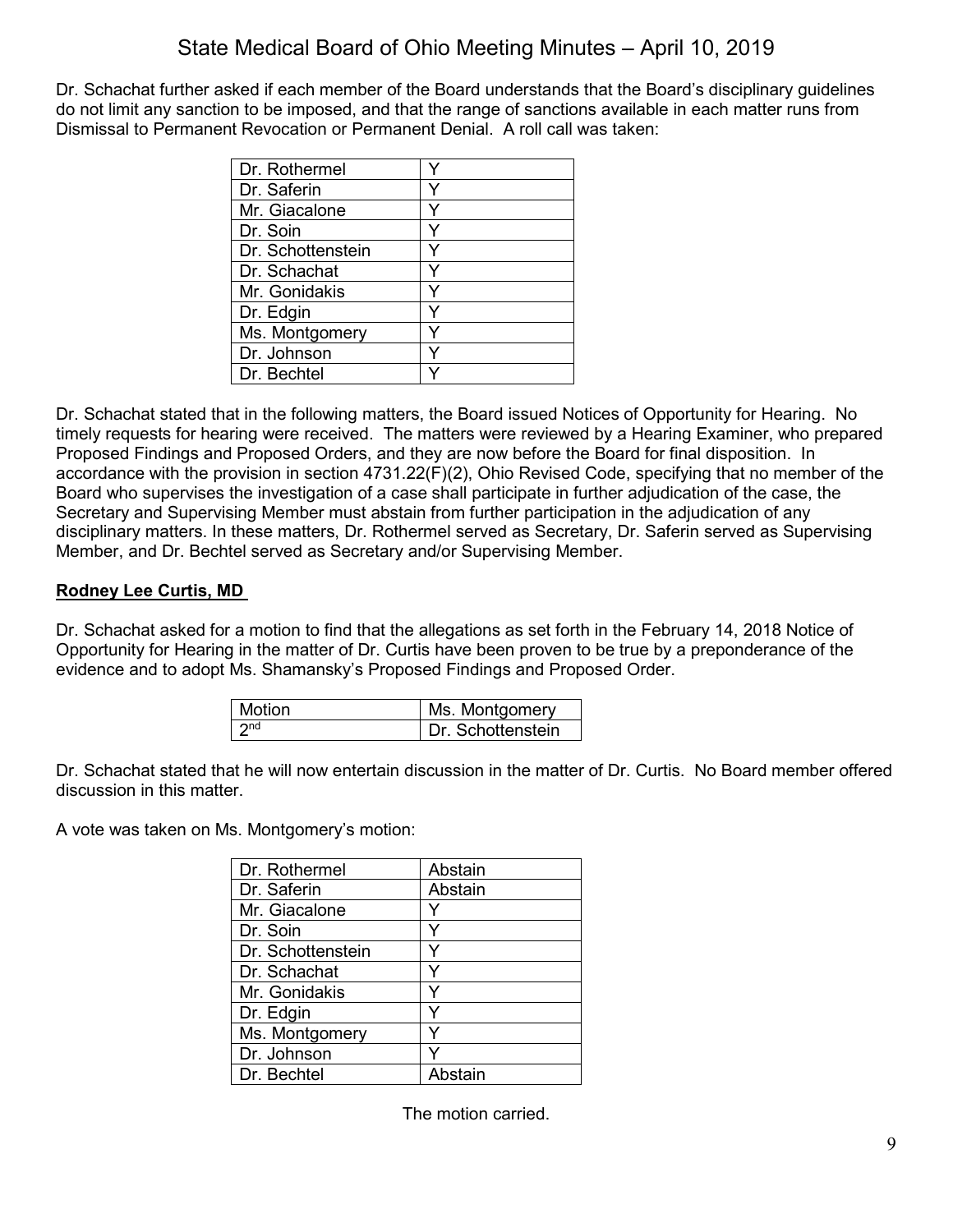# **Tammy M. Reed, D.O.**

Dr. Schachat asked for a motion to find that the allegations as set forth in the October 10, 2018 Notice of Opportunity for Hearing in the matter of Dr. Reed have been proven to be true by a preponderance of the evidence and to adopt Ms. Lee's Proposed Findings and Proposed Order.

| l Motion | Dr. Schottenstein |
|----------|-------------------|
|          | Mr Giacalone      |

Dr. Schachat stated that he will now entertain discussion in the matter of Dr. Reed.

Dr. Schottenstein opined that the Proposed Order is appropriate given the circumstances of this case. The Proposed Order includes a reprimand, probationary terms for at least one year, and a fine of \$1,500. However, Dr. Schottenstein could not help but to be concerned about Dr. Reed's judgment. Dr. Schottenstein observed that Dr. Reed had previously been asked to leave her residency program for prescribing Ambien for self-use. In the current case, Dr. Reed had prescribed Lunesta to people who were not her patients. Dr. Schottenstein would have hoped that Dr. Reed would have learned her lesson about inappropriate prescribing the first time she was disciplined for such practices. Dr. Schottenstein stated that he will vote for the Proposed Order and he felt that the required courses in the Order will be helpful to Dr. Reed. Dr. Schottenstein hoped that Dr. Reed will make better choices going forward.

Ms. Montgomery agreed with Dr. Schottenstein's statements, but questioned whether the Proposed Order was strong enough given Dr. Reed's history of problems beginning in 2002. Dr. Schottenstein agreed with Ms. Montgomery's remarks, but felt that the Proposed Order is appropriate for the current case. Dr. Schottenstein acknowledged that Dr. Reed's history got his attention, but he was agreeable to giving her the benefit of the doubt and he hoped that the additional remediation will help her move forward in a positive direction.

Dr. Soin agreed with Ms. Montgomery, especially considering how the Board has responded in recent years to prescription drug abuse and laxity in general prescribing. Dr. Soin also agreed with Dr. Schottenstein that Dr. Reed could be remediated to the point where she can contribute positively to society. Dr. Soin added that if Dr. Reed were to have a case before the Board again, he would recommend a very strong order at that point.

Mr. Giacalone agreed with the comments made thus far. Mr. Giacalone stated that there is a significant time span between Dr. Reed's previous history and the current case. Mr. Giacalone noted that the current case involves providing family members with Lunesta and not a more serious drug such as oxycodone. Mr. Giacalone stated that although there are mitigating circumstances in this instance, he agreed with previous comments that the Board would make swift and impactful decision if Dr. Reed has any other case come before the Board.

| Dr. Rothermel     | Abstain |
|-------------------|---------|
| Dr. Saferin       | Abstain |
| Mr. Giacalone     |         |
| Dr. Soin          |         |
| Dr. Schottenstein |         |
| Dr. Schachat      |         |
| Mr. Gonidakis     |         |
| Dr. Edgin         |         |
| Ms. Montgomery    |         |
| Dr. Johnson       |         |
| Dr. Bechtel       | Abstain |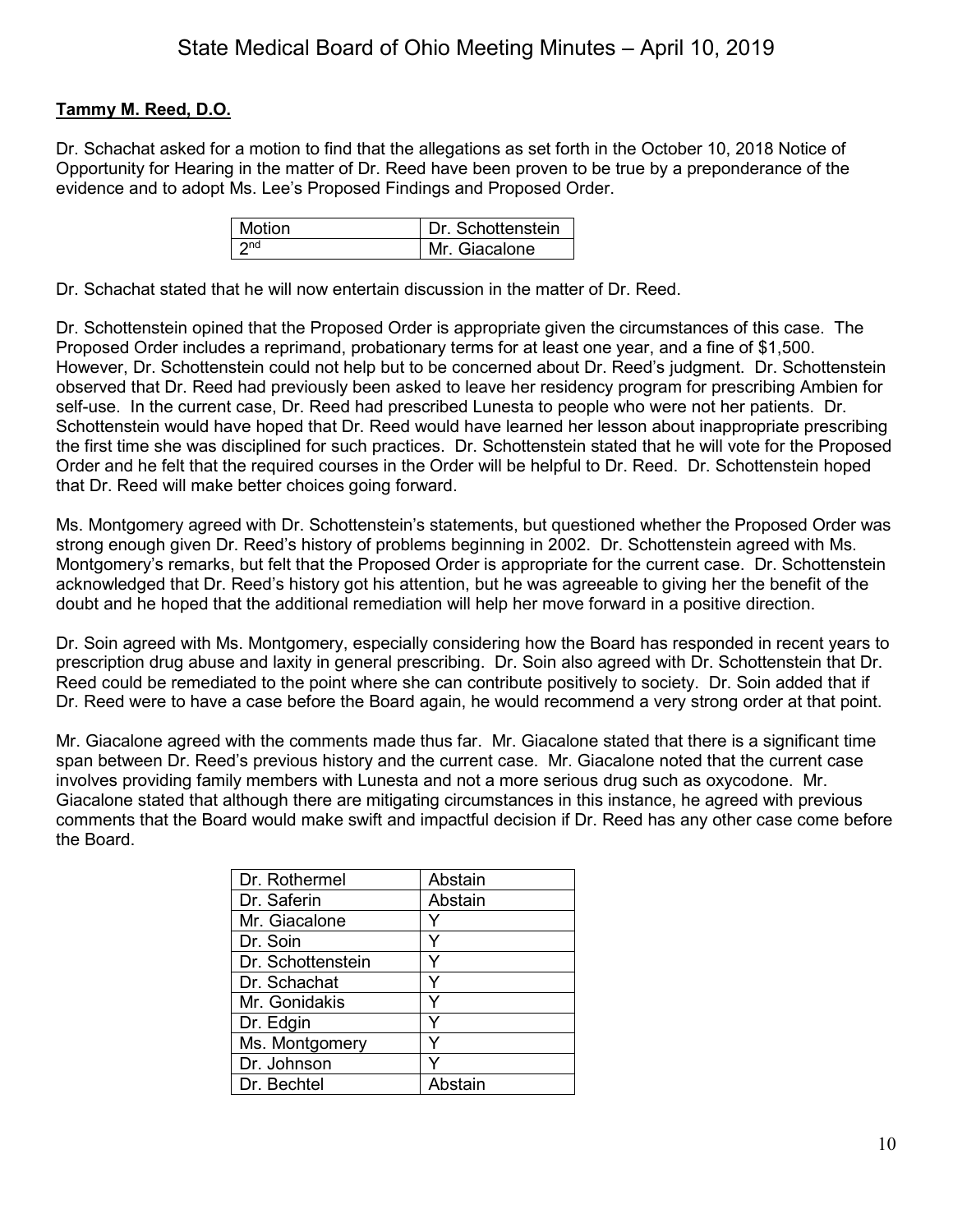The motion carried.

## **EXECUTIVE SESSION I**

Motion to go into Executive Session to confer with the Medical Board's attorneys on matters of pending or imminent court action, and for the purpose of deliberating on proposed consent agreements in the exercise of the Medical Board's quasi-judicial capacity.

| Motion            | Dr. Schottenstein |
|-------------------|-------------------|
| 2 <sub>nd</sub>   | Dr. Soin          |
| Dr. Rothermel     |                   |
| Dr. Saferin       |                   |
| Mr. Giacalone     | Y                 |
| Dr. Soin          | Y                 |
| Dr. Schottenstein | Y                 |
| Dr. Schachat      | Y                 |
| Mr. Gonidakis     | Y                 |
| Dr. Edgin         |                   |
| Ms. Montgomery    |                   |
| Dr. Johnson       |                   |
| Dr. Bechtel       |                   |

The motion carried.

Executive Session began at 10:21 a.m. and ended at 11:03 a.m. Dr. Saferin exited the meeting during the Executive Session.

The Board returned to public session.

## **SETTLEMENT AGREEMENTS**

#### **Frederick David Adams, M.D.**

Motion to ratify the proposed Permanent Surrender/Retirement with Frederick David Adams, M.D.

| Motion            | Dr. Schottenstein |
|-------------------|-------------------|
| 2 <sub>nd</sub>   | Dr. Edgin         |
| Dr. Rothermel     | Abstain           |
| Mr. Giacalone     |                   |
| Dr. Soin          | N                 |
| Dr. Schottenstein |                   |
| Dr. Schachat      |                   |
| Mr. Gonidakis     | Y                 |
| Dr. Edgin         | Y                 |
| Ms. Montgomery    | Y                 |
| Dr. Johnson       | ٧                 |
| Dr. Bechtel       |                   |

The motion carried.

#### **Marvin Mercado Baula, M.D.**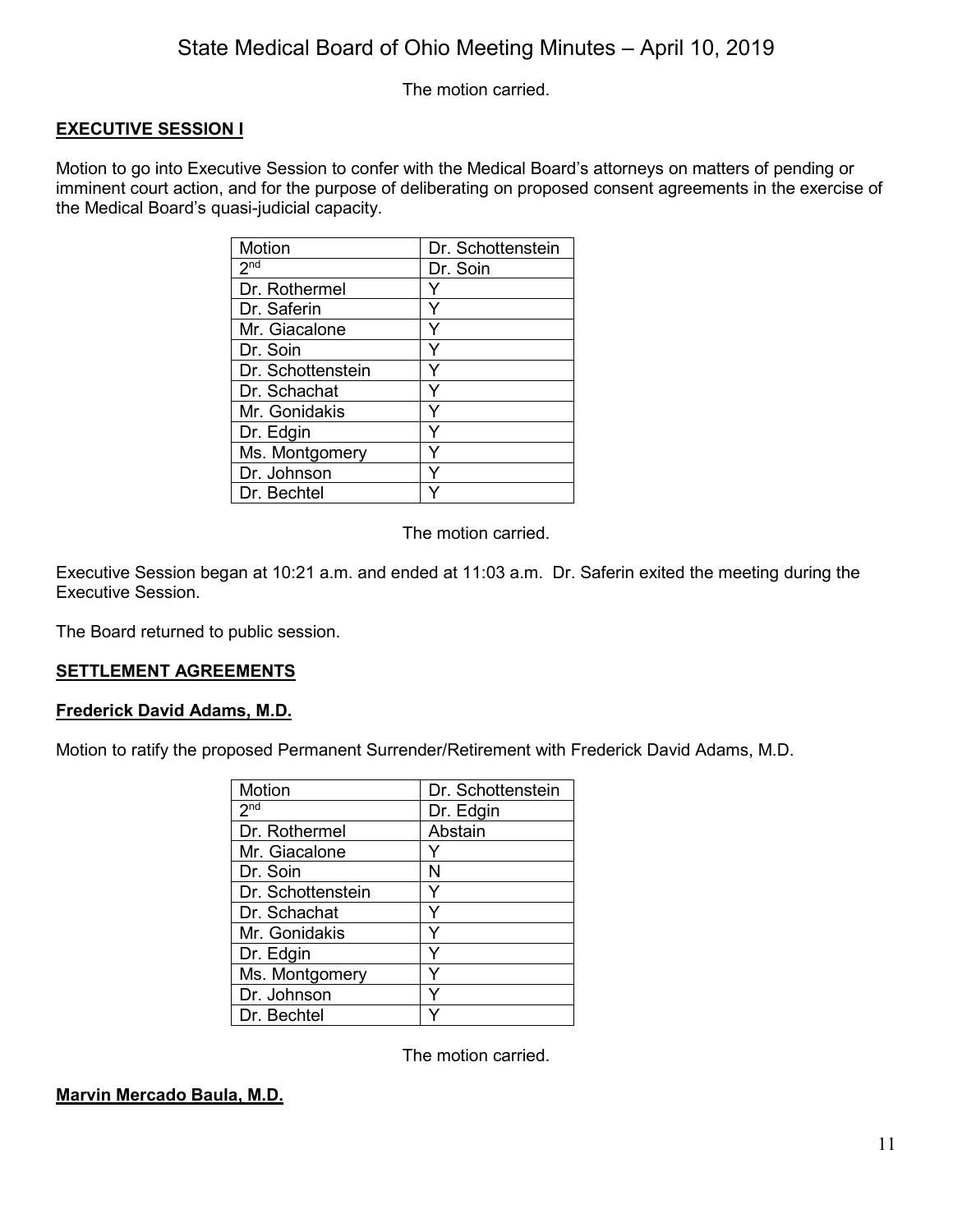Motion to ratify the proposed Consent Agreement with Marvin Mercado Baula, M.D.

| Motion            | Dr. Schottenstein |
|-------------------|-------------------|
| 2 <sub>nd</sub>   | Dr. Soin          |
| Dr. Rothermel     | Abstain           |
| Mr. Giacalone     |                   |
| Dr. Soin          |                   |
| Dr. Schottenstein |                   |
| Dr. Schachat      |                   |
| Mr. Gonidakis     |                   |
| Dr. Edgin         |                   |
| Ms. Montgomery    |                   |
| Dr. Johnson       |                   |
| Dr. Bechtel       |                   |

The motion carried.

## **Randy M. Smith, D.O.**

Motion to ratify the proposed Step I Consent Agreement with Randy M. Smith, D.O.

| Motion            | Dr. Schottenstein |
|-------------------|-------------------|
| 2 <sub>nd</sub>   | Dr. Soin          |
| Dr. Rothermel     | Abstain           |
| Mr. Giacalone     |                   |
| Dr. Soin          |                   |
| Dr. Schottenstein |                   |
| Dr. Schachat      | Y                 |
| Mr. Gonidakis     | Y                 |
| Dr. Edgin         | Y                 |
| Ms. Montgomery    | Y                 |
| Dr. Johnson       | Y                 |
| Dr. Bechtel       |                   |

The motion carried.

# **Michael S. Cash, D.O.**

Motion to ratify the proposed Permanent Surrender with Michael S. Cash, D.O.

| Motion            | Dr. Schottenstein |
|-------------------|-------------------|
| 2 <sub>nd</sub>   | Dr. Soin          |
| Dr. Rothermel     | Abstain           |
| Mr. Giacalone     |                   |
| Dr. Soin          | Y                 |
| Dr. Schottenstein | Y                 |
| Dr. Schachat      |                   |
| Mr. Gonidakis     | Y                 |
| Dr. Edgin         | Y                 |
| Ms. Montgomery    |                   |
| Dr. Johnson       |                   |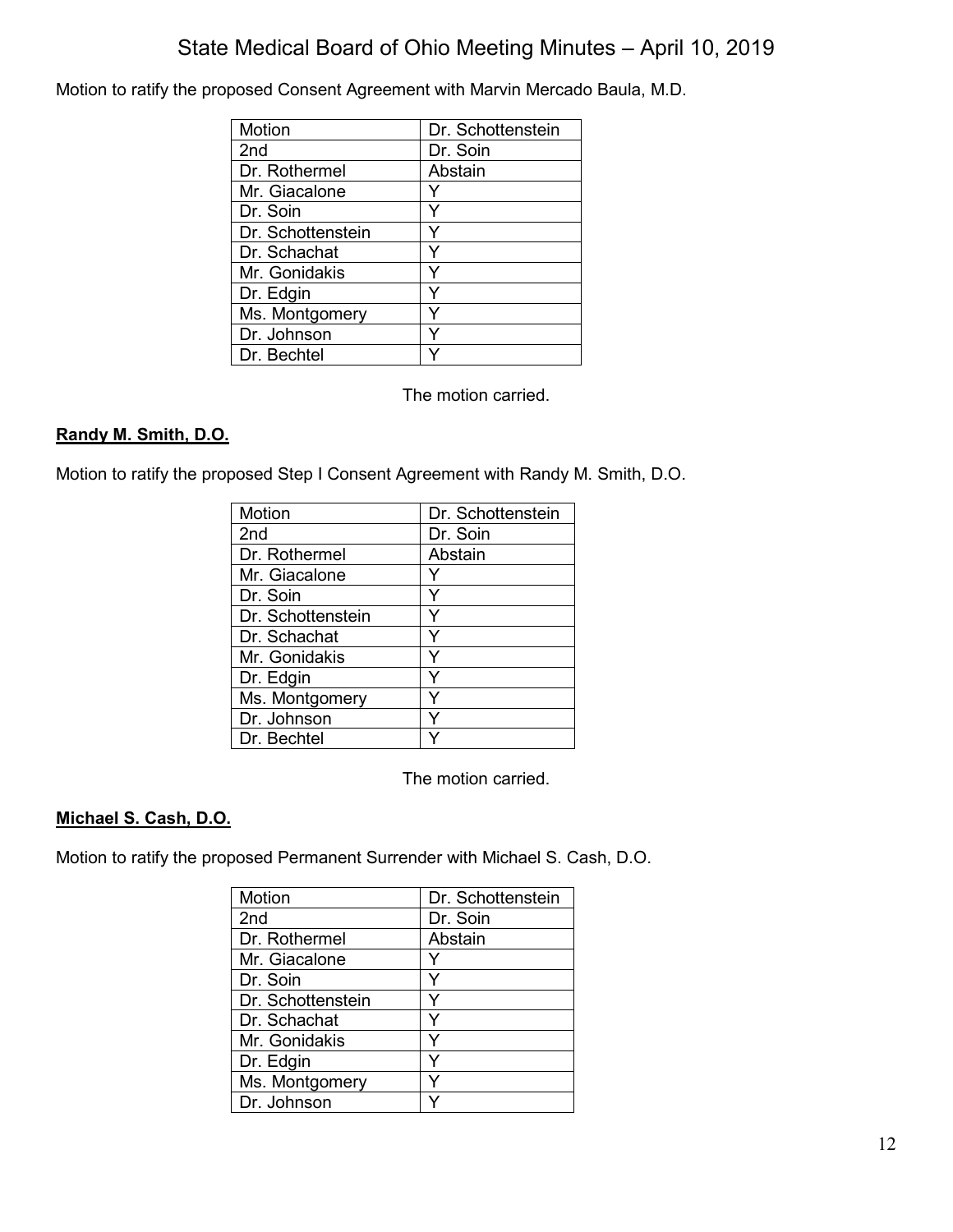Dr. Bechtel | Y

The motion carried.

## **Peter Guyon Striegel, M.D.**

Motion to ratify Consent Agreement with Peter Guyon Striegel, M.D.

| <b>Motion</b> | Dr Schottenstein |
|---------------|------------------|
|               | Mr Gonidakis     |

Mr. Giacalone stated that he will reiterate his opinion of this proposed Agreement that he had expressed when it was first presented to the Board last month. Mr. Giacalone found it unacceptable to ratify this agreement. Mr. Giacalone stated that this physician declared a patient to be incompetent and caused the patient to lose all of her rights and privileges as a citizen, and this occurred only one month after having examined the patient and found her "alert, oriented, and a reliable historian of her own medical record," according to the physician's own documentation. Mr. Giacalone stated that the impact of this action on the patient was monumental. Mr. Giacalone observed that there is commentary in the record as to what the physician did or did not know. Nonetheless, Mr. Giacalone asked why someone would ask a physician to issue a letter of incompetence for a patient other than to take control of the patient's life. Mr. Giacalone opined that to let such actions go with little more than a reprimand and a fine was unacceptable to him.

Dr. Soin stated that he concurred with Mr. Giacalone. Dr. Soin felt that the fact pattern supported a much stronger punishment than what is provided for in the consent agreement.

A vote was taken on Dr. Schottenstein's motion to ratify:

| Dr. Rothermel     | Abstain |
|-------------------|---------|
| Mr. Giacalone     | N       |
| Dr. Soin          | N       |
| Dr. Schottenstein |         |
| Dr. Schachat      |         |
| Mr. Gonidakis     |         |
| Dr. Edgin         |         |
| Ms. Montgomery    |         |
| Dr. Johnson       |         |
| Dr. Bechtel       |         |

The motion carried.

## **Sreelatha Pulakhandam, M.D.**

Motion to ratify Consent Agreement with Sreelatha Pulakhandam, MD.

| Motion            | Dr. Schottenstein |
|-------------------|-------------------|
| 2 <sub>nd</sub>   | Dr. Soin          |
| Dr. Rothermel     | Abstain           |
| Mr. Giacalone     |                   |
| Dr. Soin          |                   |
| Dr. Schottenstein |                   |
| Dr. Schachat      |                   |
| Mr. Gonidakis     |                   |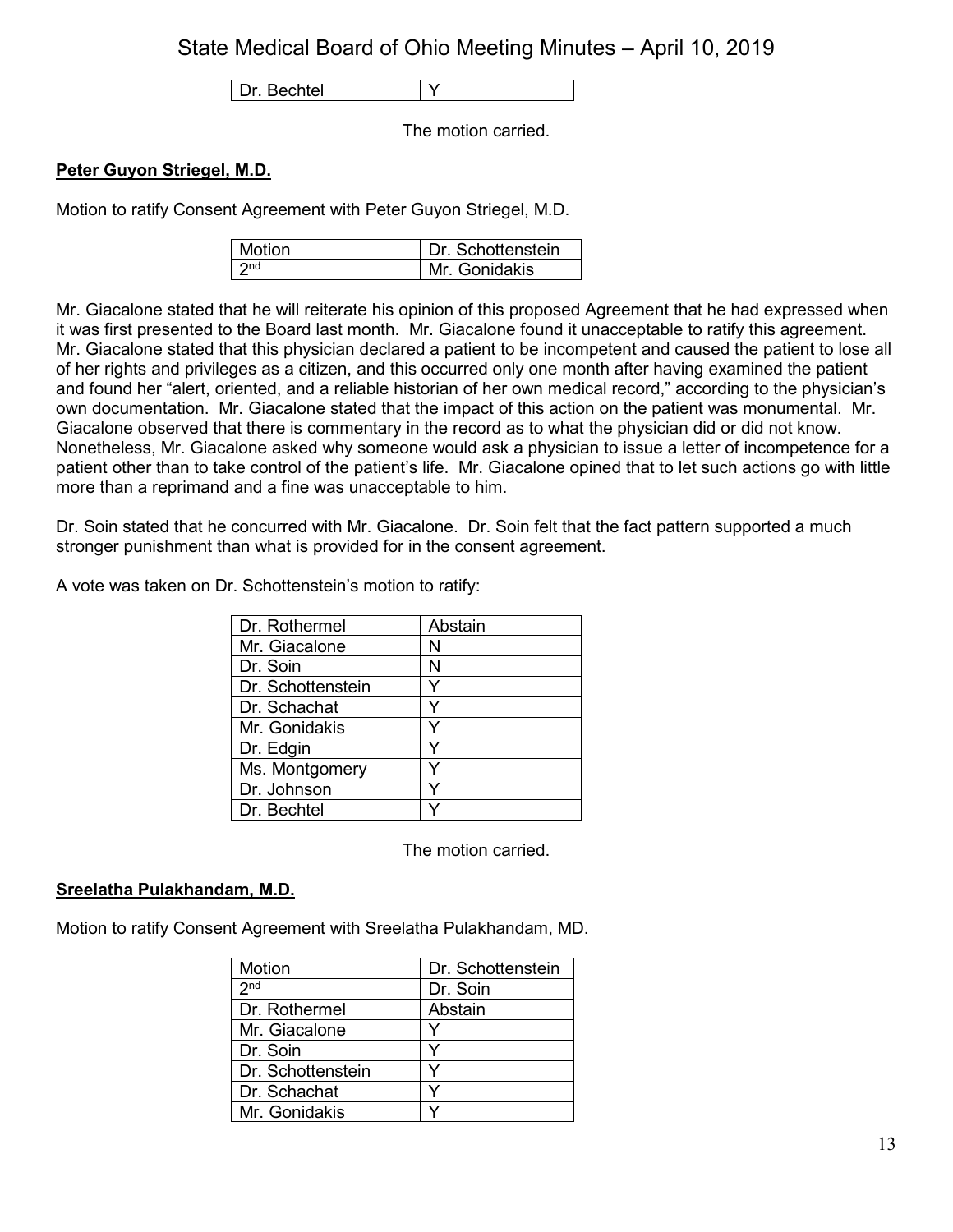| Dr. Edgin      |  |
|----------------|--|
| Ms. Montgomery |  |
| Dr. Johnson    |  |
| Dr Bechtel     |  |

The motion carried.

# **Michael A. Alexander, D.O.**

Motion to ratify Consent Agreement with Michael A. Alexander, D.O.

| Motion            | Dr. Schottenstein |
|-------------------|-------------------|
| 2 <sup>nd</sup>   | Dr. Soin          |
| Dr. Rothermel     | Abstain           |
| Mr. Giacalone     |                   |
| Dr. Soin          | Y                 |
| Dr. Schottenstein |                   |
| Dr. Schachat      | Y                 |
| Mr. Gonidakis     |                   |
| Dr. Edgin         |                   |
| Ms. Montgomery    |                   |
| Dr. Johnson       | Y                 |
| Dr. Bechtel       |                   |

The motion carried.

## **NOTICES OF OPPORTUNITY FOR HEARING, ORDERS OF SUMMARY SUSPENSION, ORDERS OF IMMEDIATE SUSPENSION, AND ORDERS OF AUTOMATIC SUSPENSION**

Ms. Marshall presented the following citations to the board for consideration:

- 1. Kang Lu, M.D.: Based on action taken by the Massachusetts Board of Registration in Medicine and the Commonwealth of Virginia Department of Health Professions arising from conviction and charges related to carrying firearms.
- 2. Ryan Lee Gerritsen, M.D.: Based on recent impairment for which the physician completed inpatient treatment approximately nine months ago.
- 3. Terry D. Madsen, M.D.: Based on action by the Texas Board of Medicine for ordering expensive genetic testing without an indication in 25% of the physician's patients when the physician had a financial interest in the company that was collecting and processing the specimens.
- 4. James S. Hurvitz, M.D.: Based on two prior actions by the Medical Board of California, including a stayed revocation related to surgical care.
- 5. Raymond L. Noschang, M.D.: Based on inappropriate prescribing involving 12 patients.
- 6. Paul A. Kirila, D.O.: Based on inappropriate prescribing involving 14 patients, failure to check the Ohio Automated Rx Reporting System (OARRS), and failure to follow the Board's intractable pain rules.

Ms. Montgomery asked if Dr. Gerritsen, the subject of Citation #2, had been eligible for the one-bite reporting exemption. Ms. Marshall replied that Dr. Gerritsen is an applicant for licensure; by statute, the one-bite reporting exemption is only available to individuals who are currently authorized to practice medicine in Ohio.

Motion to approve and issue citations 1-4: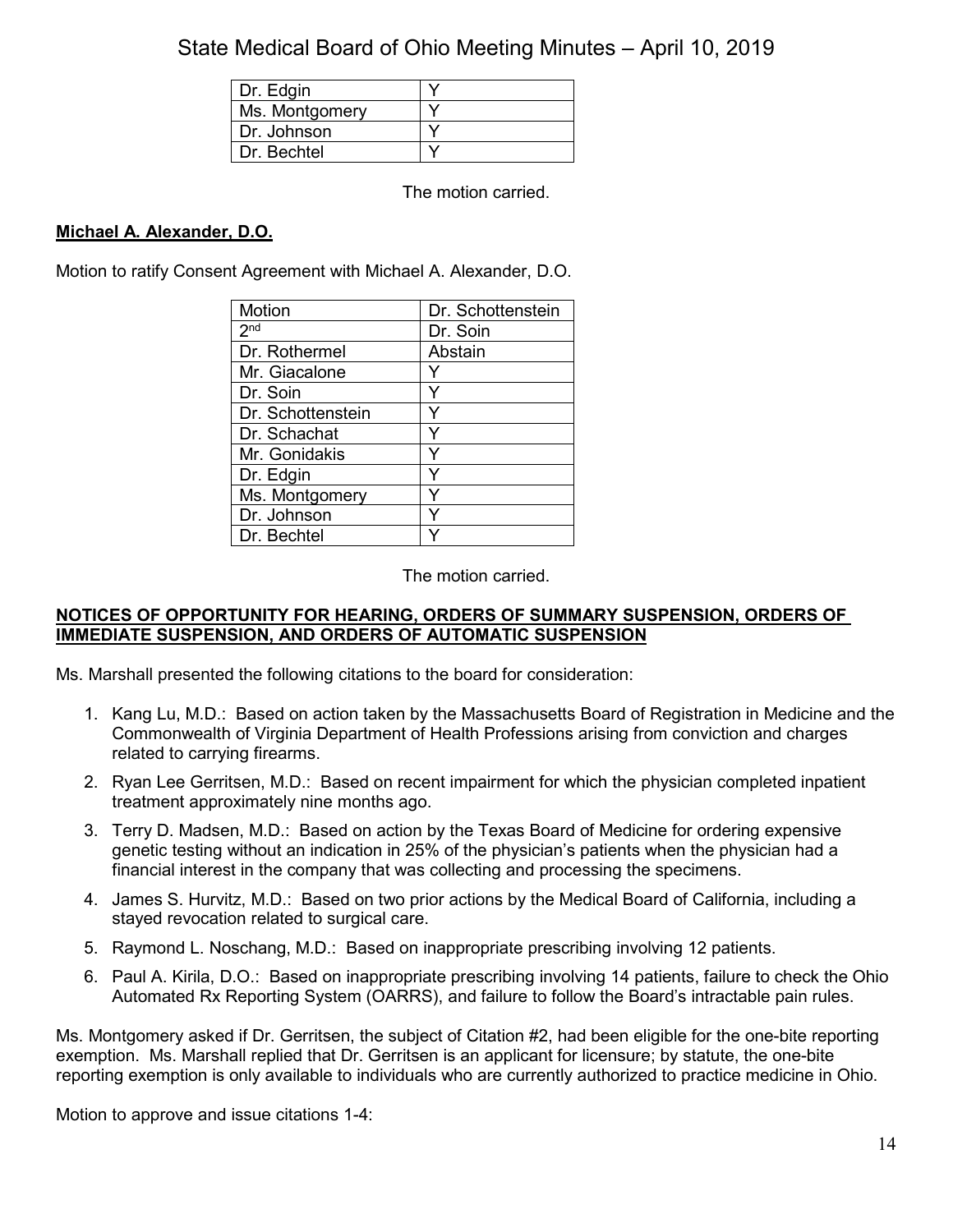| Motion            | Dr. Schottenstein |
|-------------------|-------------------|
| 2 <sub>nd</sub>   | Mr. Gonidakis     |
| Dr. Rothermel     | Abstain           |
| Mr. Giacalone     |                   |
| Dr. Soin          | Y                 |
| Dr. Schottenstein | Υ                 |
| Dr. Schachat      | Y                 |
| Mr. Gonidakis     | Y                 |
| Dr. Edgin         | Y                 |
| Ms. Montgomery    |                   |
| Dr. Johnson       |                   |
| Dr. Bechtel       |                   |

The motion carried.

Motion to approve and issue citations 5 and 6:

| <b>Motion</b>     | Dr. Schottenstein |
|-------------------|-------------------|
| 2 <sup>nd</sup>   | Dr. Soin          |
| Dr. Rothermel     | Abstain           |
| Mr. Giacalone     |                   |
| Dr. Soin          |                   |
| Dr. Schottenstein |                   |
| Dr. Schachat      | Y                 |
| Mr. Gonidakis     |                   |
| Dr. Edgin         | Y                 |
| Ms. Montgomery    | Y                 |
| Dr. Johnson       |                   |
| Dr. Bechtel       | Abstain           |

The motion carried.

# **RULES & POLICES**

Ms. Debolt presented an update on rules and policies to the Board.

Motion that new rules 4730-4-01, 4730-4-03, 4730-4-04, 4731-33-01, 4731-33-03, and 4731-33-04 be adopted and rule 4731-11-12 be rescinded, with an effective date of April 30, 2019.

| Motion              | Dr. Bechtel       |
|---------------------|-------------------|
| 2nd                 | Dr. Schottenstein |
| Voice Vote in favor | All in favor      |
| Opposed             | None              |

The motion carried.

Motion to adopt the proposed amendments to rules 4778-1-02, 4778-1-02.1, 4778-1-05, 4778-2-01, and 4778- 2-02; rescind current rule 4778-1-06, and adopt new rule 4778-1-06, with an effective date of April 30, 2019.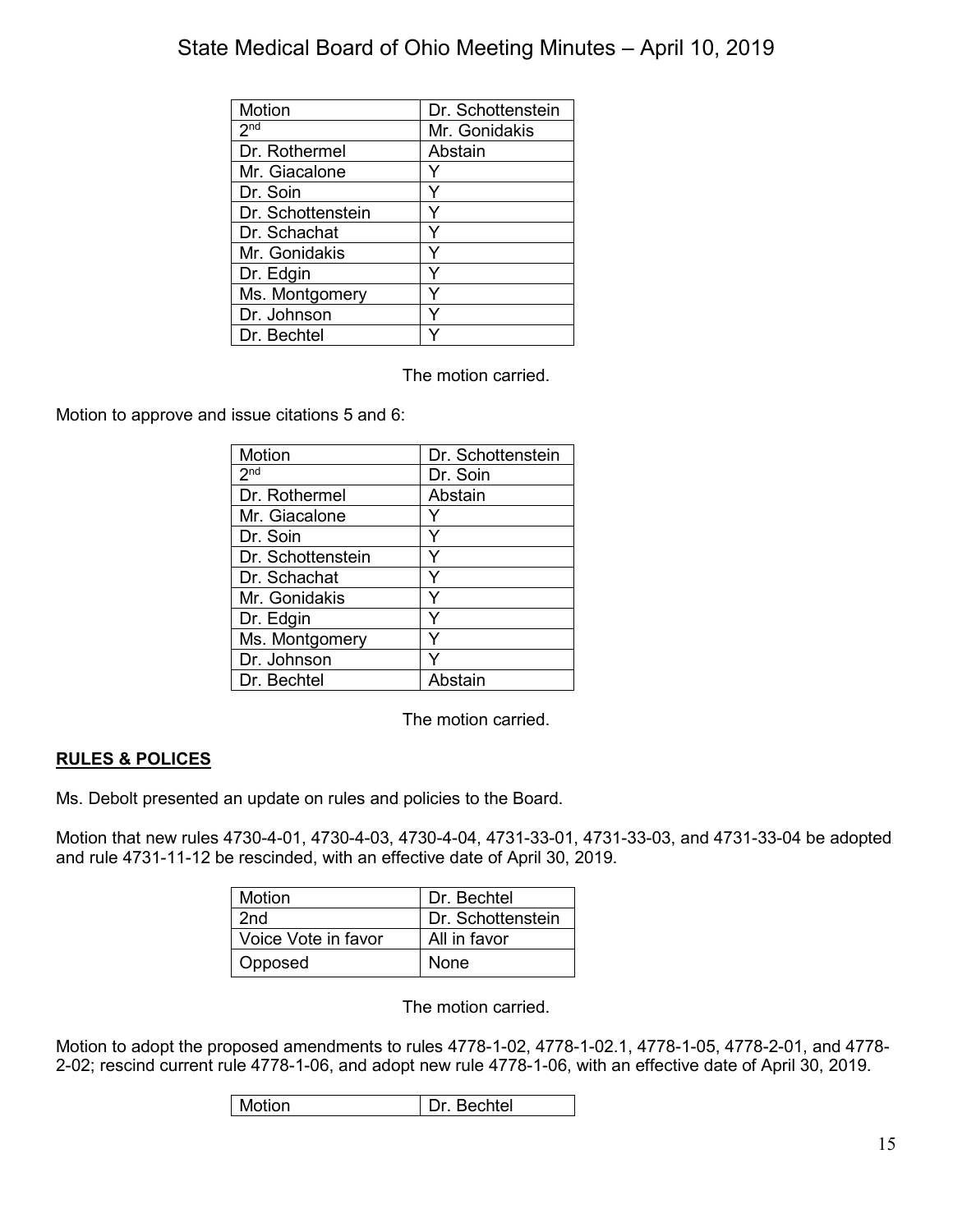| 2 <sub>nd</sub>     | Dr. Schottenstein |
|---------------------|-------------------|
| Voice Vote in favor | All in favor      |
| Opposed             | None              |

The motion carried.

## **OPERATIONS REPORT**

**Human Resources:** Mr. Groeber stated that the Board currently has three open positions. Mr. Groeber added that HR is in the process of making James Roach's position as Chief of Investigations permanent and backfilling his Enforcement Attorney position, as well as potentially adding another Enforcement Attorney position.

**Agency Operations:** Mr. Groeber stated that there as been a minor decrease in the number of open cases and the staff has done a good job moving the cases along. Licensure/Renewal cases have increased slightly.

Mr. Groeber stated that licensure statistics continue to look good. Oddly, the average number of days to issue MD/DO licenses was 21 days, while the average days to issue expedited licenses was 29 days; this is a result of a few outliers who delayed sending in their background check packages for their expedited licensure, and thereby increasing the average. Year-to-date, license issuances are up 10% and are being issued in basically the same amount of time.

Mr. Groeber noted that last year, the Board approved a plan to move from a two-step process to a one-step process for issuing training certificates. Mr. Groeber stated that the new process is moving applications through very quickly and there has been a 300% to 400% increase in application volume.

**Financial Disclosure Forms:** Mr. Groeber reminded the Board members that the deadline to file financial disclosure forms this year is May 15.

**Board Retreat:** Mr. Groeber stated that the Medical Board Retreat is scheduled for June 11, 2019, the day before the June 12 Board meeting. In response to an inquiry from Ms. Montgomery, Mr. Groeber stated that the Board members' annual ethics training will be included in the Retreat agenda.

**Licensure Section Reorganization:** Mr. Groeber stated that the Licensure Section was reorganized about six months ago into two functions: New applicant licensure for all license types, overseen by Mitch Alderson; and ongoing licensure services such as verification, overseen by Chantel Scott.

Mr. Groeber continued that under the reorganization, a total of 1,800 calls were handled in one month with a year-to-date total of 5,000 calls. 1,100 verification requests were processed in March and the Board collected a fee of \$50 for each verification. In addition, the staff handled 2,400 incoming emails and almost 1,000 outgoing emails. More than half of all phone calls were answered in 0-15 seconds. Mr. Groeber stated that the Licensure staff is doing a wonderful job serving the Board's customers. The Board applauded the Licensure staff efforts.

# **SELECTION OF NEW MEMBERS FOR RESPIRATORY CARE ADVISORY COUNCIL**

Motion to appoint Cindy Groeniger to the consumer seat of the Respiratory Care Advisory Council (RCAC) to fill the remainder of the term ending April 10, 2020; and to appoint Amy Rodenhausen to fill the expiring licensed respiratory care professional seat of the RCAC for a new three-year term expiring on April 10, 2022.

| Motion | Dr. Bechtel       |
|--------|-------------------|
| 2nd    | Dr. Schottenstein |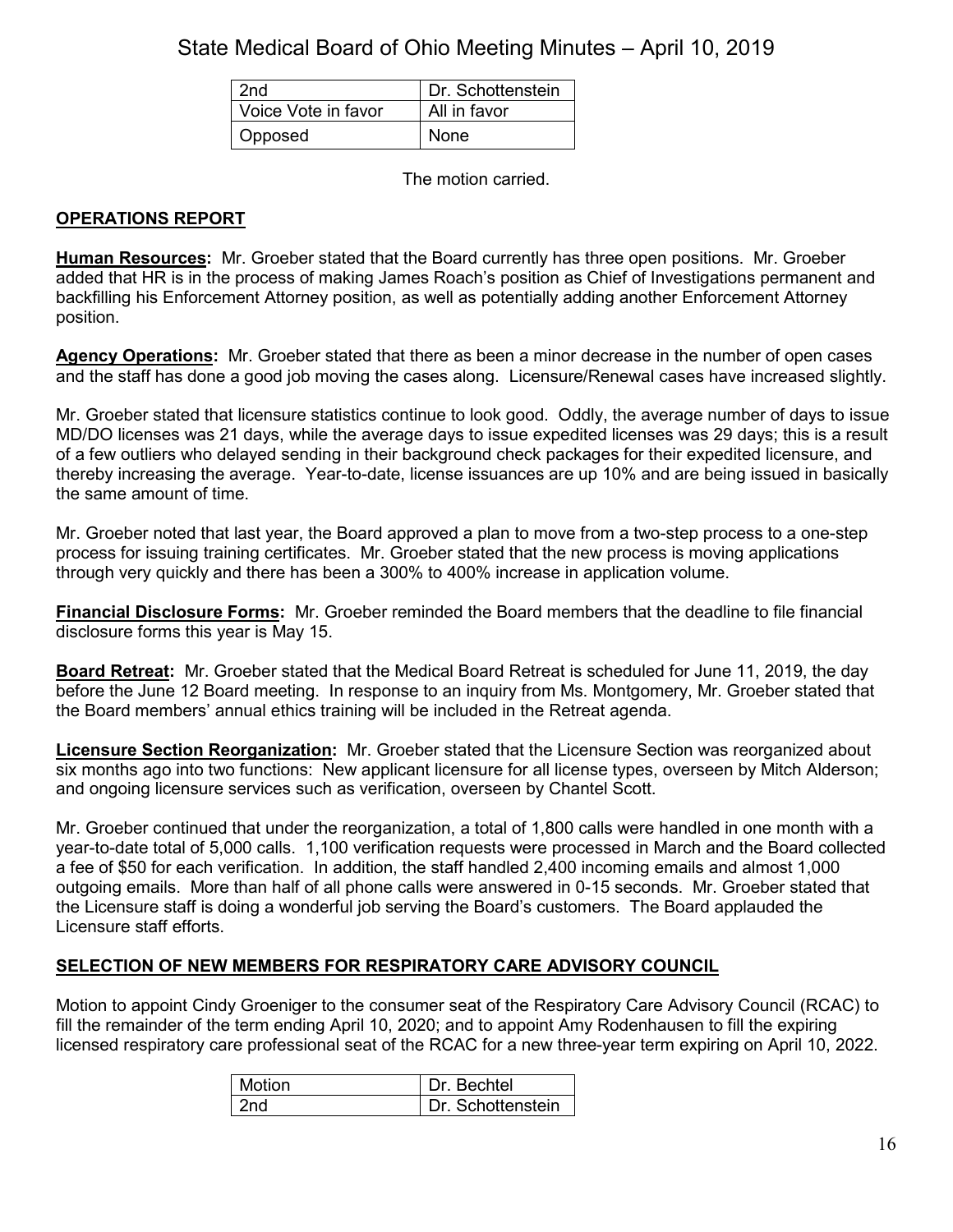| Voice Vote in favor | All in favor |
|---------------------|--------------|
| Opposed             | None         |

The motion carried.

# **SELECTION OF NEW MEMBER FOR DIETETICS ADVISORY COUNCIL**

Motion to appoint Susan Finn to fill the expiring licensed dietitian seat on the Dietetics Advisory Council for a new three-year term which will expire on April 10, 2022.

| Motion              | Dr. Schottenstein |
|---------------------|-------------------|
| 2 <sub>nd</sub>     | Dr. Edgin         |
| Voice Vote in favor | All in favor      |
| Opposed             | None              |

The motion carried.

## **REPORTS BY ASSIGNED COMMITTEES**

## **Finance Committee Report**

Dr. Schottenstein stated that revenue for February 2019 was \$678,420, which roughly approximates the revenue of the previous month. Overall, there has been a 9% increase in revenue year-to-date, though there was net negative revenue for February 2019 in the amount of \$94,863 and there is net negative revenue for Fiscal Year 2019 in the amount of \$309,836. Dr. Schottenstein stated that if not for two large expenditures in January (namely, \$209,757 for eLicense maintenance and \$232,829 for development of compliance and adjudication modules for the eLicense system), there would be a net positive balance for net fiscal year revenue to date. Dr. Schottenstein stated that the 12.3% year-to-date increase in expenditures noted on the fiscal summary is substantially a function of those two large invoices and that routine spending is fairly consistent. The Board's cash balance is \$4,304,772. Since the last fiscal report, the Board has received a total of \$3,000 in disciplinary fine payments and \$4,500 in non-disciplinary payments for continuing medical education deficiencies.

#### Communications and Outreach

Dr. Schottenstein expected the spring edition of the Board's magazine to be published in May 15. The articles for the edition are nearly complete and will be circulated for editing. Dr. Schottenstein stated that an educational video is being developed regarding the cultural competency guide that was recently finalized and posted to the Board's website. A video on chronic and subacute pain prescribing is also being developed. In addition, the Board will push out charcoal disposal bags for unused prescription medications to the public and the media.

## Preliminary Budget Approval, Fiscal Years 2020 and 2021

Dr. Schottenstein stated that the Board's budget is over \$11,000,000 with spending closer to \$10,000,000 and we are hoping for a budget approval for 2020 for \$10,800,000, and for 2021 for \$11,300,000. Those are 5% and 4% increases, and essentially should just cover the cost for personnel. Everything else we expect to be relatively flat in terms of spending. Mr. Groeber testifyed in the House with regard to agency operations, and that went well.

## Federation of State Medical Boards Workgroup on Sexual Boundary Violations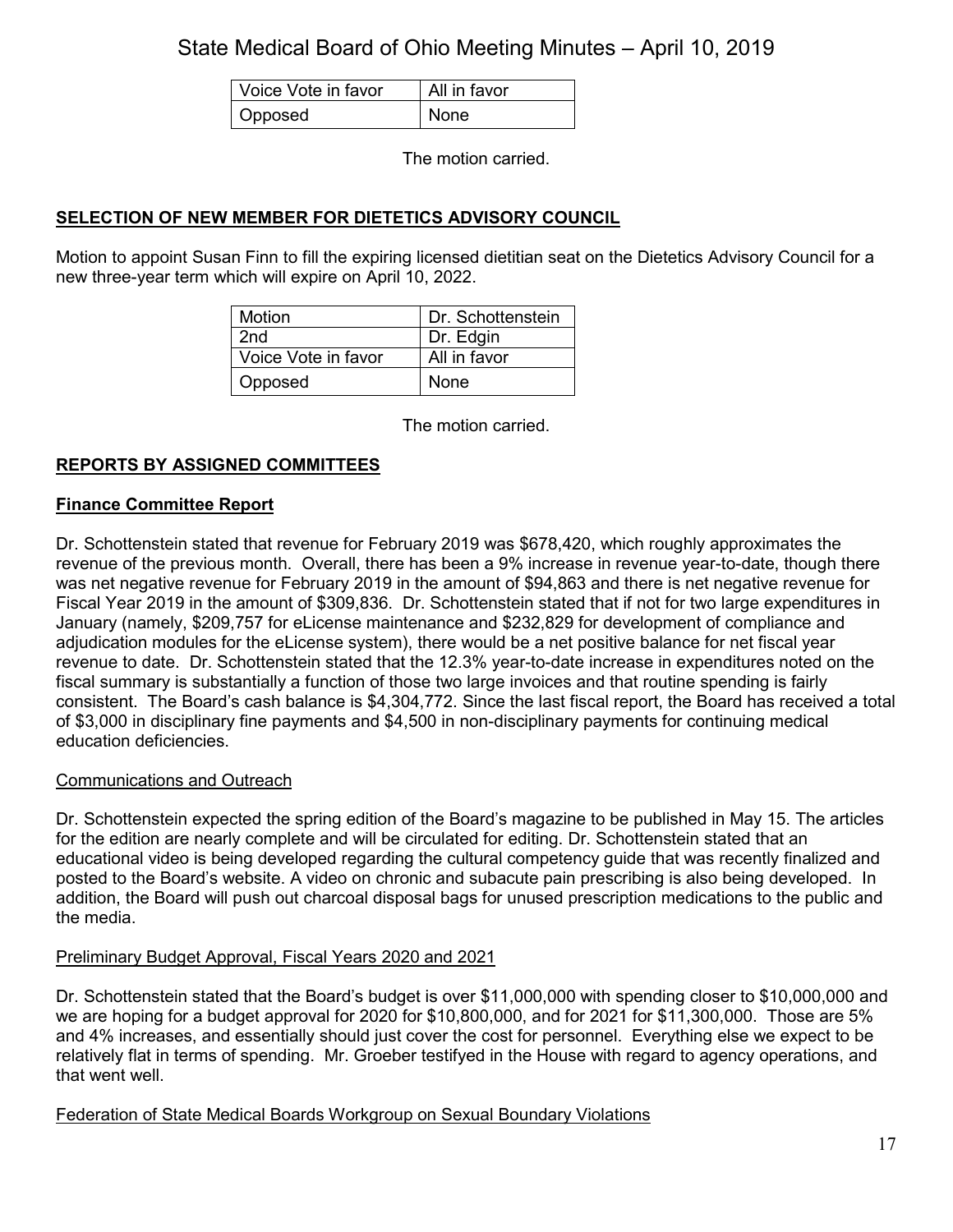Dr. Schottenstein informed the board that he serves on the FSMB workgroup on sexual boundary violations, which will be meeting in June 2019. All costs are expected to be covered by the FSMB, but a finance committee voted today to recommend approval of the travel and to reimburse any unexpected travel costs that are incurred.

Motion to approve Dr. Schottenstein to attend the FSMB Workgroup on Sexual Boundary Violations on June 6th, 2019, in Washington, DC; that any travel expenses not covered by the FSMB travel scholarship be paid by the Medical Board in accordance with state travel policy; and that Dr. Schottenstein's attendance at the FSMB workgroup meeting is in connection with his responsibilities as, and is related to his position as, Vice-President of the State Medical Board of Ohio.

| Motion              | Mr. Gonidakis                                |
|---------------------|----------------------------------------------|
| 2 <sub>nd</sub>     | Dr. Bechtel                                  |
| Voice Vote in favor | All in favor,<br>except Dr.<br>Schottenstein |
| Opposed             | None                                         |
| Abstain             | Dr. Schottenstein                            |

The motion carried.

## eLicense System

Dr. Schottenstein said the finance committee also reviewed DAS's information on the cost of eLicense. The Medical Board has built in a \$3.50 transaction fee with license renewals to help offset the cost of the system.

# **Policy Committee Report**

## Respiratory Care Rules Updates

Ms. Anderson reported that the Committee voted to circulate the proposed updates to the respiratory care rules to interested parties for comment.

## Revision to FAQ's on Prescribing to Patients Not Seen

Ms. Anderson stated that the Policy Committee approved language for the FAQ's on prescribing to patients not seen. The language clarifies that in a cross-coverage situation in which the patient is an active patient, direct physician/patient interaction is not possible, and the medication is a non-controlled substance, then that is permissible under the rule so long as the physician is reviewing the record and authorizing the prescription.

Motion to approve the recommendation of the Policy Committee:

| Motion              | Dr. Bechtel  |
|---------------------|--------------|
| 2n <sub>d</sub>     | Dr. Johnson  |
| Voice Vote in favor | All in favor |
| Opposed             | <b>None</b>  |

The motion carried.

## Rules on Criminal Records Checks – 4731-4-01, Ohio Administrative Code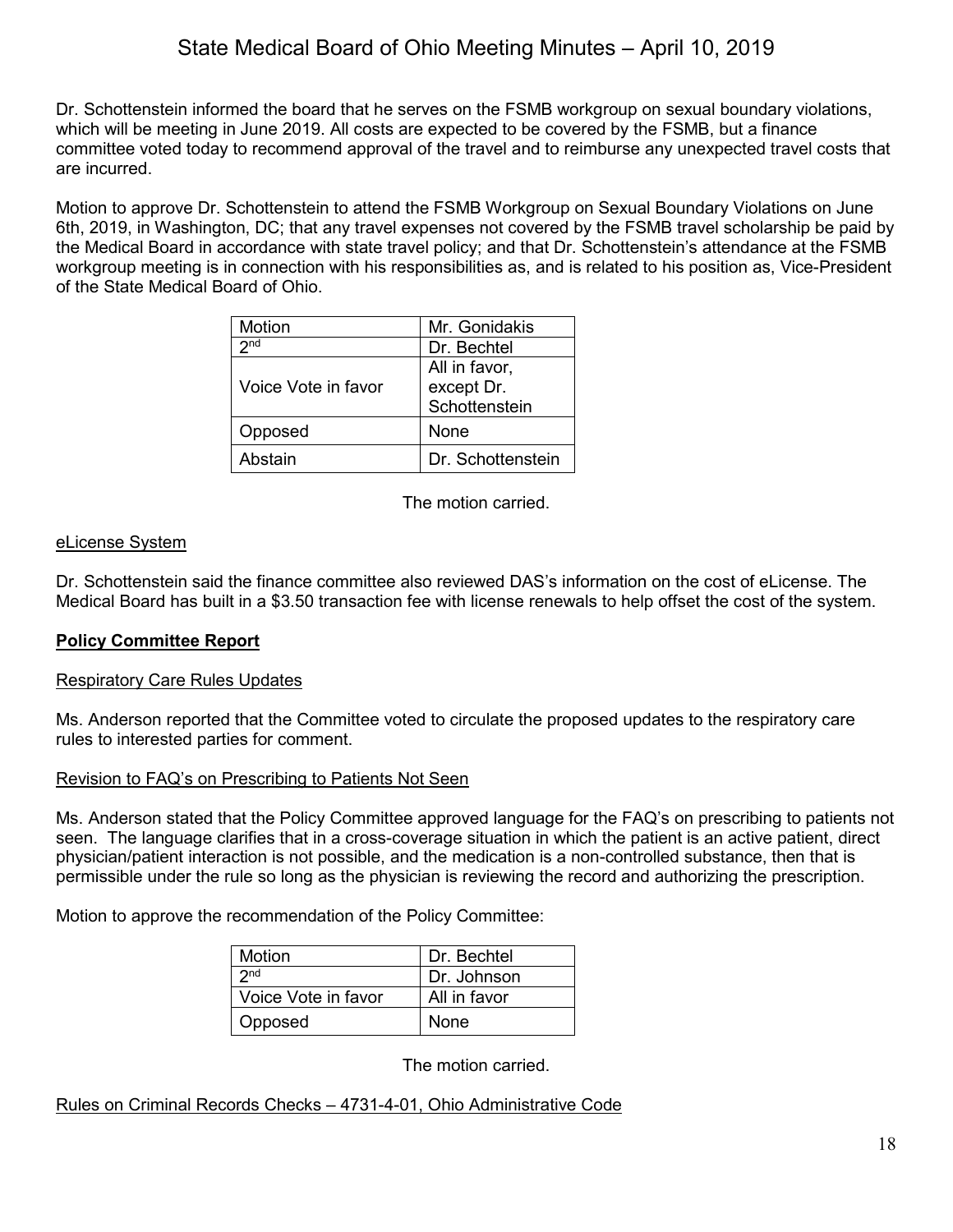Motion to approve Rules 4731-4-01 and 4731-4-02 and the rules to be rescinded to be submitted for review by the Common Sense Initiative (CSI):

| Motion              | Dr. Bechtel  |
|---------------------|--------------|
| 2 <sub>nd</sub>     | Dr. Johnson  |
| Voice Vote in favor | All in favor |
| Opposed             | <b>None</b>  |

The motion carried.

## Rules on Meeting Notices and Recordings – 4731-7-01, Ohio Administrative Code

Motion to approve Rules 4731-7-01 and 4731-9-01 for submission to the Common Sense Initiative (CSI) for its review:

| Motion              | Mr. Giacalone |
|---------------------|---------------|
| $2n$ d              | Dr. Bechtel   |
| Voice Vote in favor | All in favor  |
| Opposed             | <b>None</b>   |

The motion carried.

## FAQ's and Guidelines C and D for Dietetics and FAQ's for Respiratory Care

Motion to approve posting to the Medical Board's website the Dietetics FAQ's and Guidelines C and D, and the Respiratory Care FAQ's, as discussed by the Dietetics Advisory Council, the Respiratory Care Advisory Council, and the Policy Committee:

| Motion              | Dr. Bechtel  |
|---------------------|--------------|
| 2 <sub>nd</sub>     | Dr. Edgin    |
| Voice Vote in favor | All in favor |
| Opposed             | <b>None</b>  |

The motion carried.

## Proposed Guidance Document on Physician Assistant Prescribing

Motion to approve for publication the proposed guidance document on physician assistant prescribing:

| Motion              | Dr. Bechtel  |
|---------------------|--------------|
| 2 <sub>nd</sub>     | Dr. Johnson  |
| Voice Vote in favor | All in favor |
| Opposed             | None         |

The motion carried.

## **Compliance Committee Report**

Dr. Schottenstein stated that the Compliance Committee met on March 13, 2019 and entertained the following probationary appearances: Pankaj Gupta, MD; Kenneth Hanover, MD; Muyuan Ma, MD; and Howard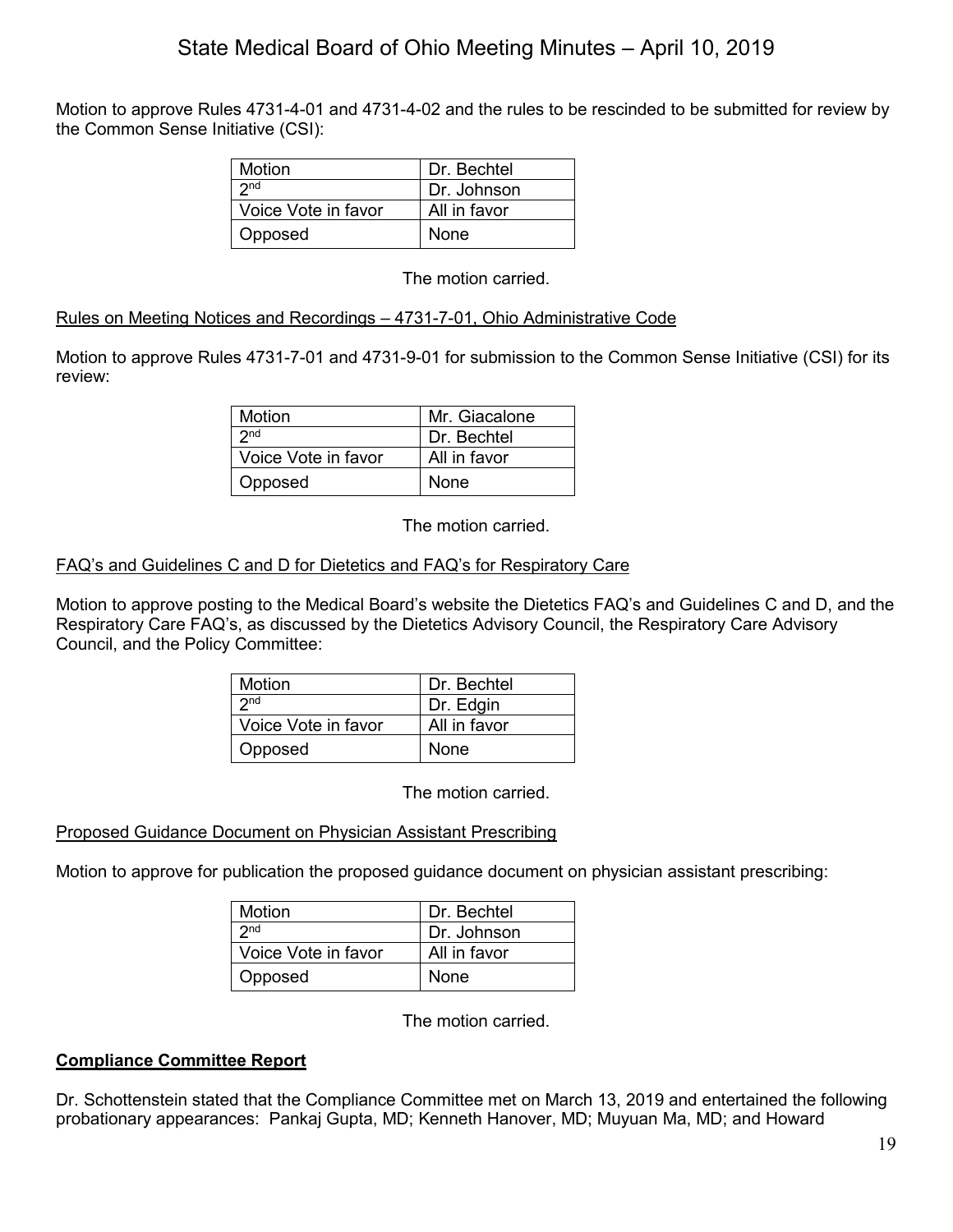Waxman, DPM. The Compliance Committee voted to continue all four licensees under the terms of their respective Board actions. The Committee also approved the Compliance staff's Reports of Conferences from February 11 and 12, 2019.

The Committee reviewed three applications from treatment providers for Certificates of Good Standing and recommended that the Board approve the applications.

Motion to approve the applications for Certificate of Good Standing as a Treatment Provider for Impaired Practitioners for the following facilities: Cornerstone of Recovery, Ohio and Tennessee; Arrowhead Behavioral Health; and Health Recovery Services.

| <b>Motion</b>       | Dr. Schottenstein |
|---------------------|-------------------|
| $2n$ d              | Dr. Soin          |
| Voice Vote in favor | All in favor      |
| Opposed             | None              |

The motion carried.

Dr. Schottenstein reported that the Committee had a robust discussion about initial probationary appearances and how the materials are presented to the Committee members. Following the discussion, Ms. Murray said she will prepare information for the upcoming Board retreat regarding initial appearances. Ms. Murray also stated that important information in the probationary reports and requests will be highlighted in red. The treatment provider discussion will be postponed until the monitoring organization is approved for the One-Bite program.

## **Dietetics Advisory Council Report**

Mr. Smith stated that the Dietetics Advisory Council (DAC) met yesterday and reviewed the proposed rules for licensure of members of the military for all Medical Board licensees, but particularly as the rule pertains to dietetics licensees. The Council recommended approval of the rules to be filed with the Common Sense Initiative (CSI) following the comment period. The Council also discussed upcoming proposed dietetics rules that will brought to the Council at its July 2019 meeting.

The Council recommended approval of the FAQ's that were discussed earlier by the Board.

The Council reviewed and discussed the Malnutrition Prevention Commission report. The Malnutrition Prevention Commission was created by the legislature and delivered a report on malnutrition in elderly population in Ohio. Mr. Smith stated that the report will guide further discussion on this pressing issue and how it can potentially be publicized across professions.

Mr. Smith reported that the Council's consumer member has tendered his resignation. Mr. Smith stated that the consumer member had become very active in other civil organizations, but he was very appreciative of the time he had spent on the Ohio Board of Dietetics and the Dietetics Advisory Council. Mr. Smith stated that the application process to fill the consumer seat will begin soon.

# **PROBATIONARY REQUESTS**

Dr. Schottenstein commented that he will abstain in the probationary request of Dr. Waxman because he had served as Acting Supervising Member on that case.

Motion to approve the Secretary and Supervising Member's recommendations for the following probationary requests: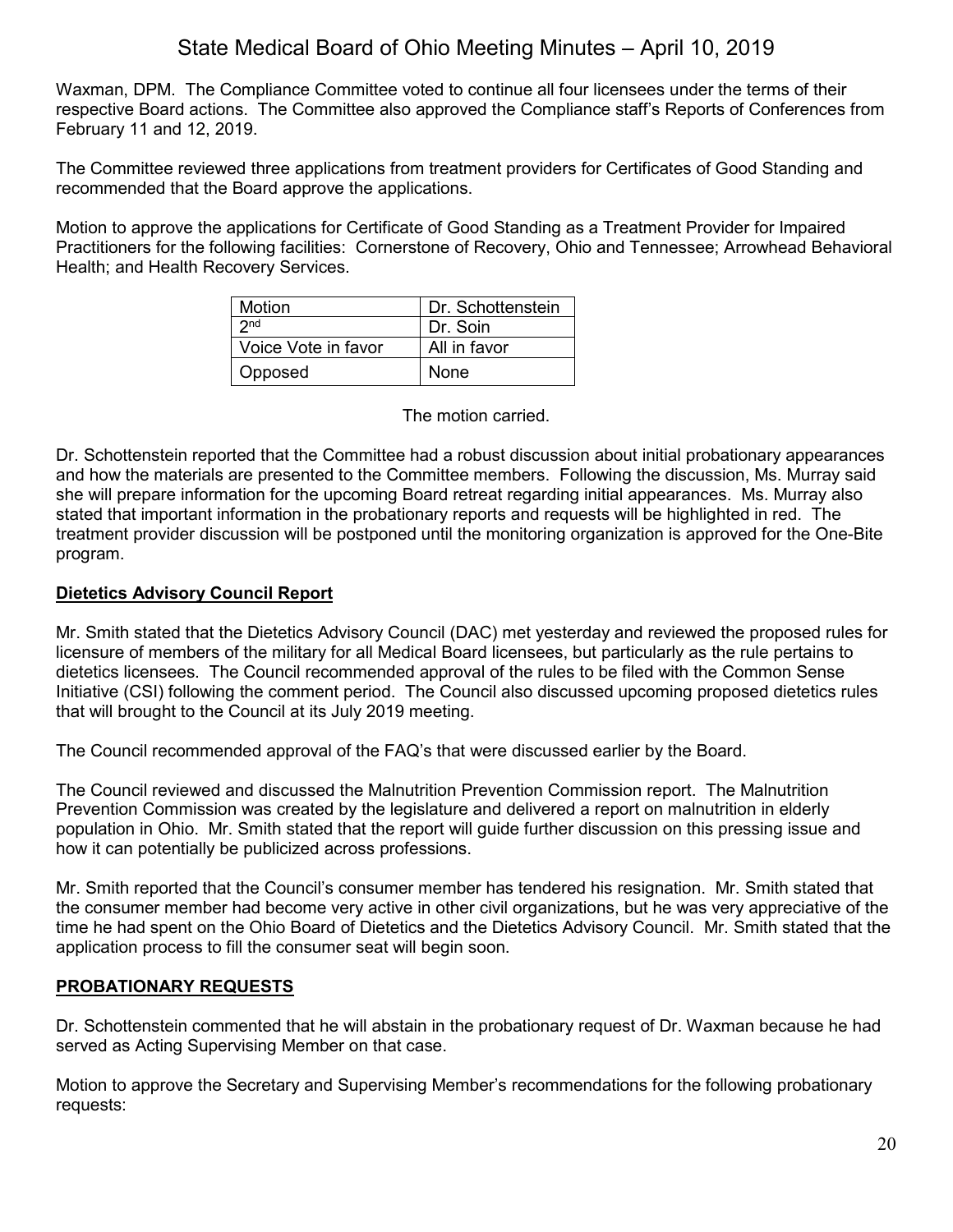- a) Michael H. Anikeev, M.D.: Approval of Eric L. Kahn, M.D. to serve as the treating psychiatrist.
- b) Michael T. Bangert, M.D.: Discontinuance of the psychotherapy completed by Regina L. Ford, LMHC.
- c) John R. Capurro, M.D.: Release from the terms of the Board's Order of April 11, 2018.
- d) Gregory G. Duma, M.D.: Reduction in personal appearances to every six months; and reduction in recovery meeting attendance to two per week with a minimum of ten per month.
- e) Pankaj Gupta, M.D.: Approval of the previously completed course *Intensive Course in Medical Ethics, Boundaries and Professionalism,* offered by Case Western Reserve University, to fulfill the professional boundaries course requirement.
- f) Gerry V. Hsu, P.A.: Approval of the course *Maintaining Proper Boundaries*, offered by Vanderbilt University Medical Center, to fulfill the physician assistant/patient boundaries course requirement; and approval of the course *Intensive Course in Medical Ethics, Boundaries and Professionalism*, offered by Case Western Reserve University, to fulfill the personal/professional ethics course requirement.
- g) John K. Krebs, M.D.: Approval of request to reduce drug and alcohol rehabilitation meeting attendance to two per week with a minimum of ten per month.
- h) Joshua D. Palmer, M.D.: Approval of request to discontinue the drug log requirement; approval of request to discontinue the audit and assay report requirements; and approval of request to reduce personal appearances to every six months.
- i) Nicholas L. Pesa, M.D.: Approval of request to reduce psychiatric treatment sessions to every six months.
- j) Siraj A. Siddiqui, M.D.: Approval of request to discontinue the chart review requirement.
- k) John M. Smilo, D.P.M.: Approval of *Intensive Course in Controlled Substance Prescribing, Pain, Anxiety, Insomnia*, administered by Case Western Reserve University, to fulfill the controlled substance prescribing course requirement.
- l) Ranjive Tandon, M.D.: Approval of Phillip G. Savage, D.O., to serve as the new monitoring physician.
- m) Howard M. Waxman, D.P.M.: Approval of release from the terms of the December 12, 2018 Consent Agreement, effective immediately.
- n) Joseph F. Yurich, M.D.: Approval of ethics course specifically tailored for the doctor by Dr. Donna Homenko to fulfill the personal ethics course requirement.

| Motion            | Dr. Johnson       |
|-------------------|-------------------|
| 2nd               | Dr. Schottenstein |
| Dr. Rothermel     | Abstain           |
| Mr. Giacalone     |                   |
| Dr. Soin          |                   |
| Dr. Schottenstein | Y (abstain on Dr. |
|                   | Waxman            |
| Dr. Schachat      |                   |
| Mr. Gonidakis     |                   |
| Dr. Edgin         |                   |
| Ms. Montgomery    |                   |
| Dr. Johnson       |                   |
| Dr. Bechtel       | Abstain           |
|                   |                   |

The motion carried.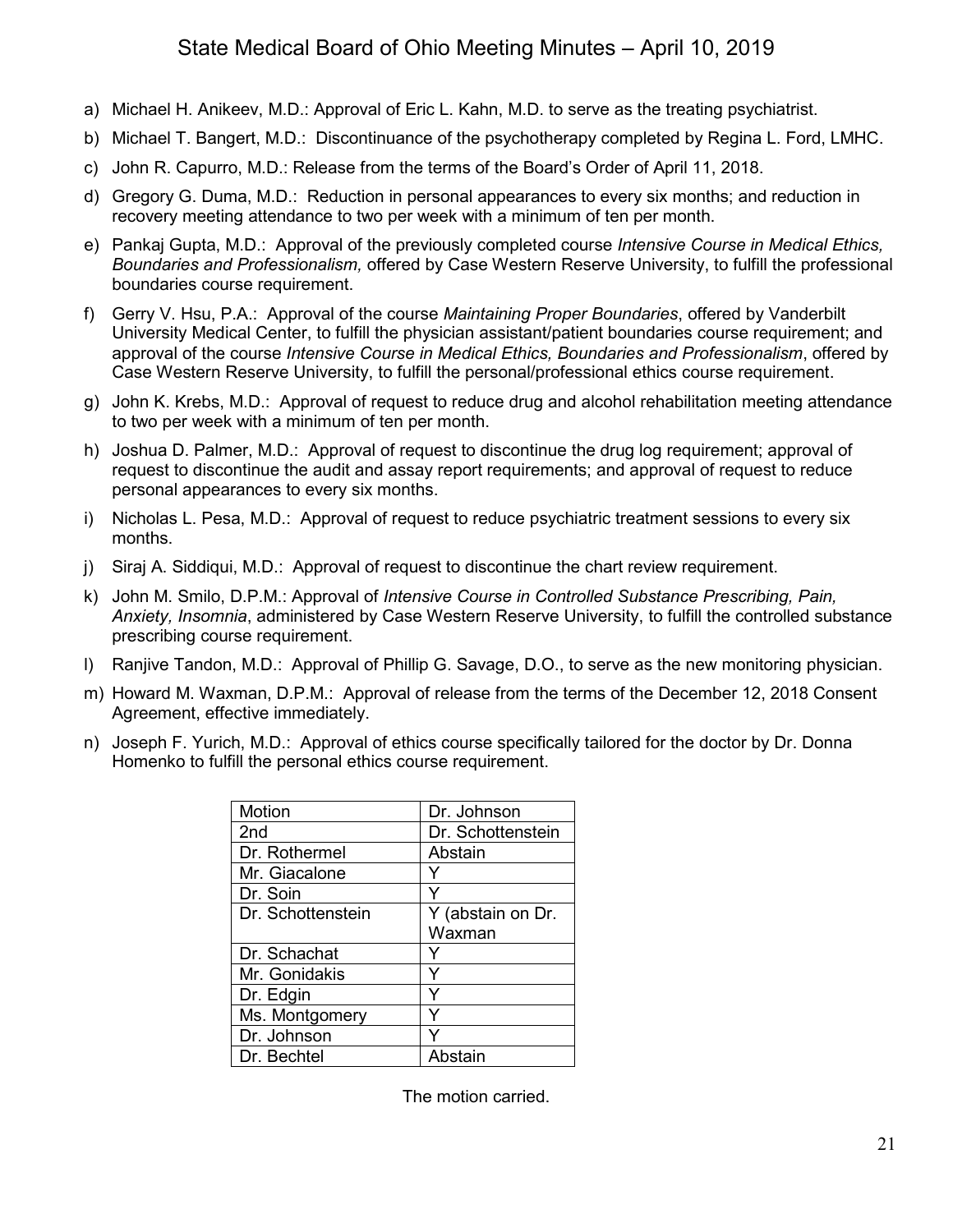# **REINSTATEMENT REQUEST**

## Thomas G. Bering, M.D.

Motion that the request for the reinstatement of the license of Thomas G. Bering, M.D. be approved, effective immediately, subject to the probationary terms and conditions as outlined in the October 10, 2018 Board Order for a minimum of five years.

| Motion            | Dr. Schottenstein |
|-------------------|-------------------|
| 2nd               | Mr. Gonidakis     |
| Dr. Rothermel     | Abstain           |
| Mr. Giacalone     |                   |
| Dr. Soin          |                   |
| Dr. Schottenstein | Y                 |
| Dr. Schachat      |                   |
| Mr. Gonidakis     | Y                 |
| Dr. Edgin         |                   |
| Ms. Montgomery    | ٧                 |
| Dr. Johnson       |                   |
| Dr. Bechtel       | Abstain           |

The motion carried.

## **FINAL PROBATIONARY APPEARANCES**

#### Robert M. Cook, M.D.

Dr. Schottenstein asked about Dr. Cook's plans for his practice going forward. Dr. Cook answered that he has no plans and he has not been able to practice. Dr. Cook explained that in radiology a practitioner who has not read any films for a year and does not have a case log cannot get accreditation at hospitals. Consequently, Dr. Cook stated that he does not have a career. Dr. Cook commented that someone in his position could try to start an outpatient imaging practice that is not affiliated with a hospital, but all such practices have been bought by hospitals. Dr. Cook further commented that he could start his own practice, but he cannot because he has not made any money in the last four years due to his inability to work, which stemmed from his case before the Board.

Dr. Soin asked if Dr. Cook felt that he had done anything wrong. Dr. Cook replied that he feels that he did not do anything wrong. Dr. Cook stated that the testimony and the Hearing Examiner's Report and Recommendation show that, according to the witnesses, Dr. Cook did not let them make any decisions. Dr. Cook stated that he did not know what the basis was for the Hearing Examiner's recommendation to suspend Dr. Cook's medical license. Dr. Soin commented that he did not wish to relitigate the case and that he had only been wondering about Dr. Cook's frame of mind regarding these proceedings. Dr. Soin thanked Dr. Cook for answering his question.

Motion to release Dr. Cook from the terms of the Board's Order of January 11, 2017, effective April 13, 2019.

| <b>Motion</b>     | Dr. Schottenstein |
|-------------------|-------------------|
| 2 <sub>nd</sub>   | Dr. Edgin         |
| Dr. Rothermel     | Abstain           |
| Mr. Giacalone     |                   |
| Dr. Soin          |                   |
| Dr. Schottenstein |                   |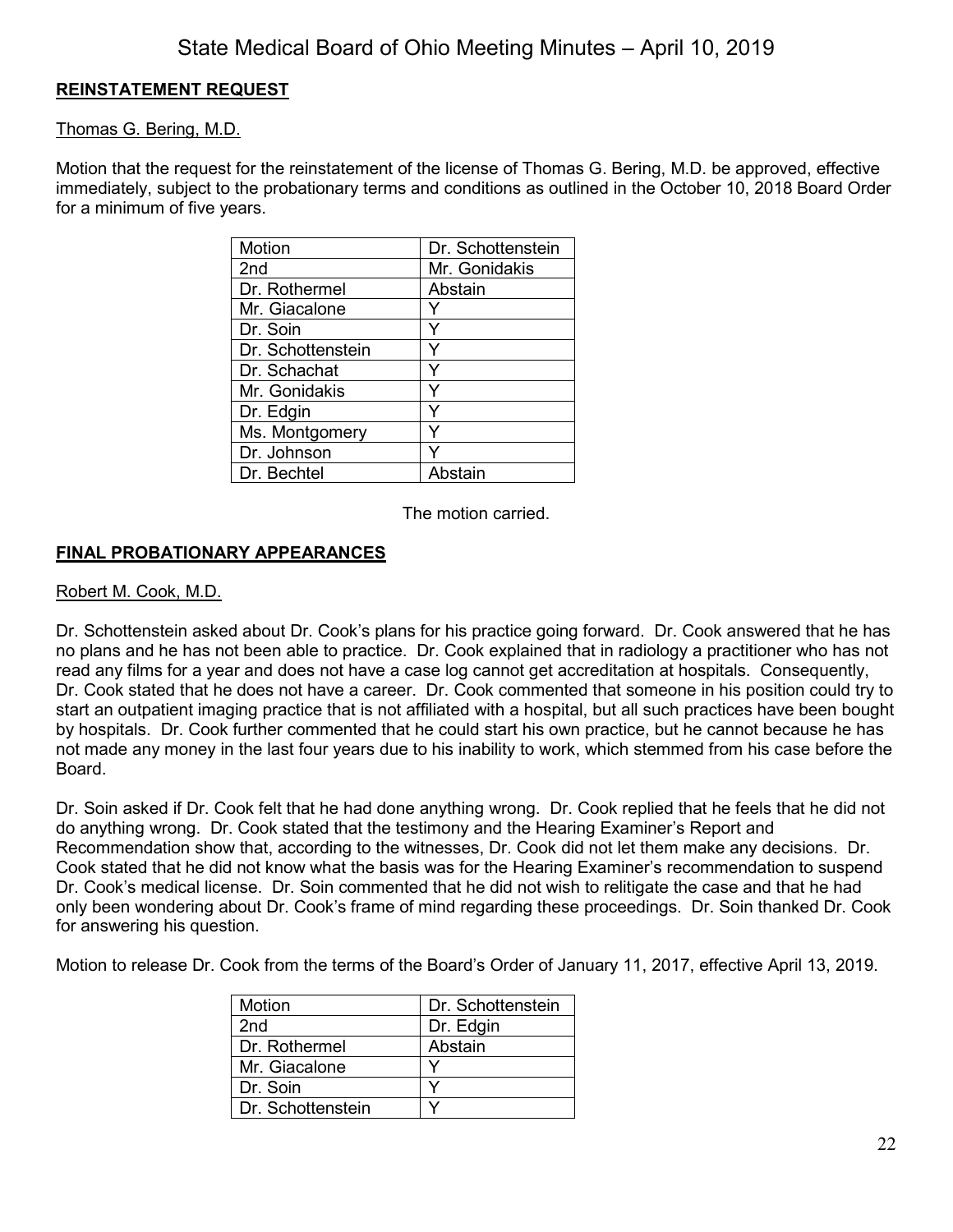| Dr. Schachat   |         |
|----------------|---------|
| Mr. Gonidakis  |         |
| Dr. Edgin      |         |
| Ms. Montgomery |         |
| Dr. Johnson    |         |
| Dr. Bechtel    | abstain |

The motion carried.

## Srinivas Perugu Reddy, M.D.

In response to questions from Dr. Schottenstein, Dr. Reddy stated that he is currently practicing as a hospitalist in Arizona. Dr. Reedy stated that he has been with that practice for about two years and it is going great. Dr. Reddy stated that recovery is going well and he attends two to three meetings per week. Dr. Reddy has a sponsor and plans to continue with his sponsor following his release.

Dr. Schottenstein commented that Dr. Reddy has multiple DUI's in his record, which is very concerning. Dr. Schottenstein appreciated the fact the Dr. Reddy will continue with his recovery and he wished Dr. Reddy well.

Dr. Soin asked if Dr. Reddy plans to stay in Arizona or if he plans to return to Ohio someday. Dr. Reddy replied that other than visiting friends, he has no plans to return to Ohio for the foreseeable future.

Motion to release Dr. Reddy from the terms of the Board's Order of March 12, 2014, effective April 12, 2019.

| Motion            | Dr. Schottenstein |
|-------------------|-------------------|
| 2 <sub>nd</sub>   | Dr. Edgin         |
| Dr. Rothermel     | Abstain           |
| Mr. Giacalone     |                   |
| Dr. Soin          | Y                 |
| Dr. Schottenstein |                   |
| Dr. Schachat      |                   |
| Mr. Gonidakis     |                   |
| Dr. Edgin         | ٧                 |
| Ms. Montgomery    |                   |
| Dr. Johnson       |                   |
| Dr. Bechtel       | Abstain           |

The motion carried.

## **EXECUTIVE SESSION II**

Motion to go into Executive Session for the purpose of preparing for, conducting, or reviewing negotiations or bargaining sessions with public employees concerning their compensation or other terms and conditions of their employment; and to consider the appointment, employment, dismissal, discipline, promotion, demotion, or compensation of a public employee or official.

| Motion            | Dr. Schottenstein |
|-------------------|-------------------|
| 2nd               | Mr. Gonidakis     |
| Dr. Rothermel     |                   |
| Mr. Giacalone     |                   |
| Dr. Soin          |                   |
| Dr. Schottenstein |                   |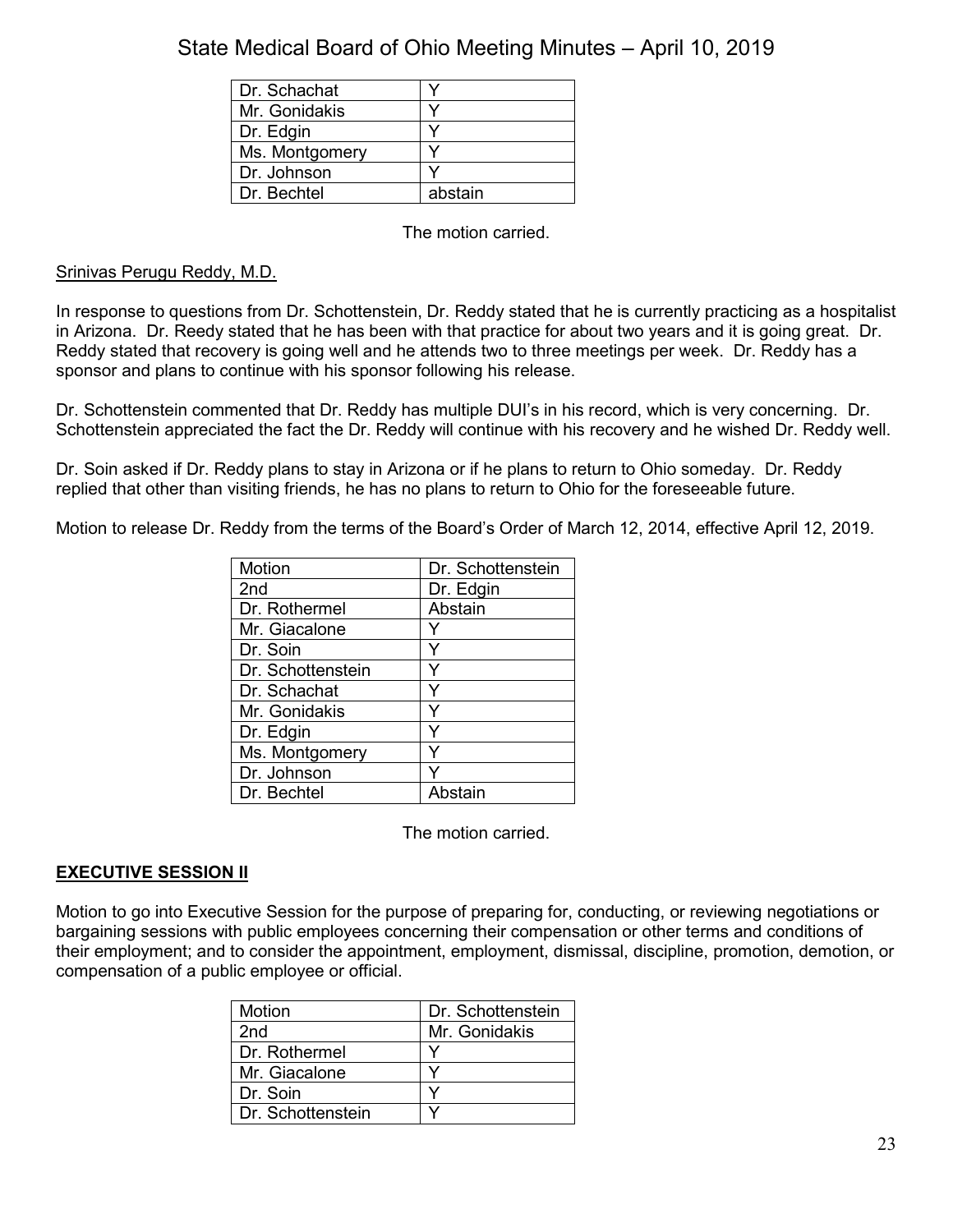| Dr. Schachat   |  |
|----------------|--|
| Mr. Gonidakis  |  |
| Dr. Edgin      |  |
| Ms. Montgomery |  |
| Dr. Johnson    |  |
| Dr. Bechtel    |  |

The motion carried.

Executive Session II started at 11:48 a.m. and ended at 12:18 a.m.

The Board returned to public session.

# **ADJOURN**

Motion to adjourn

| Motion       | Dr. Schottenstein |
|--------------|-------------------|
| 2nd          | Dr. Soin          |
| All in favor | All aye           |
| Opposed      | None              |

Meeting adjourned at 12:18 p.m.

We hereby attest that these are the true and accurate approved minutes of the State Medical Board of Ohio meeting on April 10, 2019, as approved on May 8, 2019.

 $\mu_{\rm max}$  . farming

Andrew P. Schachat, President

 $\psi_{\rm max}$ , G. Rokhumel MB

Kim G. Rothermel, M.D., Secretary

(SEAL)

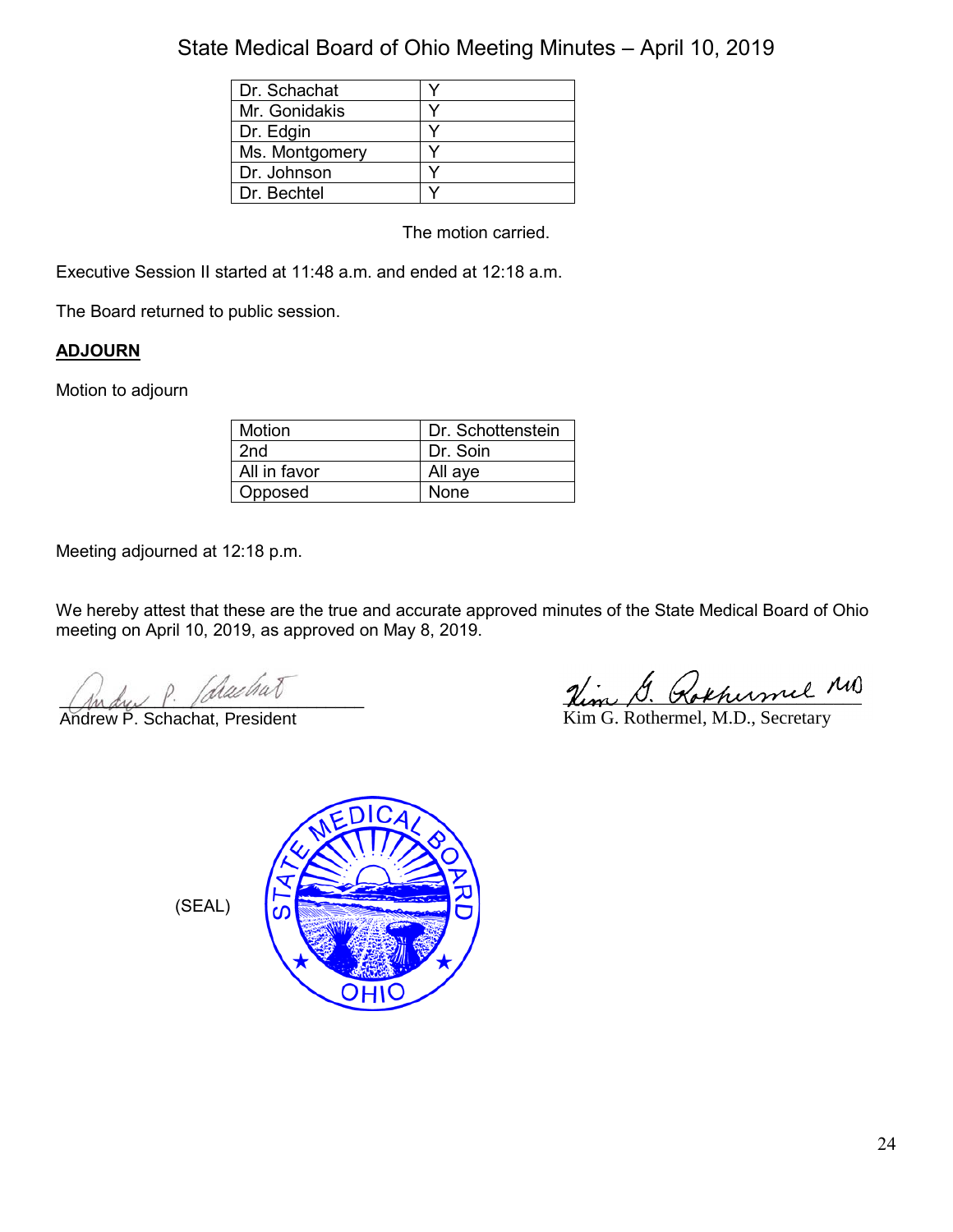

#### **LICENSURE COMMITTEE MEETING April 10, 2019** - **Room 336**

| <b>Committee Members Present:</b>   | <b>Staff Present:</b>                                          |
|-------------------------------------|----------------------------------------------------------------|
| Bruce R. Saferin, D.P.M. Chair      | Joseph Turek, Deputy Director of Licensure & Licensee Services |
| Kim G. Rothermel, M.D.              | Mitchell Alderson, Chief of Licensure                          |
| Richard Edgin, M.D.                 | <b>Colin Depew, Assistant Attorney</b>                         |
|                                     | Nathan Smith, Senior Legal & Policy Counsel                    |
| <b>Other Board Members Present:</b> | Jerica Stewart, Program Administrator 2                        |
| Michael Schottenstein, M.D.         |                                                                |
| Mark A. Bechtel, M.D.               |                                                                |
|                                     |                                                                |

Dr. Saferin called the meeting to order at **8 a.m.** 

#### **MINUTES REVIEW**

**Dr. Edgin moved to approve the draft minutes of March 13, 2019. Dr. Rothermel seconded the motion. All members voted aye. The motion carried.**

#### **RESPONSE TO INQUIRY REGARDING VERIFICATION OF EDUCATION FORM**

The Respiratory Care Advisory Council has recommended a response to Jen Gronauer of Cincinnati Children's Hospital about the verification of education form for student limited permit holders.

Mr. Smith provided more information: The board received an inquiry about the verification of education form from the Advisory Council. It pointed out the form is outdated as the techniques and technology have evolved and they no longer fit into the section E categories of the basic skills checklist. This question led the team to further examine the basic license process and rules and they now are moving toward a verification of education form being more true to its name. In the future, Licensing will provide a sample form that educational programs can use to customize to their programs. The intent of the checklist is to allow the educational programs to certify what competencies the student limited permit has so that as they are employed, they are only practicing as the rules state, up to their level of competency. The draft response communicates the ultimate responsibility is on the educational program and employers to communicate what competencies the student holds. The competencies that are not addressed can be directed to the educational program. Mr. Smith adds, there is potential for one additional sentence to be added: The rules and forms surrounding this issue are currently under review.

Dr. Saferin asked if the sentence needed to be included.

Mr. Smith added that he does not believe it needs to be added. Currently, it gives the advice from the Respiratory Advisory Council.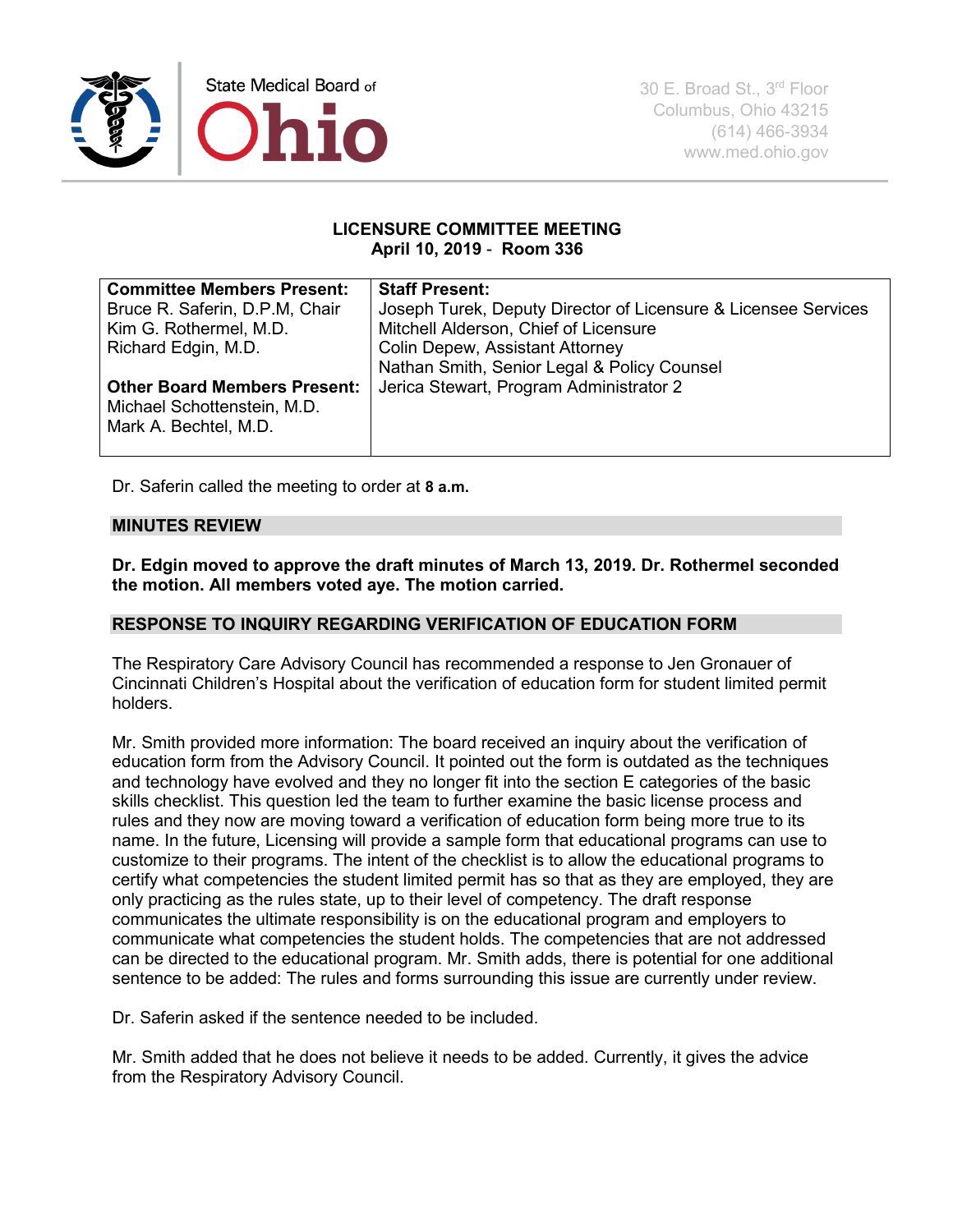Dr. Schottenstein asked if it would be helpful for the form to include an "other relevant skills section".

Mr. Smith states that the medical board wants to move away from revising the form. Instead, it would provide a sample form with broader skills that could be customized by the educational programs.

## **Dr. Rothermel moved to approve the draft response. Dr. Edgin seconded the motioned. All members voted aye. The motion carried.**

# **LICENSURE APPLICATION REVIEWS**

#### Michael Brill, MD – Physician Licensure Application

Applicant withdrew application prior to committee, so this item was removed from the agenda.

#### Gregory Long, MD – Physician Licensure Application

Dr. Long is applying for a license in Ohio and indicated on his application that he has not been engaged in the clinical practice of medicine in the last two years. He obtained board certification in family medicine in 1993 and participates in MOC. He has maintained an active license in Wisconsin since 1993 with an expiration in October 2019. He is current on his CME for the Wisconsin license.

**Dr. Rothermel moved to approve Dr. Long's request for Ohio licensure pending successful completion of the Special Purpose Examination (SPEX) within six months from the date of mailing of the Notice of Opportunity for a Hearing. Dr. Edgin seconded the motioned. All members voted aye. The motion carried.** 

#### Susan Fong, MD, PhD – Physician Licensure Application

Dr. Fong is applying for a license and has requested a waiver of the USMLE ten-year rule. She passed step 1 in 2006, step 2 CK and CS in 2012 and step 3 in 2018 each on the first attempt. She participated in an approved Ph.D., MD program. She interrupted her medical training to obtain a Ph.D. in neuroscience before returning to medical school.

#### **Dr. Edgin moved to approve the good cause exception of the 10-year rule as outlined in 4731-6-14(C)(3)(b)(ii) and accepting the examination sequence to be granted a license. Dr. Rothermel seconded. All members voted aye. The motion carried.**

## Abhishek Ramadhin, MD – Physician Licensure Application

Dr. Ramadhin is requesting graduate medical education (GME) equivalency. He completed 4 years of additional months training in India, 2 months in Italy, a 1- year clinical fellowship in rhinology of Sinai Hospital in Baltimore 2016-2017. Sinai Hospital does not have an ACGME accredited medical program in otolaryngology, a clinical field the same as or related to the fellowship program. Although it does have an accredited program in surgery. Dr. Ramadhin completed a 1-year fellowship in rhinology at St. Elizabeth Medical Center in Boston 2017-2018. They do not have an ACGME accredited medical program in otolaryngology, however the Fellowship Director indicates the hospital is affiliated with Tufts University where he is a professor of otolaryngology. The director noted that Dr. Ramadhin was not able to master the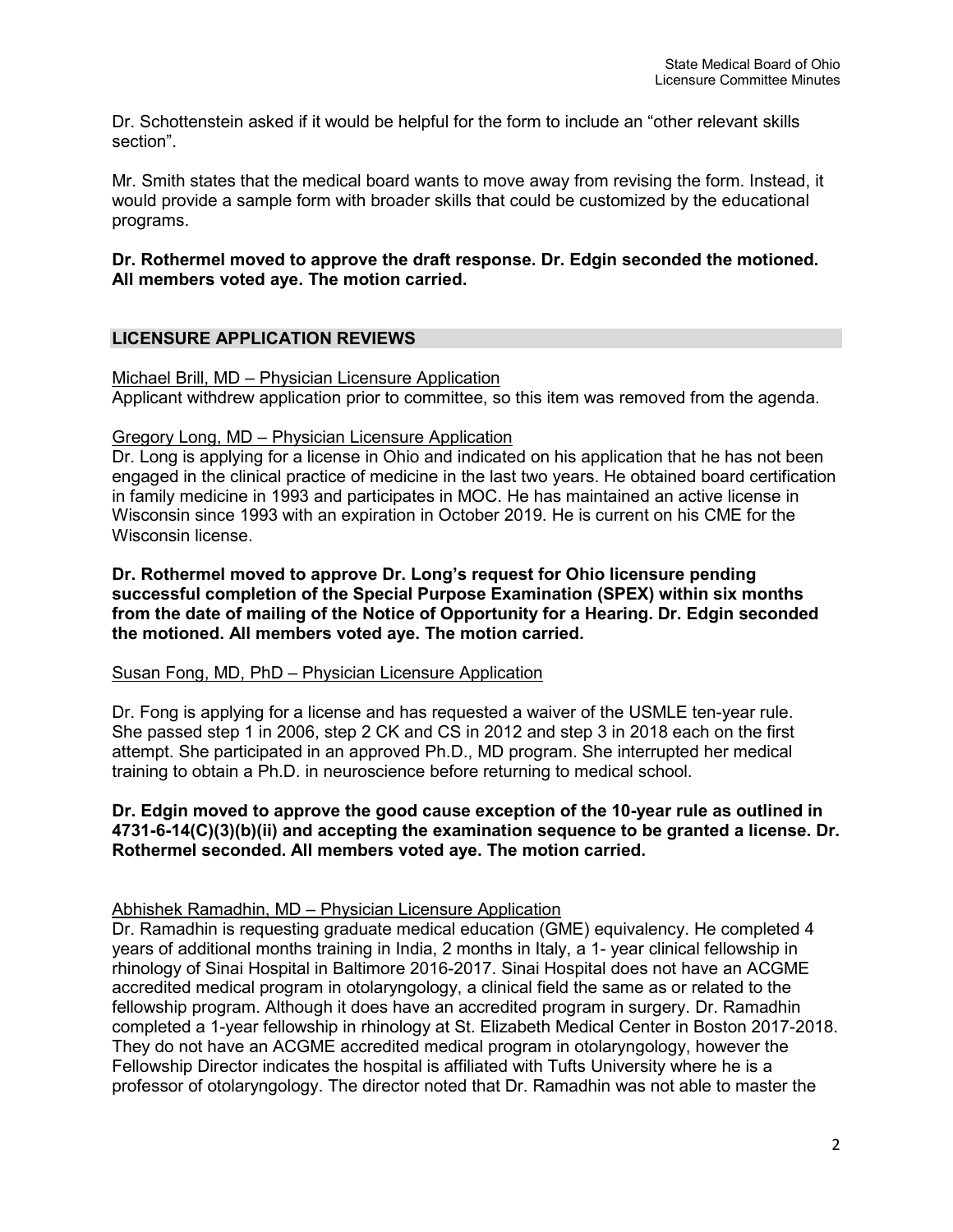surgical techniques and was granted a medical fellowship. He was unable to develop skills in endoscopy surgery but might be competent performing open surgery.

Dr. Edgin asked for clarification of what license Dr. Ramadhin was applying for.

Dr. Saferin responded that it was just a license.

Dr. Rothermel stated she doesn't think he fits the criteria. The two years of training in the U.S. are not in programs with an ACGME fellowship or were associated with a program of general otolaryngology residency. She does not think the license should be approved. She is also concerned with the fellowship director's statement that he was not competent to perform procedures.

Dr. Bechtel agrees with Dr. Rothermel's statement. He believes there are red flags.

Dr. Schottenstein agreed with what was said.

Dr. Saferin also agreed.

**Dr. Rothermel moved to deny Dr. Ramadhin's request that the Board deem his training and experience in India, Italy and the United States be equivalent to the twenty-four months of graduate medical education through the second-year level of GME so that he may be granted a license. Dr. Edgin seconded. All members voted aye. The motion carried.** 

#### Kristian Hall – Allied Licensure Application

Ms. Hall is applying for a massage therapy license in Ohio and indicates in her application she has not practiced within the last two years. She has been employed at two financial institutions and in retail.

**Dr. Edgin moved to approve Ms. Hall's application for an Ohio license pending successful completion of the MBLEx within six months from the date of mailing of the Notice of Opportunity for a Hearing. Dr. Rothermel seconded. All members voted aye. The motion carried.** 

#### Julie Uhrman – Allied Licensure Restoration Application

Ms. Uhrman is applying for restoration of her Ohio massage therapy license and indicates in her application she has not practiced within the last two years. License originally issued July 12, 2002, expired October 2013. She has been a stay at home wife and her application does not indicate any massage therapy practice within the last two years.

#### **Dr. Rothermel moved to approve Ms. Uhrman's application for restoration of her Ohio license pending successful completion of the MBLEx within six months from the date of mailing of the Notice of Opportunity for a Hearing. Dr. Edgin seconded the motion. All members voted aye. The motion carried.**

#### Karisse Davis – Allied Licensure Restoration Application

Ms. Davis is applying for restoration of her Ohio massage therapy license and has indicated in her application she has not practiced within the last two years. She has been a stay at home mother since 2018. Ms. Davis passed the MBLEx on March 8, 2019.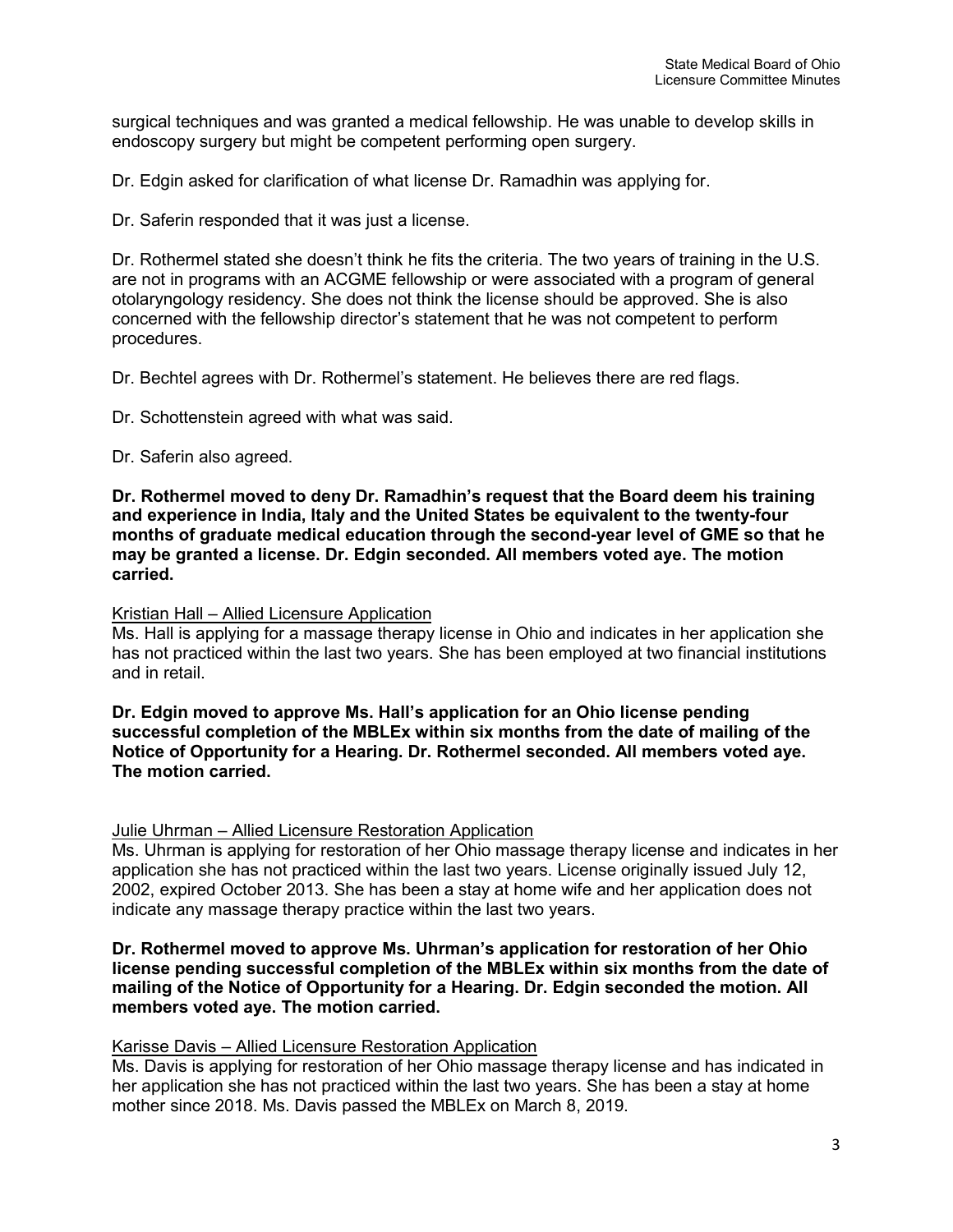#### **Dr. Rothermel moved to approve Ms. Davis's application for her Ohio license. Dr. Edgin seconded the motion. All members voted aye. The motion carried.**

#### Kathleen Edwards – Allied Licensure Restoration Application

Ms. Edwards is applying for restoration of her Ohio license to practice dietetics and indicates she has not practiced within the last two years. License originally issued January 29, 1988 and expired June 30, 1996. She indicates she has worked as a dietitian at a First Coast YMCA in Florida from Aug 14, 2013 to April 2015 but is currently employed as a mental health therapist and does not practice dietetics. Her dietetics registration is current, she maintained proficiency and meets requirements with the Commission and Dietetics Registration (CDR) along with her jurisprudence course completion.

#### **Dr. Edgin moved to approve Ms. Edwards's application for restoration of her Ohio license as presented. Dr. Rothermel seconded the motion. All members voted aye. The motion carried.**

#### Dawn Allen – Allied Licensure Restoration Application

Ms. Allen is applying for restoration of her Ohio Respiratory Care Professional (RCP) license and indicates in her application that she not practiced as an RCP within the last two years. Her license was issued in June 2009 and expired in June 2014.

#### **Dr. Rothermel moved to approve Ms. Allen's application for restoration of her Ohio license contingent on successful completion of the Therapist Multiple-Choice Examination (TMC) within six months from the date of mailing of the Notice of Opportunity for a Hearing. Dr. Edgin seconded the motion. All members voted aye. The motion carried.**

#### Robert Fiorentini – Allied Licensure Restoration Application

Mr. Fiorentini is applying for restoration of his Ohio Respiratory Care Professional (RCP) license, and his application does not indicate any practice within the last two years. His license was issued on June 1990, expired June 2016.

Dr. Rothermel pointed out that he has only submitted 1.5 hours of the required CE hours.

#### **Dr. Edgin moved to approve Mr. Fiorentini's application for restoration of his Ohio license contingent on successful completion of the Therapist Multiple-Choice Examination (TMC), and confirmation that he has completed the requisite RCCE, all within six months from the date of mailing of the Notice of Opportunity for a Hearing. Dr. Rothermel seconded. All members voted aye. The motion carried.**

#### Julie Fetch – Allied Licensure Restoration Application

Ms. Fetch is applying for restoration of her Ohio physician assistant license, and has not practiced since 2015. She has maintained her NCCPA certification and acquired requisite hours of continuing education. Staff has recommended her restoration application be approved.

Dr. Schottenstein noticed that her questionnaire indicated she has been notified of investigations and charges against her. He asked for confirmation the concerns have been reviewed.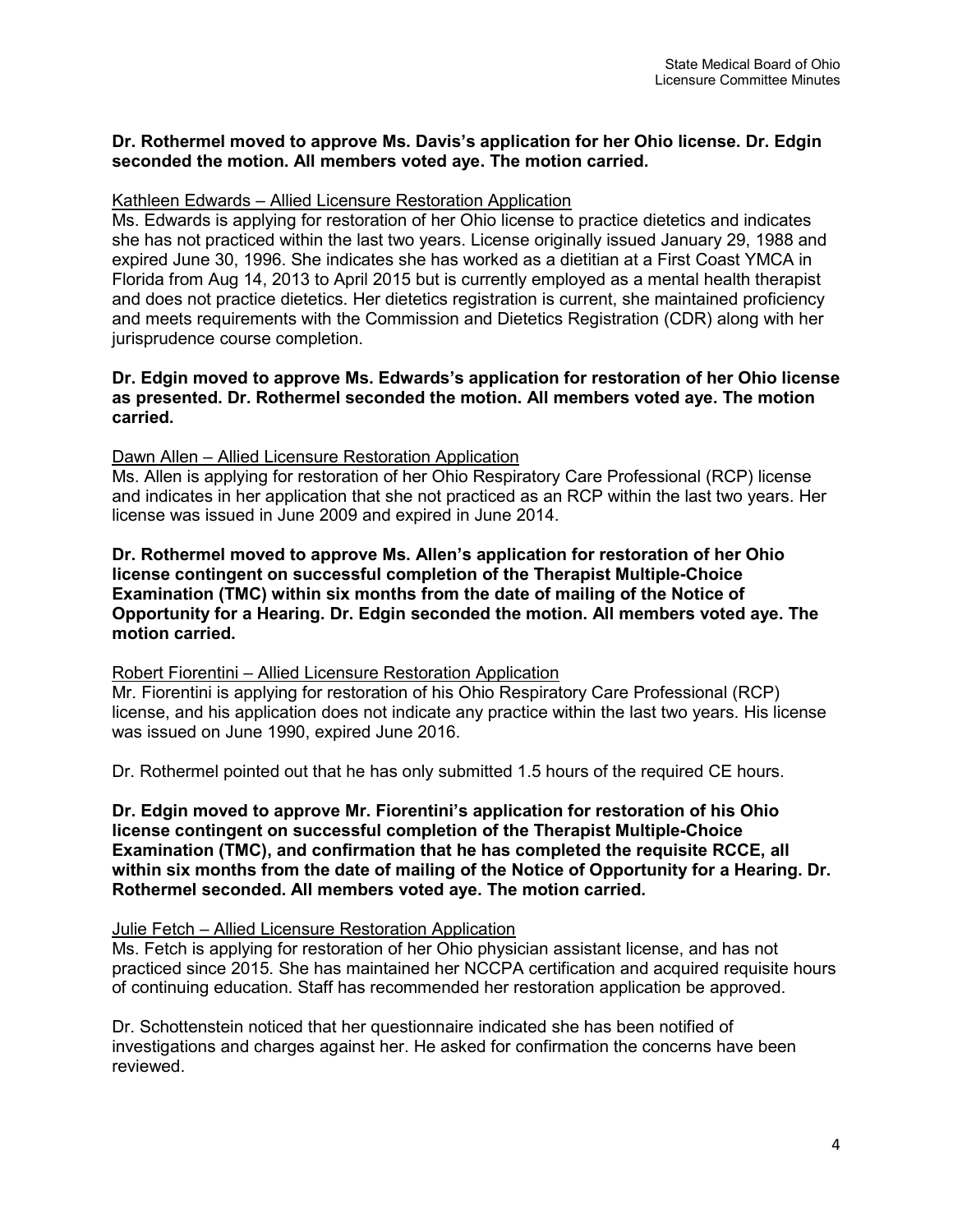Mr. Alderson confirmed that either staff or the Secretary and Supervising members had reviewed the investigations and charges noted on the application.

## **Dr. Rothermel moved to approve Ms. Fetch's application for restoration of her Ohio license as presented. Dr. Edgin seconded the motion. All members voted aye. The motion carried.**

## **RESPIRATORY CARE CONTINUING EDUDATION COURSE APPROVAL**

Dr. Saferin informed the committee that Amy France, of Shawnee State University, is requesting that the presentation "Ethics Decisions in Health Care" be approved for one contact hour of Respiratory Care Continuing Education on Ohio respiratory care law or professional ethics.

**Dr. Rothermel moved that the presentation be approved for one contact hour of Respiratory Care Continuing Education on Ohio respiratory care law or professional ethics, pursuant to the provisions of chapter 4761-9 of the Ohio Administrative Code. Dr. Edgin seconded motion. All members voted aye. The motion carried.** 

## **ADJOURN**

**Dr. Edgin moved to adjourn meeting. Dr. Rothermel seconded the motion. All members voted aye. The motion carried.**

The meeting adjourned at 8:25 a.m.

Bruce R. Saferin, D.P.M. **Chair** 

js/tp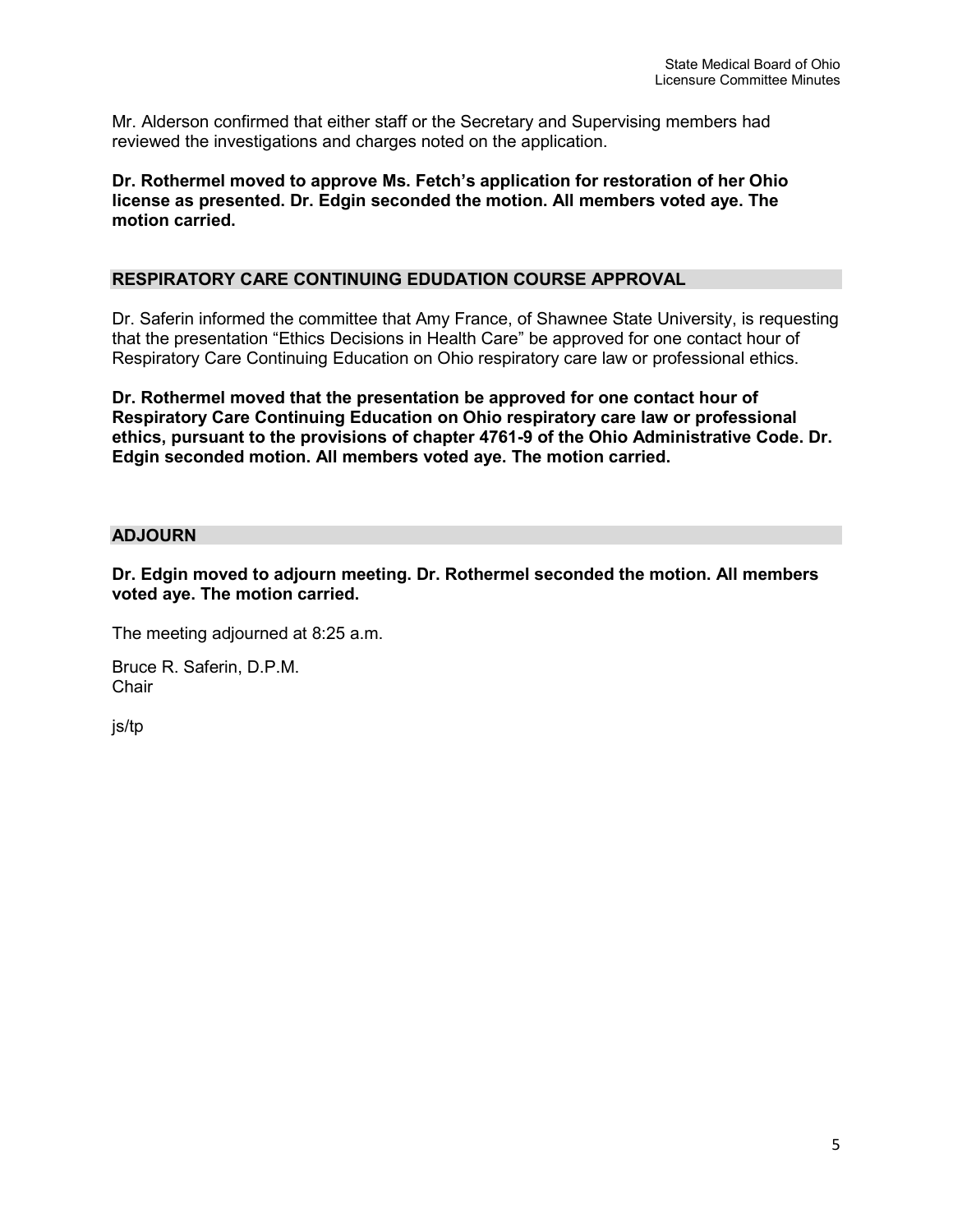

#### **FINANCE COMMITTEE MEETING MINUTES April 10, 2019 - Room 318**

| <b>Members in attendance:</b>    | <b>Staff in attendance:</b>                |
|----------------------------------|--------------------------------------------|
| Michael Schottenstein, MD, Chair | A.J. Groeber, Executive Director           |
| Bruce R. Saferin, DPM            | Susan Loe, Director of Fiscal & Human      |
| Richard A. Edgin, MD             | Resources                                  |
| Michael Gonidakis, Esq.          | Tessie Pollock, Director of Communications |
|                                  |                                            |

Dr. Schottenstein called the meeting to order at 8:35 a.m.

#### **MINUTES REVIEW**

**Dr. Saferin moved to approve the draft minutes of March 13, 2019. Dr. Gonidakis seconded the motion. All members voted aye. The motion carried.**

## **FISCAL UPDATE**

Dr. Schottenstein provided the following update: Revenue was \$678,420, a rough approximation of the previous month as there were no renewal deadlines for licensees. There's an overall 9 percent increase in revenue for the year.

Dr. Schottenstein continued: There is net negative revenue for February 2019 of -\$94,863 and a net negative fiscal year revenue for fiscal year 2019 for -\$309,836. The board paid two large invoices in January: First invoice was \$290,757 for eLicense maintenance. The second invoice was a one-time cost of \$232,829 for development of compliance and adjudication modules for the eLicense system. If not for the large expenditures, the board would be in positive territory for net fiscal year revenue. Noting, odd years tend to have lower revenue than even years and there is expectation to end the year in positive territory.

Dr. Schottenstein stated that there was an April 1 renewal license pending and the preview of March numbers are positive with an estimated over \$1 million in revenue expected. The routine spending is fairly consistent, and the cash balance is \$4,304,772. In fines, the board received \$3,000 in disciplinary fine payments and \$4,500 in CME payments as of the last report.

#### **COMMUNICATIONS UPDATE**

Ms. Pollock informed the committee the spring edition of the magazine is almost complete and that articles will start circulating soon. The expected publish date is May 15.

The cultural competency guide is completed and posted to the website and is also available in print. On Monday, April 8, the team met with the Multiethnic Advocates for Cultural Competence (MACC). Using the cultural competency guide, the communications team will create a video and will rely on MACC to provide contacts to interview and help with b-roll. Jerica is the new member of the communications team and will be taking the lead. The cultural competency guide gives best practices to incorporate into the licensees' practices to give better patient care.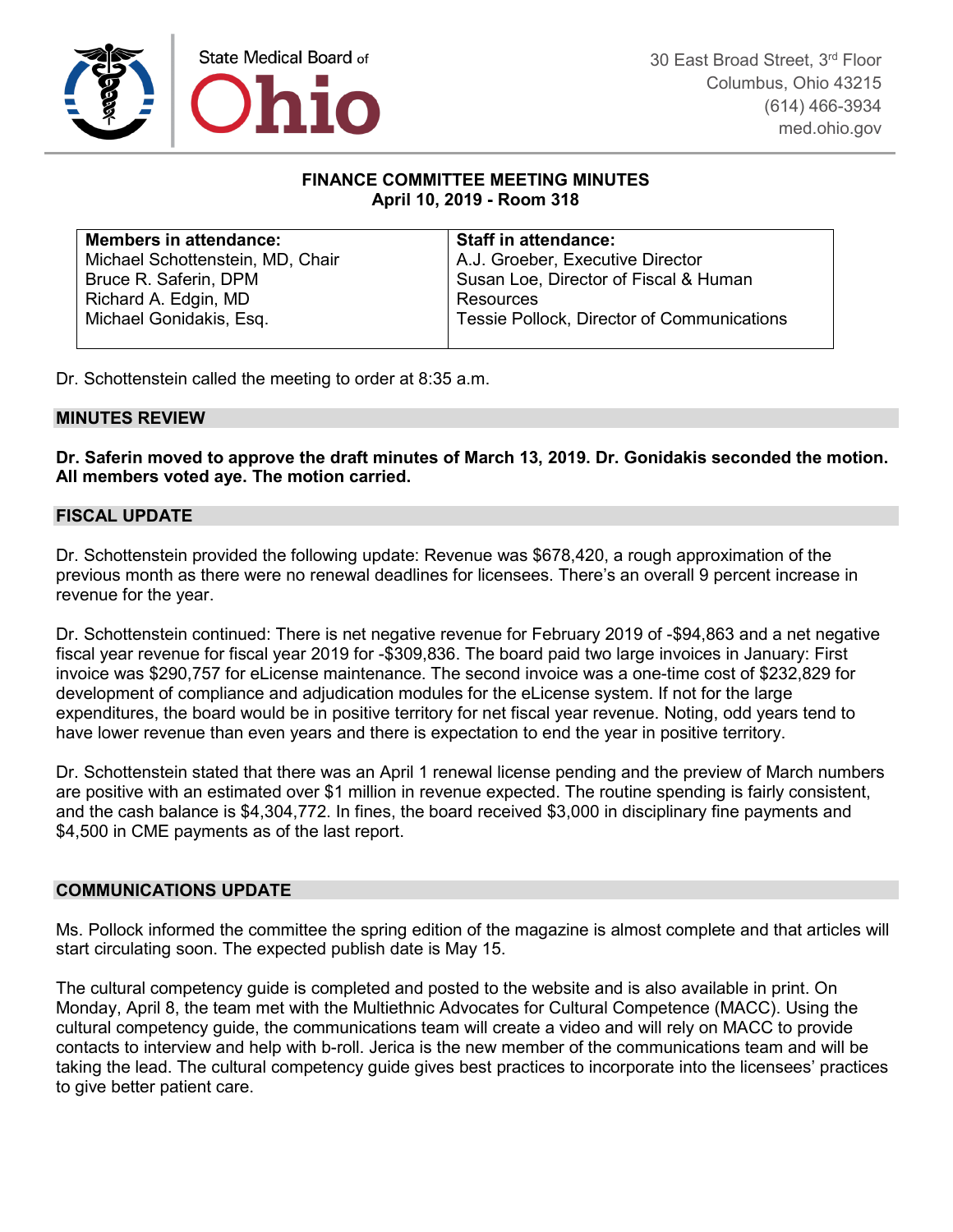The final version of the chronic and subacute prescribing video is being edited by Origo and should be released soon.

The top impression tweet was about the National Prescription Drug Take Back Day. There was also a lot of interaction as we thanked people for following the Medical Board. Mr. Groeber mentioned the drug disposal bags the communication team had obtained and suggested that the team promote the distribution. Mr. Gonidakis recommended partnering with local news station NBC and donating the drug disposal bags.

## **NEW BUSINESS**

Dr. Schottenstein introduced Ms. Loe to provide an update on the preliminary budget approvals for fiscal years 2020 and 2021.

Ms. Loe: This year the budget was a little over \$11 million but the projected spending was approximately \$10 million. The pending budget approval is for \$10.8 million and for 2021 is \$11.3 million. For 2020, the House has given a 5% increase from the 2019 budget and a 4% increase for 2021. Personnel is the only expected cause of increase in the budget.

Mr. Groeber stated that he testified to the House to give the overview of the agency, emphasizing the fight against opioid misuse and the faster license processing. Senate testimony will be the following week.

Dr. Schottenstein mentioned the \$290,757 license maintenance invoice which had been previously been roughly \$40,000 a year for the old program. That amount can be subtracted for a total of \$250,000 a year moving forward unless the rate is increased.

Mr. Groeber reminded the committee the board is below the personnel limit and budget allotment and have processed 200 or 300% the amount of training certificates than in previous years. Dr. Saferin commented that the efficiency of the licensure team has increased through staffing and processes. Dr. Schottenstein commented that the legislation is working to get real-time approval for licenses. Mr. Groeber stated that Pharmacy Board uses an internal management rule to designate when the license can be issued. Mr. Gonidakis asked if some of the board members could attend the Senate testimony in May with Mr. Groeber.

Dr. Schottenstein asked if there is a time frame for the real-time licensing process in legislation.

Mr. Groeber stated there is a list of budget amendments introduced by Representative Lips. Everyone has signed off and Jonithon will work with the Associations to have written approvals to the House and Senate. Authority to create an internal management rule. The time frame could be 90 days after the budget is signed or 90 days after the budget is signed plus an additional 3 to 4 months.

As the second order of new business, Dr. Schottenstein served on the FSMB workgroup on sexual boundary violations. The work group will be meeting in June 2019. The agenda of the meeting consists of arrival in the afternoon of June 5, with conclusion of the meeting around 3:00 PM on June 6. All costs are expected to be covered by the FSMB, but a finance committee and full board vote are required to approve the travel and ensure that any unexpected travel costs are reimbursed according to the state travel policy.

**Mr. Gonidakis moved to approve Dr. Schottenstein to attend the FSMB Workgroup on Sexual Boundary Violations on June 5th and 6th, 2019, in Washington, DC. Dr. Schottenstein's attendance at this FSMB workgroup meeting is in connection with his responsibilities as, and is related to his position as, Vice-**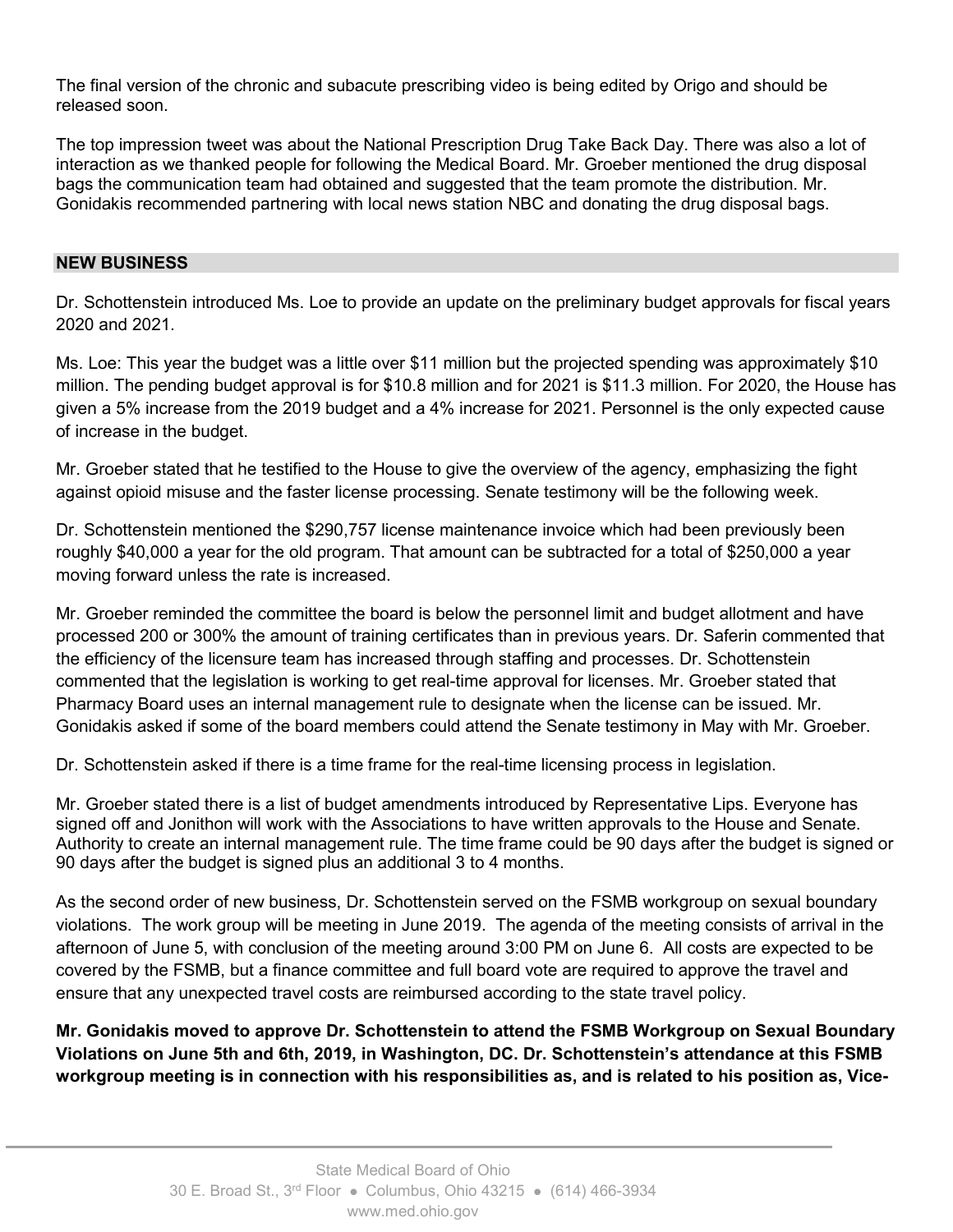**President of the State Medical Board of Ohio. The FSMB is expected to cover all of Dr. Schottenstein's travel costs, and any travel expenses not covered by a scholarship will be paid by the Medical Board in accordance with state travel policy. Dr. Edgin seconded the motion. Drs. Saferin, Edgin and Mr. Gonidakis voted aye; Dr. Schottenstein abstained. Motion carried.**

Dr. Schottenstein introduced the 3<sup>rd</sup> order of new business. The Department of administrative services has provided some information on the costs associated with the eLicense system.

Mr. Groeber provided an overview of the boards commission meeting. It provides insight into the cost of eLicense and next year- projected to be around \$4 million each year. Part of the cost is covered by the \$3.50 license fee on all transactions. In the approximately \$290,000 is the remainder after the fee, which is included in statute. OIT was asked to provide more detail. The document provides the breakdown of the cost and the proportion of which the board is required to use. In comparison to the Nursing Board with 295,000 active licensees, with 91,000 licensees, the Medical Board has collected 2/3 of the amount of revenue.

We split out Licensure into initial licensure under Mitchell Alderson and renewal licensure under Chantel Scott. There is data collected about how many calls are taken and how quickly calls are answered.

#### **ADJOURN**

**Dr. Saferin moved to adjourn meeting. Dr. Edgin seconded the motion. Voice vote- all aye. The motion carried.**

The meeting adjourned at 9 a.m.

Michael Schottenstein, M.D. **Chair** 

js/tp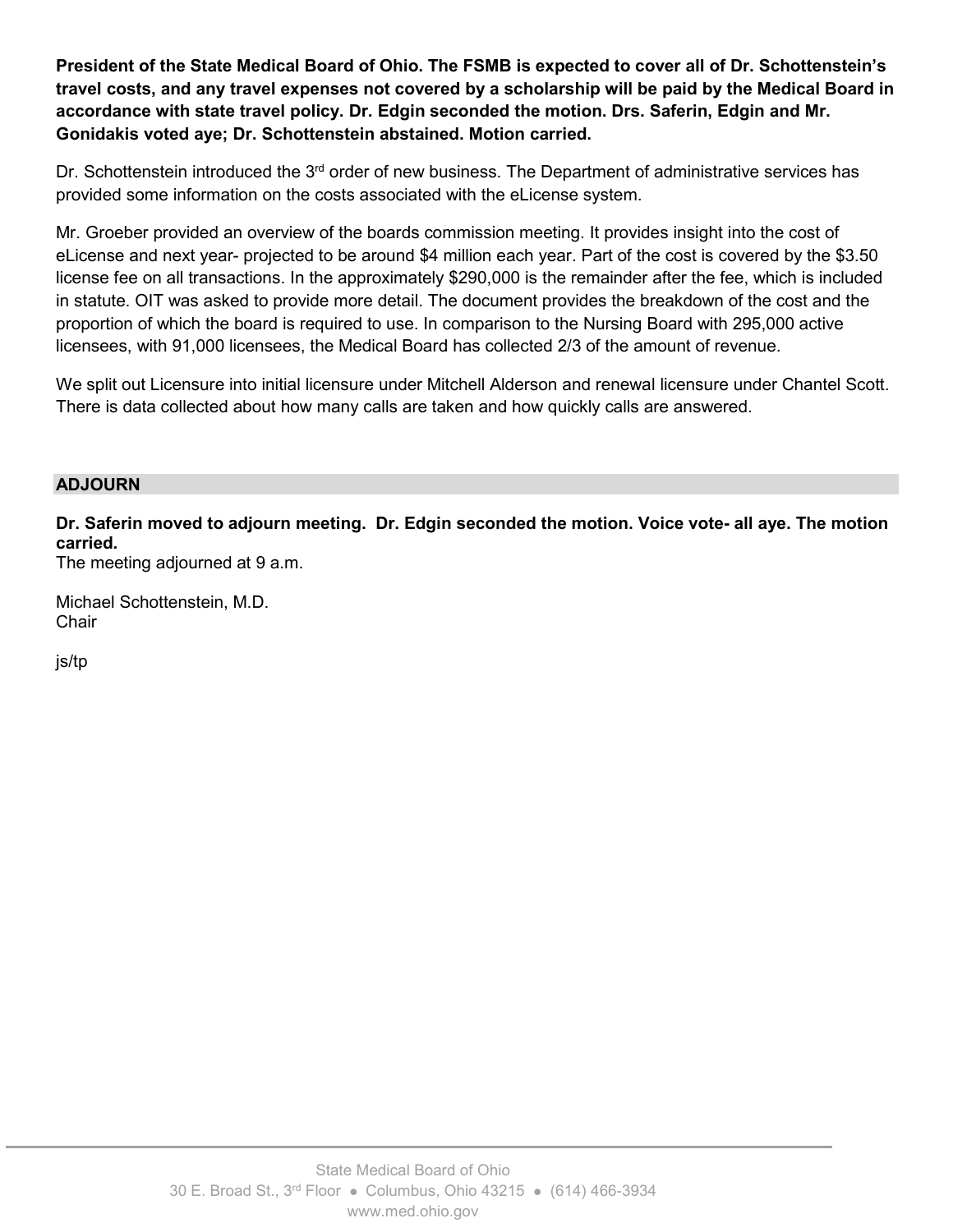#### State Medical Board of Ohio

#### **POLICY COMMITTEE MEETING April 10, 2019 30 East Broad Street, Columbus, OH 43215, Room 336**

| <b>Members:</b>                     | Staff:                                                    |
|-------------------------------------|-----------------------------------------------------------|
| Andrew P. Schachat, MD              | A.J. Groeber, Executive Director                          |
| <b>Robert Giacalone</b>             | Kimberly Anderson, Chief Legal Counsel                    |
| Mark Bechtel, MD                    | Sallie J. Debolt, Senior Counsel                          |
| Amol Soin, MD                       | Nathan Smith, Senior Legal and Policy Counsel             |
|                                     | Joan Wehrle, Education & Outreach Program Manager         |
| <b>Other Board Members present:</b> | Rebecca Marshall, Chief Enforcement Attorney              |
| Michael Schottenstein, MD           | James Roach, Chief of Investigations                      |
| Sherry Johnson, DO                  | Joe Turek, Deputy Director                                |
| <b>Bruce Saferin, DPM</b>           | David Fais, Deputy Director                               |
| Richard Edgin, MD                   | Jerica Stewart, Communications and Outreach Administrator |
| Kim Rothermel, MD                   |                                                           |
|                                     |                                                           |

Dr. Soin called the meeting to order at 9:15 a.m.

#### **Meeting Minutes Review**

Dr. Soin reported that the draft minutes of the March 13, 2019 meeting had been distributed to the committee and were included in the agenda materials.

#### **Dr. Bechtel moved to approve the draft minutes of the March 13, 2019 Policy Committee meeting. Mr. Giacalone seconded the motion. Motion carried.**

#### **Legislative Update**

Dr. Soin reported that Mr. LaCross was in legislative committee meeting. Dr. Soin provided an update regarding pending legislation.

| <b>HB63</b>       | Pharmacy Benefit Managers - Regarding pharmacy benefit managers, pharmacists, and the<br>disclosure to patients of drug price information. House Health, first hearing                                                                                                                                   |
|-------------------|----------------------------------------------------------------------------------------------------------------------------------------------------------------------------------------------------------------------------------------------------------------------------------------------------------|
| HB <sub>68</sub>  | Heartbeat Bill - House Health, first hearing                                                                                                                                                                                                                                                             |
| HB 133            | Temporary State Occupational License Military - House Health State and Local Government,<br>first hearing                                                                                                                                                                                                |
| SB <sub>7</sub>   | Temporary State Occupational License Military - Referred to House Armed Services and<br><b>Veterans Affairs</b>                                                                                                                                                                                          |
| SB <sub>61</sub>  | Nurse Anesthetists - Regarding the authority of certified registered nurse anesthetists to select,<br>order, and administer certain drugs. Senate General Government and Agency Review, first<br>hearing                                                                                                 |
| SB <sub>105</sub> | Massage Therapy Licensing - Standardizes, for purposes of regulation by the State Medical<br>Board, townships, and municipal corporations, terminology regarding massage therapy and<br>individuals authorized to perform massage therapy. Senate Health, Human Services and<br>Medicaid, first hearing. |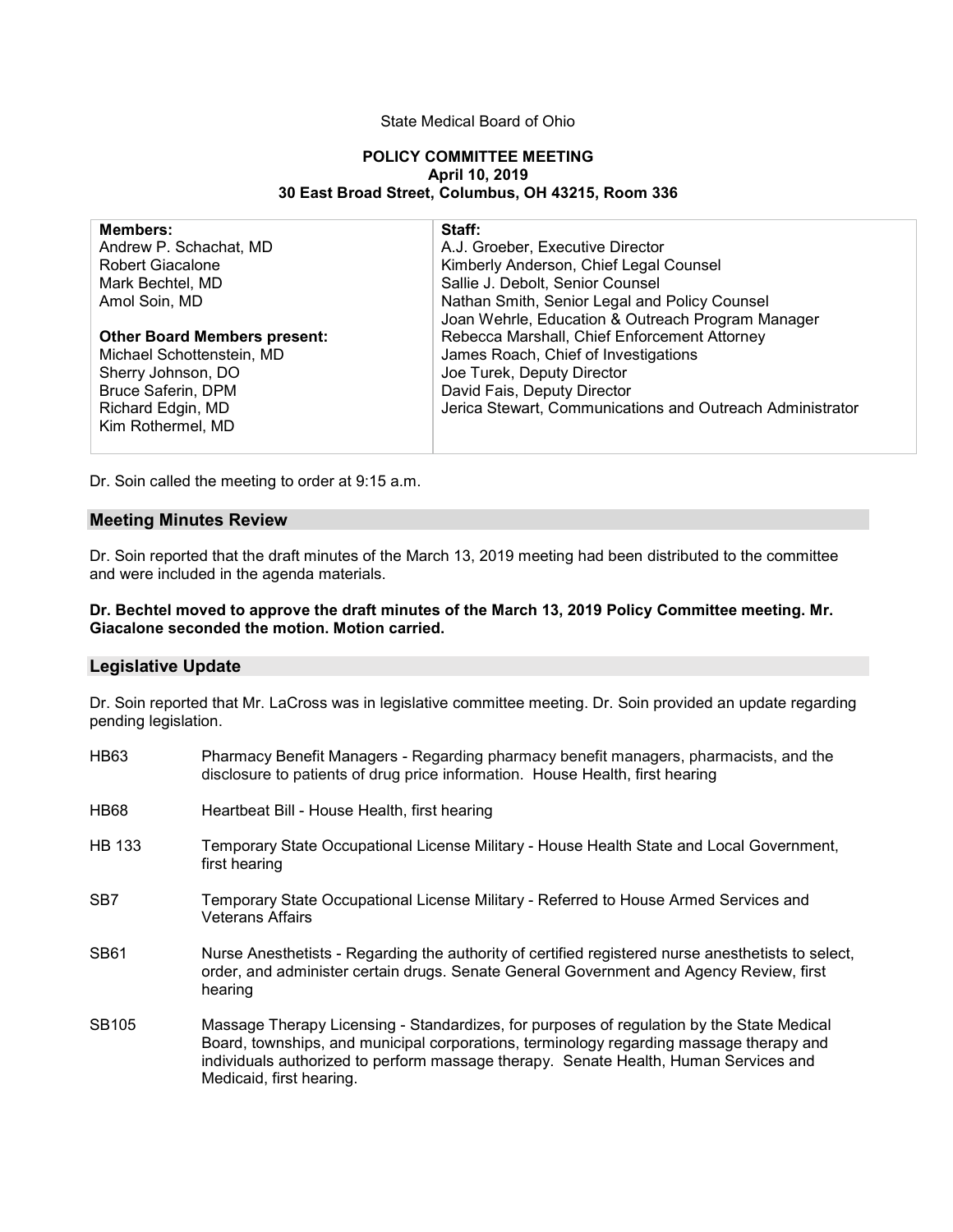Dr. Edgin commented that he had heard that some CRNAs did not support the Nurse Anesthetist legislation.

Dr. Bechtel asked the status of the telemedicine legislation that was going to be introduced in the budget bill. Dr. Soin said we will have more information as the budget bill discussions move through the legislature.

#### **Rules Review Update**

Ms. Anderson referred to the information in the agenda materials. She reported that many rules have moved out of CSI. The physician licensure rules came out of CSI and were filed yesterday.

#### **Respiratory Care Rule Updates OAC Chapter 4761 – initial review**

Mr. Smith referred to the memo in the agenda materials. He said several respiratory care rules were updated and approved by the Board at the February meeting and became effective February 28, 2019. These proposed rules are a supplement to that and they update the Medical Board's respiratory care rules for licensure, continuing education, and providing information to the Medical Board. Notable changes were included in the memo, but he pointed out item 4:

4 4761-9-01, 4761-9-04 and 4761-9-05: Rules proposed to be amended to remove full Board approval for the required Ohio respiratory care law and professional ethics courses and replace it with a process like other Respiratory Care Continuing Education requirements**.**

Mr. Smith said the Board would no longer be required to review individual courses for Respiratory Care Continuing Education when this rule is adopted.

Dr. Schottenstein asked if the change requires legislative action. Mr. Smith said that an administrative rule is enough, and a statutory change is not needed.

**Dr. Bechtel moved that the proposed respiratory care rules be sent to interested parties for comment in initial circulation and referred to the Respiratory Care Advisory Council for review. Dr. Schachat seconded the motion. Motion carried.**

#### **Revisions to FAQ for Rule 4731-11-09 (Prescribing to Persons Not Seen by Physician)**

Ms. Anderson said that the Board received several comments from doctors about interpretation of the rule in cross-coverage situations for non-controlled medication refills, such as blood pressure medicine or diabetes medication.

Paragraph (C) of Rule 4731-11-09, OAC, requires that in all situations a physician or physician assistant must interact with the patient when prescribing to a patient for whom the physician or physician assistant has not conducted a physical examination.

Many inquiries, including from the Ohio Hospital Association, have indicated that requiring a physician who is serving in a cross-coverage situation to interact with the patient is very cumbersome when the patient is seeking a refill of a non-controlled maintenance drug and the physician has access to the patient's medical records. Ms. Anderson and Ms. Debolt had a telephone conference with representatives of the Ohio Hospital Association and some physicians who explained the problem. Ms. Anderson said it was clear from that discussion that the doctor was reviewing the medical record before approving the refill. The concern is with the patient interaction. It is difficult as the patient calls in, the doctor returns the call, and the patient is not there. The problem is only in the cross-coverage situation.

Accordingly, the FAQ for the rule is proposed to be amended by adding the following question and answer: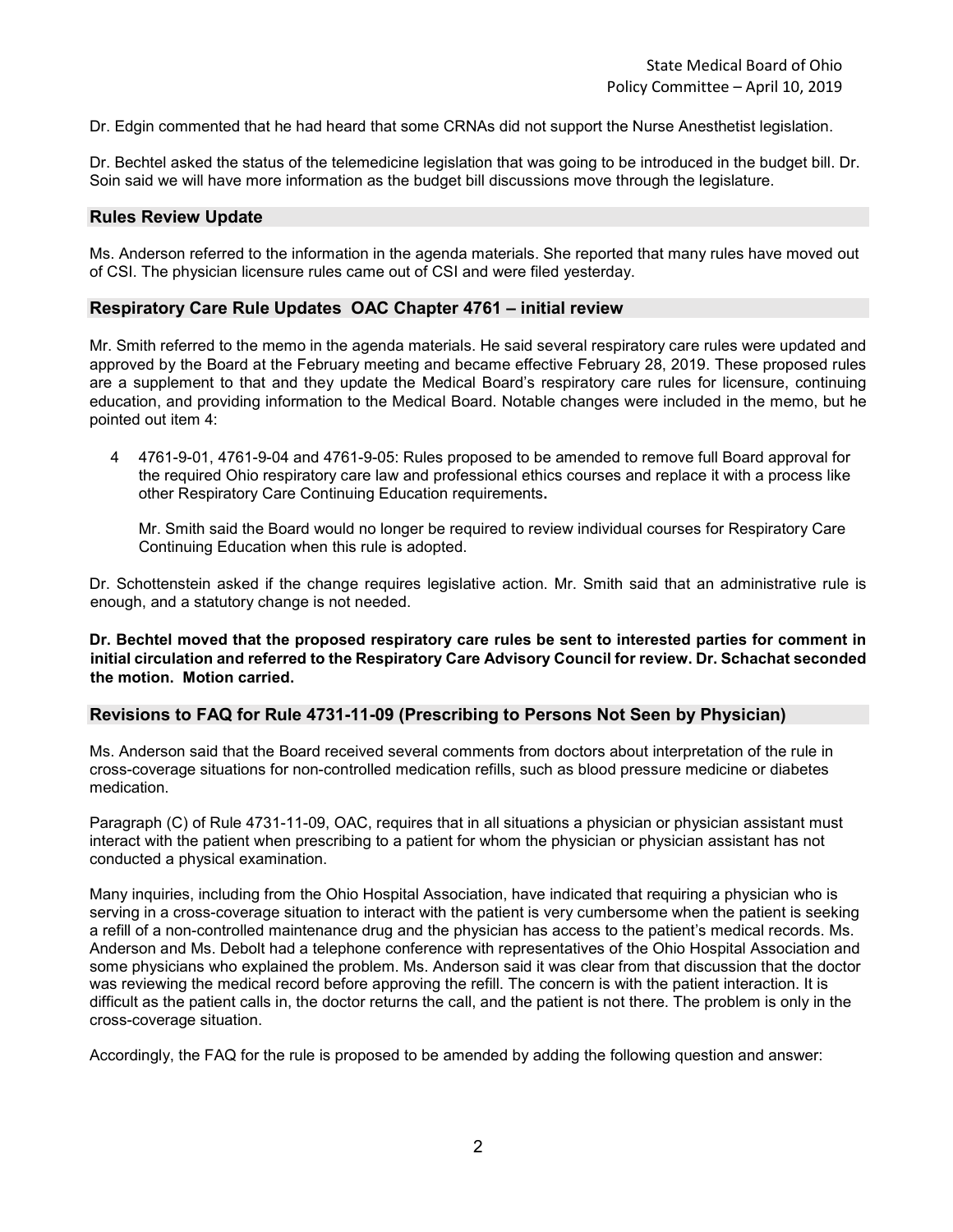#### **23. In a cross-covering situation is the cross-covering physician or physician assistant required to interact with the patient who seeks a new prescription for a maintenance drug that is not a controlled substance?**

Perhaps. The cross-covering physician or physician assistant does not need to personally interact with the patient if all the following conditions are met:

- 1. It is a cross-coverage situation as defined in Rule 4731-11-01, Ohio Administrative Code. That is, the care is being delivered by agreement between an Ohio-licensed physician or physician assistant and another Ohio licensed physician or healthcare provider who is temporarily unavailable to conduct an evaluation of the patient.
- 2. The patient is an active patient of the other physician or healthcare provider. An active patient is one that within the previous twenty-four months the physician or other healthcare provider being crosscovered conducted at least one in-person medical evaluation of the patient or an evaluation of the patient through the practice of telemedicine.
- 3. The drug requested is a non-controlled maintenance drug for a chronic condition.
- 4. The cross-covering physician or physician assistant has access to the patient's medical record and reviews the record as part of the prescriptive decision-making.

#### 5. The cross-covering physician or physician assistant authorizes the issuance of a new prescription.

Dr. Bechtel said that the FAQ was very well written. Ms. Anderson said that Ms. Debolt wrote the FAQ.

Dr. Schottenstein also thought it well written. He referenced questions 13 and 16 that seem to address similar issues. He asked if they can be streamlined. Ms. Debolt said that questions13 and 16 talk about interacting with a licensed health professional. The new FAQ does not have that interaction with the health professional in a very specific exception.

#### **Dr. Schachat moved to recommend approval of the new FAQ. Dr. Bechtel seconded the motion. Motion carried.**

#### **Revision to Rules 4731-1-01 and 4731-1-02, OAC – Criminal Records Checks**

Ms. Debolt reported the rules in Chapter 4731-4, OAC, simplify and clarify the language, and reflect current procedures. The proposed rules also will apply to all license types instead of having separate rules based on the chapter of the Revised Code that contains licensing requirements for each license type.

Following approval at the February meeting rules were sent for initial review by interested parties. No comments were received. The rules are now ready to be submitted for CSI review.

#### **Dr. Bechtel moved to recommend to the full Board that the rules be filed with the Common Sense Initiative. Dr. Schachat seconded the motion. Motion carried.**

#### **Revision to Rules on Meeting Notices (4731-7-01, OAC) and Recordings (4731-9-01, OAC)**

Ms. Debolt reported that Rules 4731-7-01 (Method of notice of meetings) and 4731-9-01 (Record of board meetings; recording, filming, and photographing of meetings), were reviewed for purposes of the five-year review. Following approval at the February committee meeting the rules were circulated to interested parties for initial comment. No comments were received. Therefore, the proposed rules are ready to be submitted to CSI for review.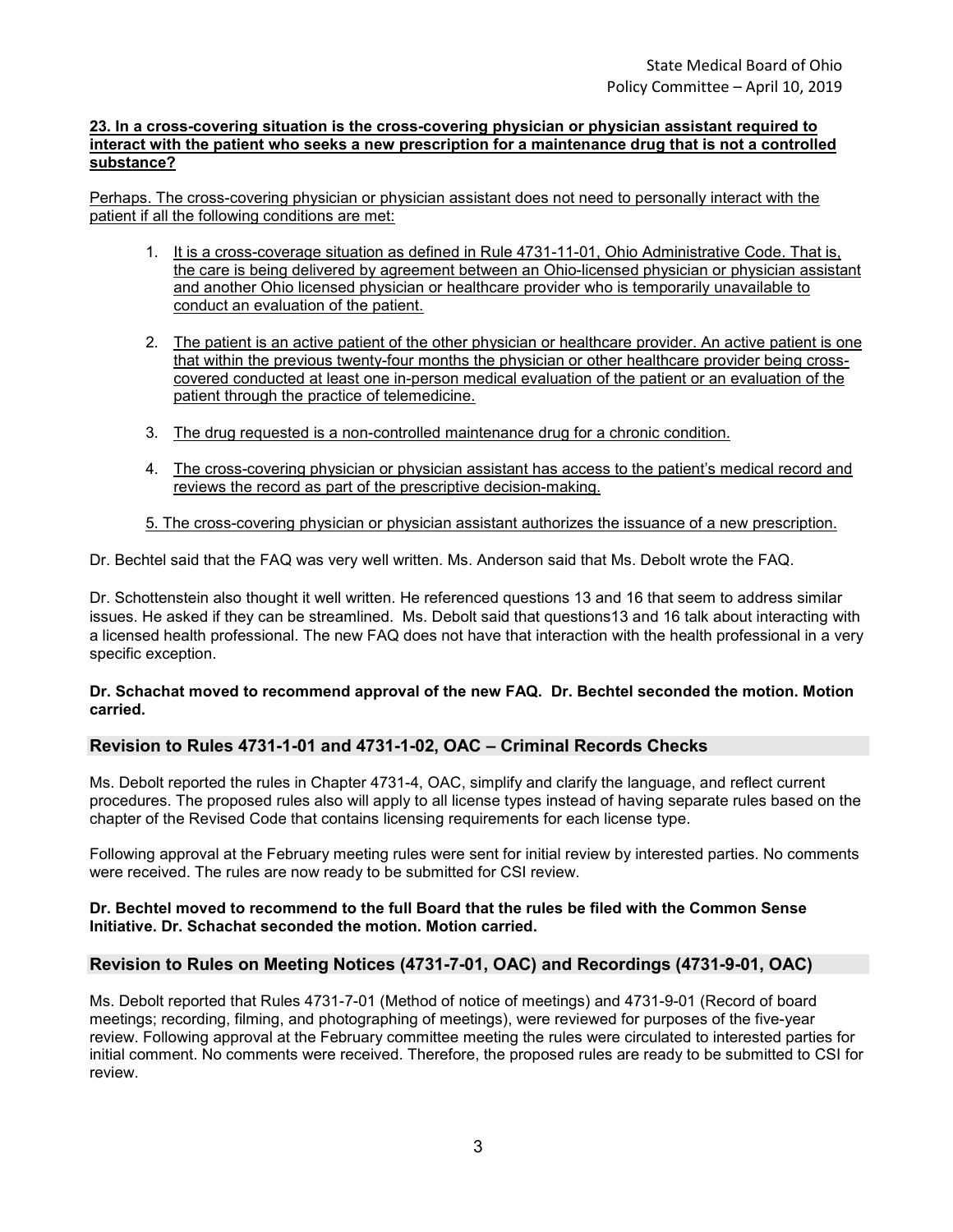#### **Dr. Bechtel moved to recommend to the full Board that the rules be filed with the Common Sense Initiative. Dr. Schachat seconded the motion. Motion carried.**

#### **Dietetics FAQ and Guidelines C and D; Respiratory Care FAQs**

Mr. Smith referred to the memo in the agenda materials. The documents were discussed by each advisory council and approved at the respective meetings of the Respiratory Care Advisory Council and the Dietetics Advisory Council.

Mr. Smith said that the Dietetics FAQs included a reference to Guidelines C and D, so they were included and reviewed and approved by the Dietetics Advisory Council yesterday.

He reported that the Dietetics Advisory Council brought up a clarification on page 1, FAQ #3 – the statutory reference should be paragraph **J** not paragraph K. Mr. Smith said that was a typographical error. Also, Ms. Montgomery had communicated through Ms. Anderson that the name of BCI was incorrect on page 8 #27, it should be the Bureau of Criminal Investigation, so that change will be made.

Mr. Smith reported that the Dietetics Advisory Council had also received comments from the Ohio Academy of Nutrition and Dietetics (OAND), and all those comments were taken under advisement, and the Council made many of the changes suggested by the OAND. One issue raised by OAND related to the reference to registered dietetic technician include in questions #20 and #11. OAND believes that the title should read "Dietetic Technician-Registered" instead. Mr. Smith reported that the Dietetics Advisory Council considered the issue, but the statute does not contain any trademarked titles in it, so the Council decided to keep the more generic position title. No changes were made to the title.

**Dr. Schachat moved to recommend approval of the Respiratory Care FAQs and the Dietetics FAQs and Dietetics Guidelines C and D for posting on the Medical Board's website. Dr. Bechtel seconded the motion. Motion carried.**

#### **Physician Assistant Policy Committee Items – Rule changes under SB259**

Ms. Debolt reported that SB259 made significant changes.so the current physician assistant rules were reviewed and revised to reflect the statutory changes She referred to the memorandum in the agenda materials that outlined the proposed changes.

Ms. Debolt reported that the PAPC recommended a change **4730-1-06: Licensure as a physician assistant** when it comes to the renewal provisions in new paragraph  $(I)(2)$ . PAPC recommended a shorter and more concise statement in (I)(2) to eliminate the references to specific entities approving pharmacology courses and to also eliminate  $(I)(2)(a)$  and  $(b)$  as follows:

**(2) Except as provided in paragraph (I)(4) of this rule, completion of at least twelve hours of category I continuing education in pharmacology.** as certified by the "Ohio Association of Physician Assistants," "Ohio State Medical Association," Ohio Osteopathic Association," Ohio Foot and Ankle Medical Association," a continuing medical education provider accredited by the ACCME and approved by the board, "American Academy of Physician Assistants," "American Council on Pharmacy Education," or and advanced instructional program in pharmacology approved by the Ohio board of nursing.

(a) Certification is a process whereby ACCME accredited providers define their respective continuing medical education program requirements for periodic submission to the board for approval.

(b) The board may approve each association's continuing medical education requirements which consist of continuing medical education category I courses and activities that are deemed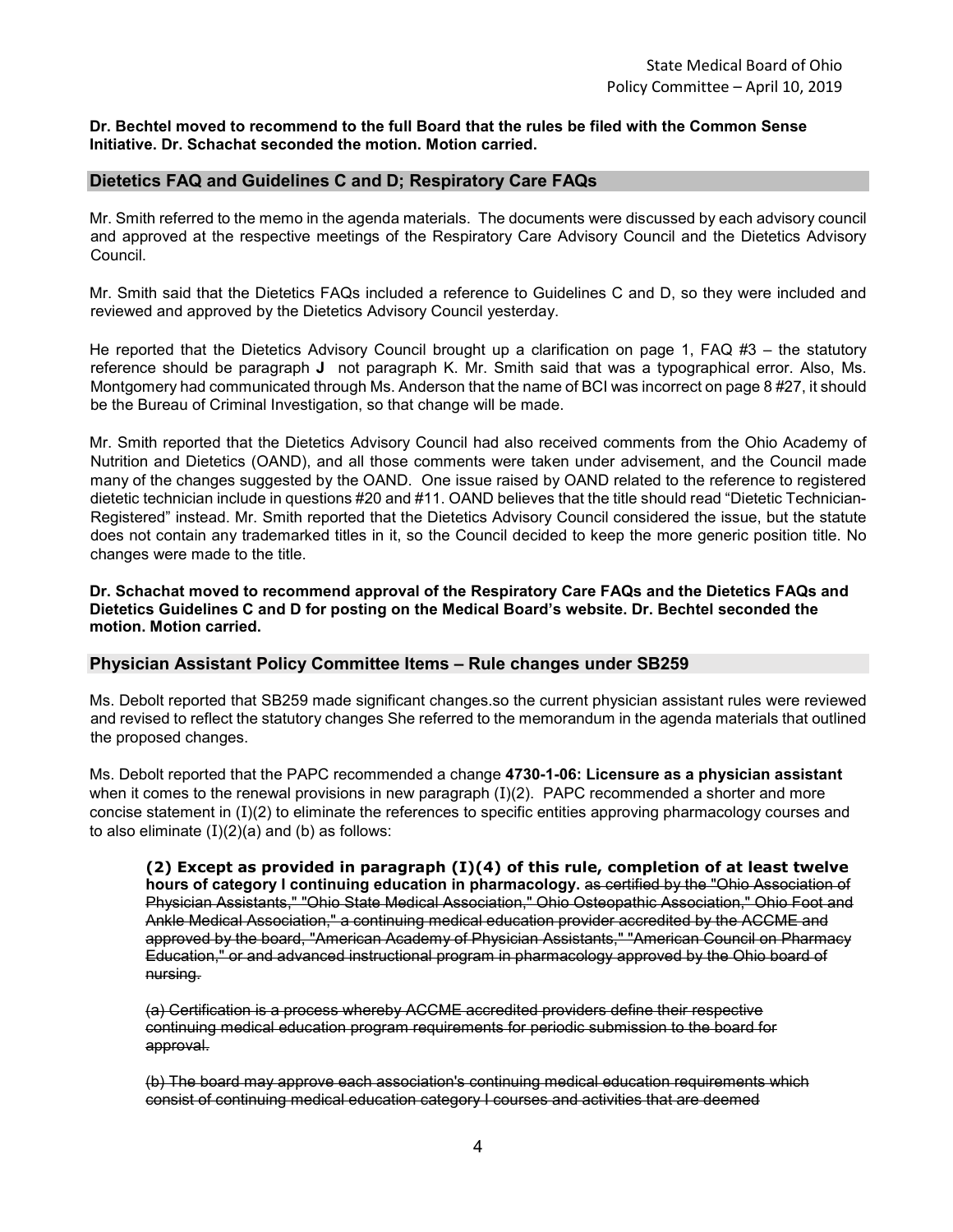acceptable for completing the requisite hours of continuing education in pharmacology by each licensee who has a valid prescriber number.

#### **Dr. Bechtel moved to recommend that the proposed amended, rescinded, and no change rules be sent to interested parties. Dr. Schachat seconded the motion. Motion carried.**

#### **Proposed Guidance Documents Concerning Laws and Rules Applicable to PA Prescribing**

Ms. Debolt reported that as of March 20, 2019, the Ohio Physician Assistant Formulary no longer exists. However, Section 4730.41, Ohio Revised Code, states that a physician assistant shall not prescribe any drug in violation of state or federal law. "Law" includes provisions of the Ohio Revised Code, rules in the Ohio a Administrative Code, provisions of U.S. Code, and federal regulations.

In anticipation of calls regarding what a PA can and cannot do, a proposed guidance document was prepared to assist physician assistants and their supervising physicians in being aware of the state and federal laws and rules that govern physician assistant prescribing. The document would be posted on the Medical Board's website under the "Resources" heading.

Ms. Debolt reported that the PAPC recommended that the document include hyperlinks to the statutes and rules referenced in the document. Ms. .Pollock indicated that the links can be included.

Dr. Bechtel said the guidance document was extremely well written especially as we transition from a formulary to prescribing under the physician's direction. He believed that the more PA's understand the prescribing regulations, the fewer questions and complications will occur. He wanted to know if there was any way we could mandate that PAs review this information. Ms. Pollock said that we can have a targeted email to the PAs.

Discussion was also held regarding broader distribution of the guidelines. Mr. Giacalone also asked if it was possible to obtain continuing education credit for review of the materials. Ms. Pollock will find out more information about obtaining continuing education credit.

#### **Dr. Bechtel moved to recommend the board approve the Guidance Document and post the information on the Medical Board's website. Dr. Schachat seconded the motion. Motion carried.**

#### **Adjourn**

**Dr. Schachat moved to adjourn the meeting. Dr Bechtel seconded the motion. Motion carried.**

The meeting adjourned at 9:35 a.m.

jkw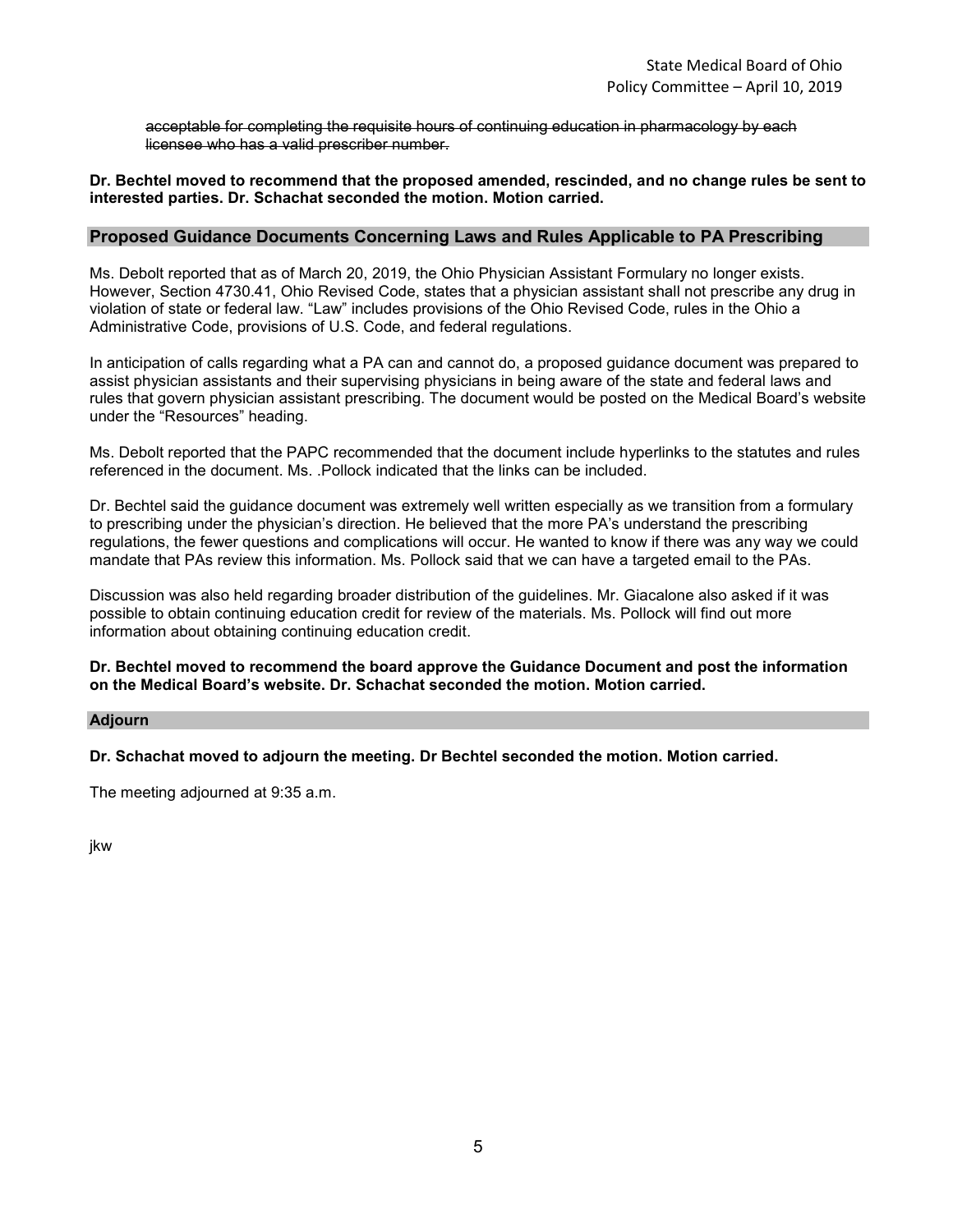#### State Medical Board of Ohio

#### **COMPLIANCE COMMITTEE MEETING April 10, 2019 30 E. Broad St., Columbus, OH Administrative Hearing Room**

| <b>Members:</b>                  | Staff:                                 |
|----------------------------------|----------------------------------------|
| Michael Schottenstein, MD, Chair | Annette Jones, Compliance Officer      |
| Robert Giacalone, JD RpH         | Angela Moore, Compliance Officer       |
| Amol Soin, MD                    | Rebecca Marshall, Chief Enforcement    |
|                                  | Attorney                               |
| Also attending:                  | Kimberly Anderson, Chief Legal Counsel |
| Kim G. Rothermel, MD             |                                        |
| Richard Edgin, MD                | AJ Groeber, Executive Director         |
|                                  |                                        |

Dr. Schottenstein called the meeting to order at 12:18 p.m.

#### **INITIAL PROBATIONARY APPEARANCES**

#### **Pradeep Mathur, M.D. (Poland, OH)**

Dr. Mathur is making his initial appearance before the Committee pursuant to the terms of his January 9, 2019 Consent Agreement. The agreement included a reprimand, a \$18,000.00 fine, and release after course completion based on the doctor's admission that he supplemented a family member's prescription for a controlled substance by prescribing and filling prescriptions for the same medication in the names of other family members. Unless otherwise determined, the doctor's next appearance will be scheduled per the instruction of the Secretary and Supervising Member.

In response to a question from Mr. Giacalone, Dr. Mathur explained the circumstances that led to the prescribing actions which triggered the Board's action.

Dr. Mathur reported that he had completed the required courses and that he learned a lot from the Case Western course. He noted that Dr. Parran's lecture was excellent. Dr. Mathur said the information about informed consent and random drug screening was very helpful. He reported that he had shared what he learned from the course with other colleagues.

Through discussion, Dr. Mathur assured the committee that he will not repeat the prescribing issues that led to the Board's action.

**Mr. Giacalone moved to continue Dr. Mathur under the terms of his January 9, 2019 Consent Agreement, with future appearances per instruction of the Secretary and Supervising Member. Dr. Soin seconded the motion. Motion carried.**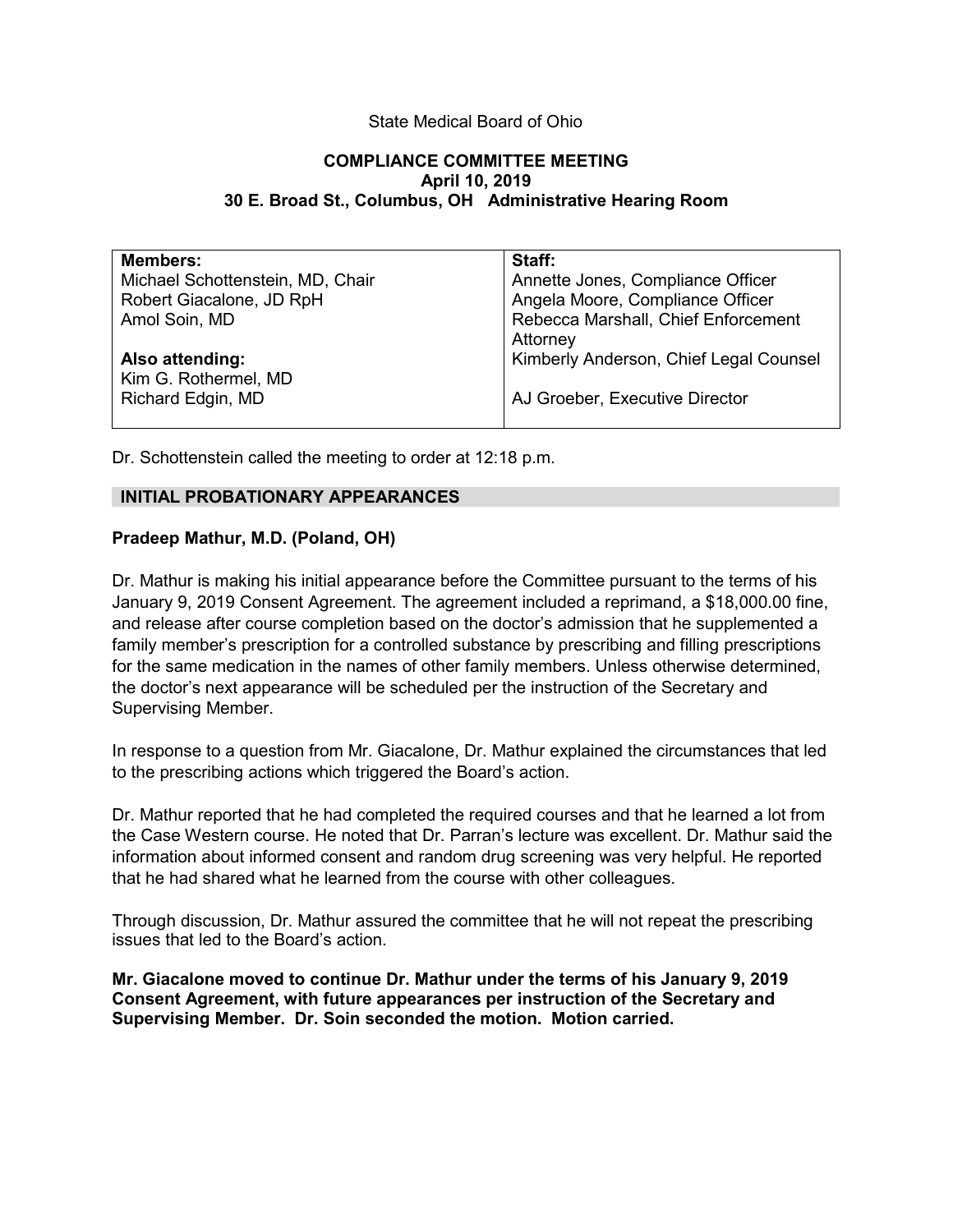## **James E. Prommersberger, D.P.M. (Boardman, OH)**

Dr. Prommersberger is making his initial appearance before the Committee pursuant to the terms of the Board's Order of December 12, 2018. The board Order included a \$3,000.00 Fine, minimum one-year probation or when released from probation in West Virginia, whichever is longest; prescribing limitation while on probation.

The action was based on the prior action of the West Virginia Board of Medicine, with whom the doctor entered a Consent Agreement, which prohibited the doctor from prescribing benzodiazepines and limited his ability to prescribe opiates. Unless otherwise determined, the doctor's next appearance will be scheduled at the time his request for release will be considered.

Dr. Schottenstein asked Dr. Prommersberger about his current practice situation. Dr. Prommersberger replied that he is following the Consent Agreement and after 30 days he stopped writing the prescriptions. He reported that he no longer does pain management and many patients were referred to their family doctor.

Dr. Schottenstein asked about the West Virginia action. Dr. Prommersberger reported that he filed a complaint against a Kentucky pharmacy board inspector and he believes she retaliated and reported to the Inspector General that he wrote more prescriptions than he did. He stated that he and the Kentucky inspector had long standing disagreements. Some of the information was relayed to the West Virginia Pharmacy and Medical Boards but that is matter still ongoing.

Dr. Schottenstein asked the doctor if his sense was that the actions taken were based on interpersonal matters. He asked Dr. Prommersberger if he thought the concerns that had been raised about his prescribing were valid, or if it was a miscarriage of justice. Dr. Prommersberger said he worked with the West Virginia Medical Board to take the chronic pain management course and he could understand the Board wanting him to refer the patients to a chronic pain management doctor rather than him writing the prescriptions. Dr. Prommersberger explained that there were not a lot of physicians in the area to treat the patients with chronic pain, so he tried to help the patients. The Kentucky Pharmacy Board inspector wanted all the patients to go to a pain management doctor in Kentucky or West Virginia, but he did not agree with that recommendation.

In a response to question from the committee, Dr. Prommersberger indicated that the West Virginia meets in July and they may discuss his case at that time.

Dr. Soin asked him if there are things he could improve on in his practice regarding pain management. Dr. Prommersberger responded that after taking the seminar, he was talking to patients more and getting them to understand that they cannot continue to take narcotics and he referred them to a pain clinic. He reported that he is no longer doing pain management for the remainder of his time in practice.